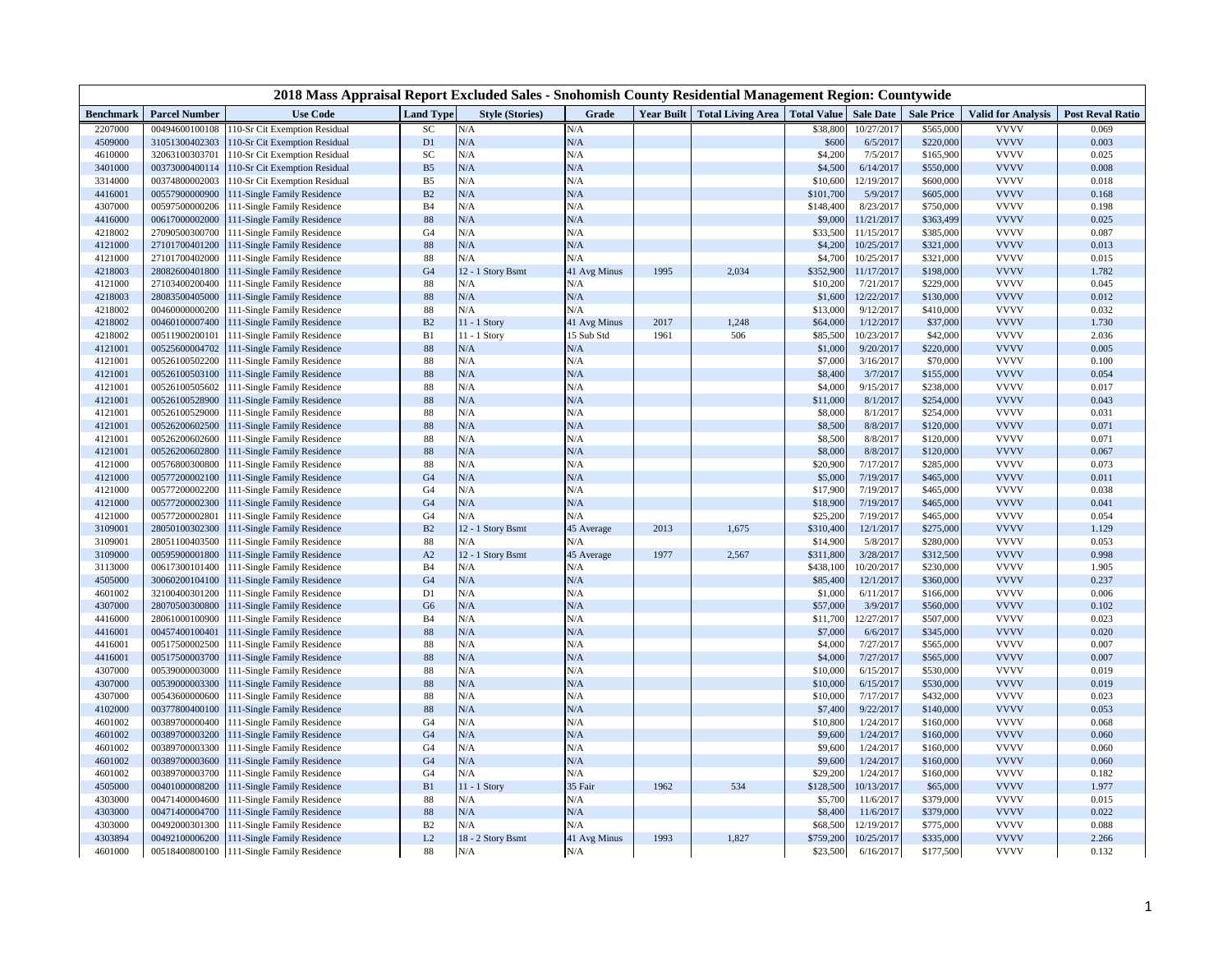|                  |                      | 2018 Mass Appraisal Report Excluded Sales - Snohomish County Residential Management Region: Countywide |                  |                        |              |      |                                                          |             |            |                   |                           |                         |
|------------------|----------------------|--------------------------------------------------------------------------------------------------------|------------------|------------------------|--------------|------|----------------------------------------------------------|-------------|------------|-------------------|---------------------------|-------------------------|
| <b>Benchmark</b> | <b>Parcel Number</b> | <b>Use Code</b>                                                                                        | <b>Land Type</b> | <b>Style (Stories)</b> | Grade        |      | Year Built   Total Living Area   Total Value   Sale Date |             |            | <b>Sale Price</b> | <b>Valid for Analysis</b> | <b>Post Reval Ratio</b> |
| 4303000          | 00543400000500       | 111-Single Family Residence                                                                            | 88               | $\rm N/A$              | $\rm N/A$    |      |                                                          | \$6,500     | 5/19/2017  | \$298,000         | <b>VVVV</b>               | 0.022                   |
| 4303000          | 00543400000700       | 111-Single Family Residence                                                                            | $88\,$           | N/A                    | N/A          |      |                                                          | \$6,500     | 5/19/2017  | \$298,000         | <b>VVVV</b>               | 0.022                   |
| 4303000          | 00543400000800       | 111-Single Family Residence                                                                            | 88               | N/A                    | N/A          |      |                                                          | \$8,000     | 5/19/2017  | \$298,000         | <b>VVVV</b>               | 0.027                   |
| 4102000          | 00554300001901       | 111-Single Family Residence                                                                            | G <sub>2</sub>   | 14 - 1 1/2 Story       | 25 Low       | 2009 | 608                                                      | \$68,400    | 4/28/2017  | \$55,000          | <b>VVVV</b>               | 1.244                   |
| 4505000          | 00556900002600       | 111-Single Family Residence                                                                            | 88               | N/A                    | N/A          |      |                                                          | \$10,000    | 10/17/2017 | \$159,000         | <b>VVVV</b>               | 0.063                   |
| 1407811          | 27042100308700       | 111-Single Family Residence                                                                            | L1               | 17 - 2 Story           | 65 Very Good | 2016 | 3,110                                                    | \$847,300   | 1/20/2017  | \$950,000         | <b>VVVV</b>               | 0.892                   |
| 1409000          | 27042800305200       | 111-Single Family Residence                                                                            | A2               | 17 - 2 Story           | 45 Average   | 1937 | 2,041                                                    | \$498,200   | 3/8/2017   | \$270,000         | <b>VVVV</b>               | 1.845                   |
| 3413001          | 27050400302600       | 111-Single Family Residence                                                                            | G <sub>4</sub>   | 11 - 1 Story           | 45 Average   | 1999 | 1,364                                                    | \$364,800   | 9/26/2017  | \$202,472         | <b>VVVV</b>               | 1.802                   |
| 2314000          | 30042200300200       | 111-Single Family Residence                                                                            | G <sub>4</sub>   | N/A                    | N/A          |      |                                                          | \$29,600    | 5/1/2017   | \$395,000         | <b>VVVV</b>               | 0.075                   |
| 2413001          | 30050300100600       | 111-Single Family Residence                                                                            | <b>B4</b>        | N/A                    | N/A          |      |                                                          | \$75,800    | 6/15/2017  | \$415,000         | <b>VVVV</b>               | 0.183                   |
| 4509000          | 30062800302600       | 111-Single Family Residence                                                                            | G <sub>4</sub>   | N/A                    | N/A          |      |                                                          | \$23,000    | 2/27/2017  | \$250,000         | <b>VVVV</b>               | 0.092                   |
| 2207807          | 31042700202100       | 111-Single Family Residence                                                                            | 88               | N/A                    | N/A          |      |                                                          | \$7,500     | 6/22/2017  | \$509,250         | <b>VVVV</b>               | 0.015                   |
| 2106000          | 32041700401100       | 111-Single Family Residence                                                                            | B <sub>5</sub>   | 14 - 1 1/2 Story       | 35 Fair      | 1895 | 1,445                                                    | \$348,800   | 3/24/2017  | \$1,500,000       | <b>VVVV</b>               | 0.233                   |
| 2105000          | 32042700201800       | 111-Single Family Residence                                                                            | D1               | N/A                    | N/A          |      |                                                          | \$48,800    | 1/9/2017   | \$610,000         | <b>VVVV</b>               | 0.080                   |
| 3610000          | 00373003000901       | 111-Single Family Residence                                                                            | A2               | 11 - 1 Story           | 45 Average   | 1977 | 1,420                                                    | \$308,400   | 6/7/2017   | \$211,500         | <b>VVVV</b>               | 1.458                   |
| 1201004          | 00377345601200       | 111-Single Family Residence                                                                            | A1               | 17 - 2 Story           | 35 Fair      | 1910 | 1,493                                                    | \$245,700   | 9/8/2017   | \$182,000         | <b>VVVV</b>               | 1.350                   |
| 1201013          | 00394000000102       | 111-Single Family Residence                                                                            | A2               | 14 - 1 1/2 Story       | 35 Fair      | 1928 | 1,122                                                    | \$230,500   | 11/22/2017 | \$220,000         | <b>VVVV</b>               | 1.048                   |
| 2207000          | 00394401904700       | 111-Single Family Residence                                                                            | 88               | N/A                    | N/A          |      |                                                          | \$23,500    | 9/8/2017   | \$357,000         | <b>VVVV</b>               | 0.066                   |
| 1310000          | 00397000001201       | 111-Single Family Residence                                                                            | 88               | N/A                    | N/A          |      |                                                          | \$26,000    | 1/17/2017  | \$340,025         | <b>VVVV</b>               | 0.076                   |
| 1409000          | 00406600002100       | 111-Single Family Residence                                                                            | A2               | 23 - Split Entry       | 45 Average   | 1964 | 1,778                                                    | \$447,000   | 1/27/2017  | \$226,750         | <b>VVVV</b>               | 1.971                   |
| 1409000          | 00406600010200       | 11-Single Family Residence                                                                             | A2               | 11 - 1 Story           | 45 Average   | 1965 | 1,104                                                    | \$365,500   | 9/14/2017  | \$1,700,000       | <b>VVVV</b>               | 0.215                   |
| 1201010          | 00407800900100       | 111-Single Family Residence                                                                            | A4               | 12 - 1 Story Bsmt      | 35 Fair      | 1925 | 1,100                                                    | \$214,400   | 10/4/2017  | \$200,000         | <b>VVVV</b>               | 1.072                   |
| 1201002          | 00438322800100       | 111-Single Family Residence                                                                            | A2               | 15 - 1 1/2 Story Bsmt  | 35 Fair      | 1901 | 1,490                                                    | \$181,300   | 11/20/2017 | \$215,000         | <b>VVVV</b>               | 0.843                   |
| 1201003          | 00439147901701       | 11-Single Family Residence                                                                             | A2               | 17 - 2 Story           | 35 Fair      | 1901 | 2,138                                                    | \$191,800   | 2/9/2017   | \$229,000         | <b>VVVV</b>               | 0.838                   |
| 1605000          | 00461000900601       | 111-Single Family Residence                                                                            | A3               | 12 - 1 Story Bsmt      | 35 Fair      | 1958 | 1,826                                                    | \$477,600   | 3/16/2017  | \$150,000         | <b>VVVV</b>               | 3.184                   |
| 1407000          | 00462601501000       | 111-Single Family Residence                                                                            | 88               | N/A                    | N/A          |      |                                                          | \$4,000     | 5/4/2017   | \$370,000         | <b>VVVV</b>               | 0.011                   |
| 1605000          | 00463302900301       | 111-Single Family Residence                                                                            | 88               | $\rm N/A$              | N/A          |      |                                                          | \$10,000    | 8/28/2017  | \$569,000         | <b>VVVV</b>               | 0.018                   |
| 2418000          | 00466200004800       | 111-Single Family Residence                                                                            | 88               | N/A                    | N/A          |      |                                                          | \$7,000     | 7/13/2017  | \$550,000         | <b>VVVV</b>               | 0.013                   |
| 1310000          | 00480300601303       | 111-Single Family Residence                                                                            | 88               | $\rm N/A$              | $\rm N/A$    |      |                                                          | \$8,000     | 6/17/2017  | \$360,000         | <b>VVVV</b>               | 0.022                   |
| 1310000          | 00480401500300       | 111-Single Family Residence                                                                            | A2               | 14 - 1 1/2 Story       | 25 Low       | 1938 | 828                                                      | \$197,900   | 10/11/2017 | \$292,000         | <b>VVVV</b>               | 0.678                   |
| 2207000          | 00490800200100       | 111-Single Family Residence                                                                            | 88               | $\rm N/A$              | N/A          |      |                                                          | \$5,000     | 10/5/2017  | \$474,000         | <b>VVVV</b>               | 0.011                   |
| 1504001          | 00499700002300       | 111-Single Family Residence                                                                            | A3               | 11 - 1 Story           | 35 Fair      | 1958 | 936                                                      | \$325,400   | 9/14/2017  | \$1,700,000       | <b>VVVV</b>               | 0.191                   |
| 1201006          | 00500302500100       | 111-Single Family Residence                                                                            | A1               | 15 - 1 1/2 Story Bsmt  | 45 Average   | 1915 | 1,452                                                    | \$294,300   | 2/10/2017  | \$125,000         | <b>VVVV</b>               | 2.354                   |
| 1403000          | 00501900200201       | 111-Single Family Residence                                                                            | A2               | $11 - 1$ Story         | 45 Average   | 1953 | 816                                                      | \$319,200   | 9/14/2017  | \$1,700,000       | <b>VVVV</b>               | 0.188                   |
| 1504002          | 00513700004806       | 111-Single Family Residence                                                                            | A <sub>3</sub>   | 11 - 1 Story           | 35 Fair      | 1963 | 1,166                                                    | \$385,400   | 9/14/2017  | \$1,700,000       | <b>VVVV</b>               | 0.227                   |
| 1201004          | 00515850201100       | 111-Single Family Residence                                                                            | A2               | $11 - 1$ Story         | 15 Sub Std   | 1928 | 1,360                                                    | \$220,100   | 8/30/2017  | \$215,000         | <b>VVVV</b>               | 1.024                   |
| 1201004          | 00516859301900       | 111-Single Family Residence                                                                            | A <sub>1</sub>   | 14 - 1 1/2 Story       | 35 Fair      | 1901 | 1,065                                                    | \$256,000   | 3/17/2017  | \$115,031         | <b>VVVV</b>               | 2.225                   |
| 2314018          | 00531100001500       | 111-Single Family Residence                                                                            | $88\,$           | 11 - 1 Story           | 15 Sub Std   | 1958 | 392                                                      | \$125,200   | 5/22/2017  | \$925,000         | <b>VVVV</b>               | 0.135                   |
| 1208000          | 00533900001900       | 111-Single Family Residence                                                                            | A2               | 11 - 1 Story           | 45 Average   | 1952 | 1,358                                                    | \$214,200   | 10/4/2017  | \$100,000         | <b>VVVV</b>               | 2.142                   |
| 1101008          | 00541900000904       | 111-Single Family Residence                                                                            | A2               | 11 - 1 Story           | 35 Fair      | 1948 | 1,198                                                    | \$295,400   | 4/11/2017  | \$162,000         | <b>VVVV</b>               | 1.823                   |
| 2314000          | 00547900001802       | 111-Single Family Residence                                                                            | <b>UD</b>        | $\rm N/A$              | N/A          |      |                                                          | \$200       | 5/23/2017  | \$301,000         | <b>VVVV</b>               | 0.001                   |
| 1605000          | 00555300300403       | 111-Single Family Residence                                                                            | A3               | 12 - 1 Story Bsmt      | 45 Average   | 1973 | 2,926                                                    | \$581,300   | 4/12/2017  | \$245,000         | <b>VVVV</b>               | 2.373                   |
| 1217000          | 00569000001901       | 111-Single Family Residence                                                                            | 88               | N/A                    | N/A          |      |                                                          | \$20,000    | 11/14/2017 | \$578,000         | <b>VVVV</b>               | 0.035                   |
| 1101009          | 00582202400201       | 11-Single Family Residence                                                                             | 88               | N/A                    | N/A          |      |                                                          | \$200       | 7/10/2017  | \$330,000         | <b>VVVV</b>               | 0.001                   |
| 2106001          | 00587600700400       | 111-Single Family Residence                                                                            | A1               | 17 - 2 Story           | 25 Low       | 1905 | 1,296                                                    | \$184,600   | 9/1/2017   | \$234,000         | <b>VVVV</b>               | 0.789                   |
| 1107001          | 00596900900100       | 111-Single Family Residence                                                                            | A <sub>4</sub>   | 14 - 1 1/2 Story       | 49 Avg Plus  | 1918 | 2,751                                                    | \$600,200   | 3/31/2017  | \$630,000         | <b>VVVV</b>               | 0.953                   |
| 1101009          | 00605501400400       | 111-Single Family Residence                                                                            | A2               | 15 - 1 1/2 Story Bsmt  | 35 Fair      | 1910 | 1,224                                                    | \$311,300   | 1/30/2017  | \$132,500         | <b>VVVV</b>               | 2.349                   |
| 1209000          | 00614800009302       | 111-Single Family Residence                                                                            | 88               | N/A                    | N/A          |      |                                                          | \$9,000     | 4/27/2017  | \$699,000         | <b>VVVV</b>               | 0.013                   |
| 1217000          | 00718000000600       | 11-Single Family Residence                                                                             | A7               | 18 - 2 Story Bsmt      | 65 Very Good | 1984 | 4,537                                                    | \$560,900   | 8/22/2017  | \$535,000         | <b>VVVV</b>               | 1.048                   |
| 1107000          | 00737800007700       | 111-Single Family Residence                                                                            | A <sub>4</sub>   | 12 - 1 Story Bsmt      | 49 Avg Plus  | 1974 | 2,670                                                    | \$401,900   | 1/4/2017   | \$429,000         | <b>VVVV</b>               | 0.937                   |
| 3602000          | 00759000002700       | 111-Single Family Residence                                                                            | A <sub>3</sub>   | 23 - Split Entry       | 45 Average   | 2017 | 2,022                                                    | \$275,000   | 5/1/2017   | \$200,000         | <b>VVVV</b>               | 1.375                   |
| 1310000          | 00762600001100       | 111-Single Family Residence                                                                            | A3               | 11 - 1 Story           | 41 Avg Minus | 1988 | 1,400                                                    | \$324,000   | 12/29/2017 | \$315,000         | <b>VVVV</b>               | 1.029                   |
| 4307000          | 29062100404200       | 11-Single Family Residence                                                                             | G <sub>4</sub>   | 17 - 2 Story           | 65 Very Good | 2004 | 7,767                                                    | \$1,111,000 | 8/11/2017  | \$825,000         | <b>VVVV</b>               | 1.347                   |
| 1605000          | 00461000200603       | 111-Single Family Residence                                                                            | 88               | $11 - 1$ Story         | 25 Low       | 1910 | 800                                                      | \$128,900   | 6/28/2017  | \$840,000         | <b>VVVV</b>               | 0.153                   |
| 2413000          | 01029200000300       | 111-Single Family Residence                                                                            | A <sub>3</sub>   | 17 - 2 Story           | 45 Average   | 2017 | 3,386                                                    | \$416,400   | 12/5/2017  | \$380,000         | <b>VVVV</b>               | 1.096                   |
| 4506000          | 00543300001100       | 111-Single Family Residence                                                                            | G <sub>4</sub>   | N/A                    | N/A          |      |                                                          | \$78,000    | 5/12/2017  | \$569,750         | <b>VVVV</b>               | 0.137                   |
| 4610000          | 01072500000700       | 111-Single Family Residence                                                                            | G <sub>6</sub>   | 17 - 2 Story           | 49 Avg Plus  | 2017 | 2,778                                                    | \$391,300   | 6/26/2017  | \$200,000         | <b>VVVV</b>               | 1.956                   |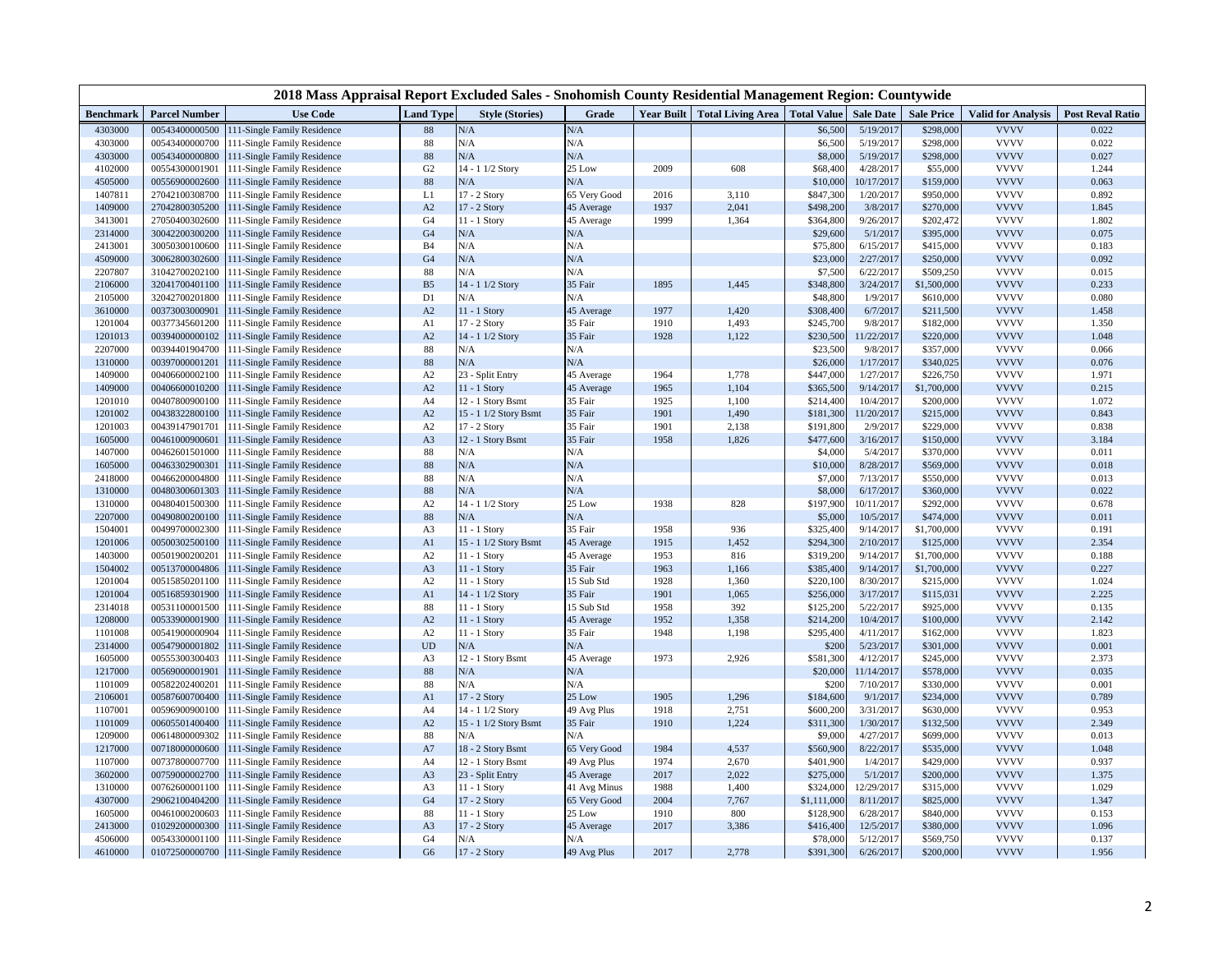|                  |                      | 2018 Mass Appraisal Report Excluded Sales - Snohomish County Residential Management Region: Countywide |                  |                        |              |                   |                                      |             |                  |                   |                           |                         |
|------------------|----------------------|--------------------------------------------------------------------------------------------------------|------------------|------------------------|--------------|-------------------|--------------------------------------|-------------|------------------|-------------------|---------------------------|-------------------------|
| <b>Benchmark</b> | <b>Parcel Number</b> | <b>Use Code</b>                                                                                        | <b>Land Type</b> | <b>Style (Stories)</b> | Grade        | <b>Year Built</b> | <b>Total Living Area</b> Total Value |             | <b>Sale Date</b> | <b>Sale Price</b> | <b>Valid for Analysis</b> | <b>Post Reval Ratio</b> |
| 4218002          | 01097300000100       | 111-Single Family Residence                                                                            | <b>B4</b>        | $11 - 1$ Story         | 41 Avg Minus | 2017              | 1,310                                | \$274,800   | 8/10/2017        | \$299,990         | <b>VVVV</b>               | 0.916                   |
| 4416000          | 28072800304300       | 111-Single Family Residence                                                                            | $\mathbf{B}4$    | $\rm N/A$              | $\rm N/A$    |                   |                                      | \$24,800    | 8/23/2017        | \$518,000         | <b>VVVV</b>               | 0.048                   |
| 4509000          | 01128000002700       | 111-Single Family Residence                                                                            | B6               | 17 - 2 Story           | 55 Good      | 2017              | 3,980                                | \$627,700   | 9/21/2017        | \$760,700         | <b>VVVV</b>               | 0.825                   |
| 4416001          | 01154400002200       | 111-Single Family Residence                                                                            | A <sub>3</sub>   | 17 - 2 Story           | 49 Avg Plus  | 2017              | 3,284                                | \$471,200   | 10/17/2017       | \$586,675         | <b>VVVV</b>               | 0.803                   |
| 4416001          | 01160300000800       | 111-Single Family Residence                                                                            | A3               | 17 - 2 Story           | 49 Avg Plus  | 2017              | 2,574                                | \$381,100   | 10/10/2017       | \$500,055         | <b>VVVV</b>               | 0.762                   |
| 4416001          | 01160300001200       | 111-Single Family Residence                                                                            | A <sub>3</sub>   | 17 - 2 Story           | 49 Avg Plus  | 2017              | 3,036                                | \$345,000   | 11/1/2017        | \$559,330         | <b>VVVV</b>               | 0.617                   |
| 4416001          | 01160300002200       | 111-Single Family Residence                                                                            | A3               | 17 - 2 Story           | 49 Avg Plus  | 2017              | 3,036                                | \$331,700   | 11/1/2017        | \$558,880         | <b>VVVV</b>               | 0.594                   |
| 4416001          | 01160300006100       | 111-Single Family Residence                                                                            | A <sub>3</sub>   | 17 - 2 Story           | 49 Avg Plus  | 2017              | 2,749                                | \$437,000   | 9/14/2017        | \$524,591         | <b>VVVV</b>               | 0.833                   |
| 4416001          | 01160300007000       | 111-Single Family Residence                                                                            | A3               | 17 - 2 Story           | 49 Avg Plus  | 2017              | 3,085                                | \$343,000   | 10/6/2017        | \$616,012         | <b>VVVV</b>               | 0.557                   |
| 3401000          | 01159700000500       | 111-Single Family Residence                                                                            | A4               | 17 - 2 Story           | 49 Avg Plus  | 2017              | 2,302                                | \$363,700   | 10/1/2017        | \$628,260         | <b>VVVV</b>               | 0.579                   |
| 3610000          | 01162700000200       | 111-Single Family Residence                                                                            | A6               | 17 - 2 Story           | 65 Very Good | 2017              | 4,326                                | \$951,000   | 10/19/2017       | \$1,299,481       | <b>VVVV</b>               | 0.732                   |
| 4416000          | 28062300404300       | 111-Single Family Residence                                                                            | B4               | N/A                    | N/A          |                   |                                      | \$218,600   | 4/11/2017        | \$1,050,000       | <b>VVVV</b>               | 0.208                   |
| 4307000          | 28060200305700       | 111-Single Family Residence                                                                            | B2               | N/A                    | N/A          |                   |                                      | \$127,900   | 1/9/2017         | \$700,000         | <b>VVVV</b>               | 0.183                   |
| 4307000          | 28060200305800       | 111-Single Family Residence                                                                            | $\mathbf{B}2$    | N/A                    | N/A          |                   |                                      | \$127,900   | 1/9/2017         | \$700,000         | <b>VVVV</b>               | 0.183                   |
| 4307000          | 28060200305900       | 111-Single Family Residence                                                                            | B2               | N/A                    | N/A          |                   |                                      | \$127,900   | 1/9/2017         | \$700,000         | <b>VVVV</b>               | 0.183                   |
| 3312001          | 01163900000700       | 111-Single Family Residence                                                                            | A <sub>4</sub>   | 17 - 2 Story           | 49 Avg Plus  | 2017              | 2,390                                | \$562,300   | 8/11/2017        | \$639,950         | <b>VVVV</b>               | 0.879                   |
| 2413000          | 30051500204400       | 111-Single Family Residence                                                                            | A3               | 17 - 2 Story           | 45 Average   | 2017              | 2,740                                | \$426,900   | 8/8/2017         | \$442,550         | <b>VVVV</b>               | 0.965                   |
| 3113000          | 28053600106200       | 111-Single Family Residence                                                                            | B2               | 17 - 2 Story           | 49 Avg Plus  | 2017              | 3,445                                | \$763,800   | 8/2/2017         | \$830,000         | <b>VVVV</b>               | 0.920                   |
| 3113000          | 28053600106300       | 111-Single Family Residence                                                                            | B2               | 17 - 2 Story           | 49 Avg Plus  | 2017              | 3,787                                | \$800,800   | 7/17/2017        | \$839,900         | <b>VVVV</b>               | 0.953                   |
| 3113000          | 28053600106400       | 111-Single Family Residence                                                                            | B2               | 17 - 2 Story           | 49 Avg Plus  | 2017              | 2,824                                | \$692,700   | 12/22/2017       | \$700,000         | <b>VVVV</b>               | 0.990                   |
| 4610000          | 31060400403800       | 111-Single Family Residence                                                                            | G <sub>4</sub>   | N/A                    | N/A          |                   |                                      | \$121,000   | 3/3/2017         | \$152,000         | <b>VVVV</b>               | 0.796                   |
| 4416000          | 28073000304100       | 111-Single Family Residence                                                                            | B <sub>4</sub>   | N/A                    | N/A          |                   |                                      | \$207,600   | 7/17/2017        | \$208,000         | <b>VVVV</b>               | 0.998                   |
| 3610000          | 27043600414600       | 111-Single Family Residence                                                                            | A2               | 17 - 2 Story           | 55 Good      | 2017              | 2,630                                | \$682,100   | 11/22/2017       | \$794,950         | <b>VVVV</b>               | 0.858                   |
| 3511000          | 01168700001300       | 111-Single Family Residence                                                                            | A <sub>4</sub>   | 17 - 2 Story           | 49 Avg Plus  | 2018              | 2,564                                | \$644,200   | 12/19/2017       | \$794,950         | <b>VVVV</b>               | 0.810                   |
| 3511000          | 01168700001400       | 111-Single Family Residence                                                                            | A4               | 17 - 2 Story           | 49 Avg Plus  | 2018              | 2,485                                | \$647,600   | 10/24/2017       | \$769,950         | <b>VVVV</b>               | 0.841                   |
| 3511000          | 01168700001500       | 111-Single Family Residence                                                                            | A <sub>4</sub>   | 17 - 2 Story           | 49 Avg Plus  | 2018              | 2,564                                | \$644,200   | 12/6/2017        | \$784,950         | <b>VVVV</b>               | 0.821                   |
| 3511000          | 01168700001600       | 111-Single Family Residence                                                                            | A4               | 17 - 2 Story           | 49 Avg Plus  | 2017              | 2,871                                | \$676,700   | 10/2/2017        | \$829,950         | <b>VVVV</b>               | 0.815                   |
| 3511000          | 01168700002400       | 111-Single Family Residence                                                                            | A <sub>4</sub>   | 17 - 2 Story           | 49 Avg Plus  | 2017              | 2,485                                | \$631,900   | 8/1/2017         | \$754,950         | <b>VVVV</b>               | 0.837                   |
| 3511000          | 01168700002500       | 111-Single Family Residence                                                                            | A4               | 17 - 2 Story           | 49 Avg Plus  | 2017              | 2,564                                | \$640,700   | 8/30/2017        | \$774,950         | <b>VVVV</b>               | 0.827                   |
| 3511000          | 01168700002600       | 111-Single Family Residence                                                                            | A4               | 17 - 2 Story           | 49 Avg Plus  | 2017              | 2,485                                | \$644,100   | 10/2/2017        | \$764,950         | <b>VVVV</b>               | 0.842                   |
| 3511000          | 01168700002700       | 111-Single Family Residence                                                                            | A4               | 15 - 1 1/2 Story Bsmt  | 49 Avg Plus  | 2018              | 2,564                                | \$649,600   | 12/6/2017        | \$779,950         | <b>VVVV</b>               | 0.833                   |
| 3511000          | 01168700002800       | 111-Single Family Residence                                                                            | A <sub>4</sub>   | 18 - 2 Story Bsmt      | 49 Avg Plus  | 2017              | 3,329                                | \$672,200   | 10/2/2017        | \$824,950         | <b>VVVV</b>               | 0.815                   |
| 3511000          | 01168700003000       | 111-Single Family Residence                                                                            | A4               | 17 - 2 Story           | 49 Avg Plus  | 2018              | 2,485                                | \$647,600   | 12/4/2017        | \$774,950         | <b>VVVV</b>               | 0.836                   |
| 3511000          | 01168700003100       | 111-Single Family Residence                                                                            | A <sub>4</sub>   | 17 - 2 Story           | 49 Avg Plus  | 2018              | 2,564                                | \$644,200   | 12/4/2017        | \$791,950         | <b>VVVV</b>               | 0.813                   |
| 3511000          | 01168700003400       | 111-Single Family Residence                                                                            | A <sub>4</sub>   | 18 - 2 Story Bsmt      | 49 Avg Plus  | 2017              | 3,329                                | \$672,200   | 11/3/2017        | \$799,950         | <b>VVVV</b>               | 0.840                   |
| 3511000          | 01168600000100       | 111-Single Family Residence                                                                            | A <sub>6</sub>   | 17 - 2 Story           | 55 Good      | 2017              | 3,407                                | \$800,800   | 12/15/2017       | \$939,990         | <b>VVVV</b>               | 0.852                   |
| 3511000          | 01168600000200       | 111-Single Family Residence                                                                            | A6               | 17 - 2 Story           | 55 Good      | 2017              | 3,151                                | \$778,200   | 10/16/2017       | \$894,990         | <b>VVVV</b>               | 0.870                   |
| 3511000          | 01168600000300       | 111-Single Family Residence                                                                            | A <sub>6</sub>   | 17 - 2 Story           | 55 Good      | 2017              | 3,063                                | \$761,200   | 10/16/2017       | \$884,326         | <b>VVVV</b>               | 0.861                   |
| 3511000          | 01168600000400       | 111-Single Family Residence                                                                            | A6               | 17 - 2 Story           | 55 Good      | 2017              | 3,151                                | \$773,200   | 11/9/2017        | \$910,326         | <b>VVVV</b>               | 0.849                   |
| 3511000          | 01168600000500       | 111-Single Family Residence                                                                            | A6               | 17 - 2 Story           | 55 Good      | 2017              | 2,669                                | \$715,100   | 11/22/2017       | \$821,517         | <b>VVVV</b>               | 0.870                   |
| 3109000          | 00518600300202       | 111-Single Family Residence                                                                            | A1               | $11 - 1$ Story         | 35 Fair      | 1912              | 1,504                                | \$360,000   | 9/29/2017        | \$374,000         | <b>VVVV</b>               | 0.963                   |
| 3219000          | 28051600204400       | 111-Single Family Residence                                                                            | D <sub>1</sub>   | N/A                    | N/A          |                   |                                      | \$12,800    | 1/31/2017        | \$940,000         | <b>VVVV</b>               | 0.014                   |
| 3511000          | 01170400003900       | 111-Single Family Residence                                                                            | A <sub>4</sub>   | 17 - 2 Story           | 49 Avg Plus  | 2017              | 2,871                                | \$676,700   | 10/24/2017       | \$849,950         | <b>VVVV</b>               | 0.796                   |
| 3511000          | 01170400004000       | 111-Single Family Residence                                                                            | A <sub>4</sub>   | 17 - 2 Story           | 49 Avg Plus  | 2017              | 2,485                                | \$649,100   | 11/1/2017        | \$784,950         | <b>VVVV</b>               | 0.827                   |
| 3511000          | 01170400004200       | 111-Single Family Residence                                                                            | A4               | 17 - 2 Story           | 49 Avg Plus  | 2017              | 2,564                                | \$658,200   | 11/3/2017        | \$799,950         | <b>VVVV</b>               | 0.823                   |
| 1605000          | 27041900214400       | 111-Single Family Residence                                                                            | A4               | 12 - 1 Story Bsmt      | 45 Average   | 1945              | 2,779                                | \$673,300   | 12/5/2017        | \$400,000         | <b>VVVV</b>               | 1.683                   |
| 1504000          | 00434600005205       | 111-Single Family Residence                                                                            | A6               | 12 - 1 Story Bsmt      | 45 Average   | 1959              | 3,122                                | \$792,300   | 11/27/2017       | \$1,050,000       | <b>VVVV</b>               | 0.755                   |
| 1605000          | 27033600118600       | 111-Single Family Residence                                                                            | A <sub>3</sub>   | N/A                    | N/A          |                   |                                      | \$309,000   | 9/28/2017        | \$568,100         | <b>VVVV</b>               | 0.544                   |
| 1605000          | 27033600118700       | 111-Single Family Residence                                                                            | A3               | N/A                    | N/A          |                   |                                      | \$309,000   | 9/28/2017        | \$568,100         | <b>VVVV</b>               | 0.544                   |
| 1605000          | 27033600118800       | 111-Single Family Residence                                                                            | A <sub>3</sub>   | N/A                    | N/A          |                   |                                      | \$316,000   | 9/28/2017        | \$568,100         | <b>VVVV</b>               | 0.556                   |
| 3511000          | 01170000003500       | 111-Single Family Residence                                                                            | A <sub>4</sub>   | 18 - 2 Story Bsmt      | 45 Average   | 2018              | 3,545                                | \$619,200   | 11/1/2017        | \$853,995         | <b>VVVV</b>               | 0.725                   |
| 3511000          | 01170000003600       | 111-Single Family Residence                                                                            | A <sub>4</sub>   | 17 - 2 Story           | 35 Fair      | 2018              | 2,353                                | \$560,100   | 11/1/2017        | \$729,670         | <b>VVVV</b>               | 0.768                   |
| 3511000          | 01170000003700       | 111-Single Family Residence                                                                            | A4               | 17 - 2 Story           | 25 Low       | 2018              | 2,684                                | \$552,200   | 12/1/2017        | \$767,475         | <b>VVVV</b>               | 0.720                   |
| 3511000          | 01170000004100       | 111-Single Family Residence                                                                            | A <sub>4</sub>   | 18 - 2 Story Bsmt      | 49 Avg Plus  | 2018              | 2,894                                | \$666,300   | 11/1/2017        | \$775,465         | <b>VVVV</b>               | 0.859                   |
| 3511000          | 01170000004200       | 111-Single Family Residence                                                                            | A <sub>4</sub>   | $20 - 2 +$ Story       | 49 Avg Plus  | 2018              | 2,861                                | \$649,500   | 12/1/2017        | \$782,845         | <b>VVVV</b>               | 0.830                   |
| 2106000          | 32041900414300       | 111-Single Family Residence                                                                            | A <sub>3</sub>   | $\rm N/A$              | N/A          |                   |                                      | \$94,000    | 12/12/2017       | \$100,000         | <b>VVVV</b>               | 0.940                   |
| 3304000          |                      | 28052200302300 112-2 Single Family Residences                                                          | A2               | 18 - 2 Story Bsmt      | 45 Average   | 1899              | 2,060                                | \$1,241,500 | 11/1/2017        | \$705,000         | <b>VVVV</b>               | 1.761                   |
|                  |                      |                                                                                                        |                  |                        |              |                   |                                      |             |                  |                   |                           |                         |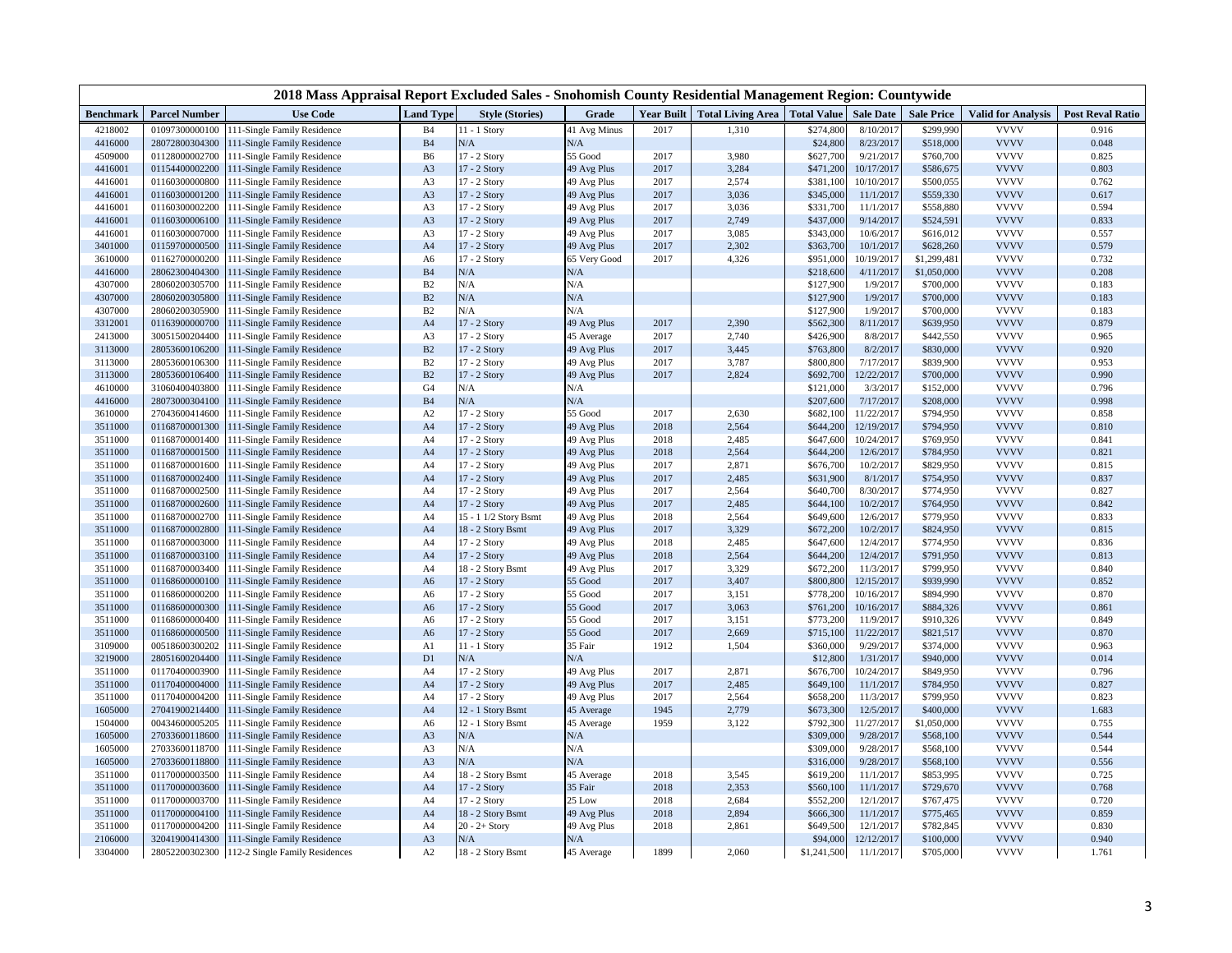| 2018 Mass Appraisal Report Excluded Sales - Snohomish County Residential Management Region: Countywide |                                  |                                                                |                  |                        |              |      |                                              |                    |                       |                       |                            |                         |
|--------------------------------------------------------------------------------------------------------|----------------------------------|----------------------------------------------------------------|------------------|------------------------|--------------|------|----------------------------------------------|--------------------|-----------------------|-----------------------|----------------------------|-------------------------|
| <b>Benchmark</b>                                                                                       | <b>Parcel Number</b>             | <b>Use Code</b>                                                | <b>Land Type</b> | <b>Style (Stories)</b> | Grade        |      | Year Built   Total Living Area   Total Value |                    | <b>Sale Date</b>      | <b>Sale Price</b>     | <b>Valid for Analysis</b>  | <b>Post Reval Ratio</b> |
| 1201002                                                                                                | 00438436200103                   | 112-2 Single Family Residences                                 | N/A              | 11 - 1 Story           | 25 Low       | 1947 | 360                                          | \$31,600           | 6/8/2017              | \$225,000             | <b>VVVV</b>                | 0.140                   |
| 1201004                                                                                                | 00467300301901                   | 112-2 Single Family Residences                                 | N/A              | 11 - 1 Story           | 35 Fair      | 1920 | 498                                          | \$22,200           | 8/22/2017             | \$260,000             | <b>VVVV</b>                | 0.085                   |
| 2408000                                                                                                | 00874400004600                   | 116-Comon Wall SFR                                             | C6               | 17 - 2 Story           | 45 Average   | 2000 | 1,549                                        | \$253,200          | 6/27/2017             | \$141,219             | <b>VVVV</b>                | 1.793                   |
| 1201006                                                                                                | 01162800009200                   | 116-Comon Wall SFR                                             | C <sub>6</sub>   | $20 - 2 +$ Story       | 49 Avg Plus  | 2017 | 1,666                                        | \$328,600          | 8/3/2017              | \$324,410             | <b>VVVV</b>                | 1.013                   |
| 1201006                                                                                                | 01162800009300                   | 116-Comon Wall SFR                                             | F1               | $20 - 2 +$ Story       | 49 Avg Plus  | 2017 | 1,410                                        | \$293,200          | 8/4/2017              | \$295,050             | <b>VVVV</b>                | 0.994                   |
| 1201006                                                                                                | 01162800009400                   | 116-Comon Wall SFR                                             | F1               | $20 - 2 +$ Story       | 49 Avg Plus  | 2017 | 1,410                                        | \$293,200          | 8/4/2017              | \$312,316             | <b>VVVV</b>                | 0.939                   |
| 3413001                                                                                                | 27050300303101                   | 117-Manufac Home (Leased Site)                                 | N/A              | 74 - SW Manuf. Home    | 25 Low       | 1961 |                                              | \$700              | 11/28/2017            | \$1,290,000           | <b>VVVV</b>                | 0.001                   |
| 1605000                                                                                                | 00461000200601                   | 117-Manufac Home (Leased Site)                                 | N/A              | 74 - SW Manuf, Home    | 35 Fair      | 1976 |                                              | \$600              | 6/28/2017             | \$840,000             | <b>VVVV</b>                | 0.001                   |
| 3602000                                                                                                | 00374101300606                   | 117-Manufac Home (Leased Site)                                 | N/A              | 77 - TW Manuf. Home    | 65 Very Good | 1999 |                                              | \$74,700           | 3/22/2017             | \$950,000             | <b>VVVV</b>                | 0.079                   |
| 4416000                                                                                                | 00617000003601                   | 118-Manufac Home (Owned Site)                                  | UD               | 74 - SW Manuf. Home    | 35 Fair      | 1976 |                                              | \$1,600            | 4/1/2017              | \$100,000             | <b>VVVV</b>                | 0.016                   |
| 4416000                                                                                                | 00617000003700                   | 118-Manufac Home (Owned Site)                                  | $88\,$           | N/A                    | N/A          |      |                                              | \$7,000            | 4/1/2017              | \$100,000             | <b>VVVV</b>                | 0.070                   |
| 4217000                                                                                                | 28072500201800                   | 118-Manufac Home (Owned Site)                                  | <b>B</b> 4       | 71 - DW Manuf. Home    | 45 Average   | 1985 |                                              | \$252,500          | 2/21/2017             | \$126,750             | <b>VVVV</b>                | 1.992                   |
| 4217000                                                                                                | 28072500300201                   | 118-Manufac Home (Owned Site)                                  | N/A              | 74 - SW Manuf. Home    | 35 Fair      | 1974 |                                              | \$1,000            | 3/13/2017             | \$1,100,000           | <b>VVVV</b>                | 0.001                   |
| 4121001                                                                                                | 00526100534200                   | 118-Manufac Home (Owned Site)                                  | 88               | N/A                    | N/A          |      |                                              | \$1,000            | 11/15/2017            | \$62,500              | <b>VVVV</b>                | 0.016                   |
| 4120000                                                                                                | 00577700601000                   | 118-Manufac Home (Owned Site)                                  | B1               | $\rm N/A$              | N/A          |      |                                              | \$101,000          | 3/8/2017              | \$39,000              | <b>VVVV</b><br><b>VVVV</b> | 2.590                   |
| 3113000                                                                                                | 27061800402100                   | 118-Manufac Home (Owned Site)                                  | B <sub>4</sub>   | 71 - DW Manuf. Home    | 35 Fair      | 1976 |                                              | \$671,200          | 7/12/2017             | \$380,000             |                            | 1.766                   |
| 3113000                                                                                                | 00617300200302                   | 118-Manufac Home (Owned Site)                                  | <b>B4</b>        | 71 - DW Manuf. Home    | 55 Good      | 2005 |                                              | \$393,800          | 11/9/2017             | \$197,300             | <b>VVVV</b>                | 1.996                   |
| 4505000                                                                                                | 00400800000600                   | 118-Manufac Home (Owned Site)                                  | 88               | N/A                    | N/A          |      |                                              | \$25,400           | 3/8/2017              | \$225,000             | <b>VVVV</b>                | 0.113                   |
| 4505000                                                                                                | 00422500004100                   | 118-Manufac Home (Owned Site)                                  | 88               | N/A                    | N/A          |      |                                              | \$5,400            | 8/7/2017              | \$226,000             | <b>VVVV</b><br><b>VVVV</b> | 0.024                   |
| 4505000<br>4505000                                                                                     | 00422500004200                   | 118-Manufac Home (Owned Site)                                  | 88<br>88         | N/A<br>N/A             | N/A<br>N/A   |      |                                              | \$4,400<br>\$4,000 | 8/7/2017<br>9/27/2017 | \$226,000             | <b>VVVV</b>                | 0.019<br>0.016          |
| 4505000                                                                                                | 00471300002002<br>00480000007700 | 118-Manufac Home (Owned Site)<br>118-Manufac Home (Owned Site) | B <sub>2</sub>   | 74 - SW Manuf. Home    | 45 Average   | 1977 |                                              | \$114,000          | 3/24/2017             | \$247,500<br>\$40,000 | <b>VVVV</b>                | 2.850                   |
| 3511000                                                                                                | 27052800406801                   | 118-Manufac Home (Owned Site)                                  | N/A              | 74 - SW Manuf. Home    | 35 Fair      | 1974 |                                              | \$1,000            | 11/13/2017            | \$3,300,000           | <b>VVVV</b>                | 0.000                   |
| 2104000                                                                                                | 32041300200301                   | 118-Manufac Home (Owned Site)                                  | N/A              | 74 - SW Manuf. Home    | 35 Fair      | 1974 |                                              | \$1,600            | 6/8/2017              | \$240,000             | <b>VVVV</b>                | 0.007                   |
| 4610000                                                                                                | 32053600100101                   | 118-Manufac Home (Owned Site)                                  | N/A              | 71 - DW Manuf. Home    | 45 Average   | 1982 |                                              | \$34,800           | 7/7/201               | \$750,000             | <b>VVVV</b>                | 0.046                   |
| 4602000                                                                                                | 00587000003700                   | 118-Manufac Home (Owned Site)                                  | 88               | N/A                    | N/A          |      |                                              | \$9,300            | 9/28/2017             | \$245,000             | <b>VVVV</b>                | 0.038                   |
| 2105862                                                                                                | 00589600001200                   | 118-Manufac Home (Owned Site)                                  | L <sub>3</sub>   | 71 - DW Manuf. Home    | 45 Average   | 1973 |                                              | \$213,700          | 9/27/2017             | \$200,000             | <b>VVVV</b>                | 1.068                   |
| 2105862                                                                                                | 00589600001300                   | 118-Manufac Home (Owned Site)                                  | 88               | N/A                    | N/A          |      |                                              | \$5,600            | 9/27/2017             | \$200,000             | <b>VVVV</b>                | 0.028                   |
| 3113000                                                                                                | 27061800402101                   | 118-Manufac Home (Owned Site)                                  | <b>UD</b>        | 71 - DW Manuf. Home    | 35 Fair      | 1976 |                                              | \$12,700           | 7/12/2017             | \$380,000             | <b>VVVV</b>                | 0.033                   |
| 3511904                                                                                                | 00960001405600                   | 119-Manuf Home (MHP)                                           | N/A              | 74 - SW Manuf. Home    | 25 Low       | 1972 |                                              | \$6,200            | 10/24/2017            | \$54,000              | <b>VVVV</b>                | 0.115                   |
| 3511904                                                                                                | 00960001406300                   | 119-Manuf Home (MHP)                                           | N/A              | 71 - DW Manuf. Home    | 35 Fair      | 1969 |                                              | \$9,300            | 10/5/2017             | \$4,500               | <b>VVVV</b>                | 2.067                   |
| 3511904                                                                                                | 00960001411700                   | 119-Manuf Home (MHP)                                           | N/A              | 74 - SW Manuf. Home    | 45 Average   | 2017 |                                              | \$20,600           | 8/28/2017             | \$64,000              | <b>VVVV</b>                | 0.322                   |
| 3511904                                                                                                | 00960001412600                   | 119-Manuf Home (MHP)                                           | N/A              | 74 - SW Manuf. Home    | 35 Fair      | 1970 |                                              | \$6,600            | 6/2/2017              | \$52,500              | <b>VVVV</b>                | 0.126                   |
| 1208901                                                                                                | 00960003607900                   | 119-Manuf Home (MHP)                                           | N/A              | 74 - SW Manuf. Home    | 45 Average   | 1986 |                                              | \$15,700           | 3/20/2017             | \$66,000              | <b>VVVV</b>                | 0.238                   |
| 2207902                                                                                                | 00960003802400                   | 119-Manuf Home (MHP)                                           | N/A              | 74 - SW Manuf. Home    | 45 Average   | 1995 |                                              | \$6,100            | 6/30/2017             | \$6,000               | <b>VVVV</b>                | 1.017                   |
| 3511902                                                                                                | 00960004405400                   | 19-Manuf Home (MHP)                                            | N/A              | 72 - DWB Manuf. Home   | 65 Very Good | 2017 |                                              | \$213,800          | 9/5/2017              | \$225,000             | <b>VVVV</b>                | 0.950                   |
| 3511902                                                                                                | 00960004409900                   | 119-Manuf Home (MHP)                                           | N/A              | 71 - DW Manuf. Home    | 45 Average   | 1980 |                                              | \$29,200           | 10/3/2017             | \$168,000             | <b>VVVV</b>                | 0.174                   |
| 3511902                                                                                                | 00960004411600                   | 119-Manuf Home (MHP)                                           | N/A              | 71 - DW Manuf. Home    | 35 Fair      | 1970 |                                              | \$56,700           | 12/1/2017             | \$30,000              | <b>VVVV</b>                | 1.890                   |
| 3511902                                                                                                | 00960004414000                   | 119-Manuf Home (MHP)                                           | N/A              | 71 - DW Manuf. Home    | 65 Very Good | 2018 |                                              | \$247,000          | 10/31/2017            | \$260,000             | <b>VVVV</b>                | 0.950                   |
| 3511902                                                                                                | 00960004416400                   | 119-Manuf Home (MHP)                                           | N/A              | 71 - DW Manuf. Home    | 65 Very Good | 2017 |                                              | \$218,500          | 11/27/2017            | \$230,000             | <b>VVVV</b>                | 0.950                   |
| 1208903                                                                                                | 00960006401100                   | 119-Manuf Home (MHP)                                           | N/A              | 71 - DW Manuf. Home    | 55 Good      | 1984 |                                              | \$40,700           | 4/28/2017             | \$17,303              | <b>VVVV</b>                | 2.352                   |
| 1310908                                                                                                | 00960007602200                   | 119-Manuf Home (MHP)                                           | N/A              | 71 - DW Manuf. Home    | 45 Average   | 1982 |                                              | \$30,200           | 3/27/2017             | \$10,000              | <b>VVVV</b>                | 3.020                   |
| 2413907                                                                                                | 00960007700100                   | 119-Manuf Home (MHP)                                           | N/A              | 71 - DW Manuf. Home    | 45 Average   | 1973 |                                              | \$24,000           | 3/30/2017             | \$10,000              | <b>VVVV</b>                | 2.400                   |
| 2413908                                                                                                | 00960008107900                   | 119-Manuf Home (MHP)                                           | N/A              | 74 - SW Manuf. Home    | 25 Low       | 1967 |                                              | \$8,700            | 4/24/2017             | \$4,500               | <b>VVVV</b>                | 1.933                   |
| 2413908                                                                                                | 00960008109300                   | 119-Manuf Home (MHP)                                           | N/A              | 71 - DW Manuf. Home    | 35 Fair      | 1965 |                                              | \$16,300           | 9/15/2017             | \$4,500               | <b>VVVV</b>                | 3.622                   |
| 1315904                                                                                                | 00960010607200                   | 119-Manuf Home (MHP)                                           | N/A              | 74 - SW Manuf. Home    | 25 Low       | 1963 |                                              | \$1,800            | 1/1/2017              | \$9,500               | <b>VVVV</b>                | 0.189                   |
| 1315904                                                                                                | 00960010610100                   | 119-Manuf Home (MHP)                                           | N/A              | 74 - SW Manuf. Home    | 35 Fair      | 1980 |                                              | \$8,700            | 10/28/2017            | \$4,500               | <b>VVVV</b>                | 1.933                   |
| 2207905                                                                                                | 00960010702500                   | 119-Manuf Home (MHP)                                           | N/A              | 74 - SW Manuf. Home    | 45 Average   | 1989 |                                              | \$6,700            | 9/22/2017             | \$28,000              | <b>VVVV</b>                | 0.239                   |
| 3311903                                                                                                | 00960011103600                   | 119-Manuf Home (MHP)                                           | N/A              | 71 - DW Manuf. Home    | 35 Fair      | 1970 |                                              | \$8,700            | 1/11/2017             | \$36,811              | <b>VVVV</b>                | 0.236                   |
| 3401903                                                                                                | 00960012002200                   | 119-Manuf Home (MHP)                                           | N/A              | 71 - DW Manuf. Home    | 45 Average   | 1981 |                                              | \$5,000            | 5/31/2017             | \$2,000               | <b>VVVV</b>                | 2.500                   |
| 3401903                                                                                                | 00960012003100                   | 119-Manuf Home (MHP)                                           | N/A              | 71 - DW Manuf. Home    | 45 Average   | 1980 |                                              | \$39,500           | 1/3/2017              | \$10,000              | <b>VVVV</b>                | 3.950                   |
| 1315905                                                                                                | 00960012320700                   | 119-Manuf Home (MHP)                                           | N/A              | 74 - SW Manuf. Home    | 25 Low       | 1964 |                                              | \$5,000            | 11/3/2017             | \$2,000               | <b>VVVV</b>                | 2.500                   |
| 2513906                                                                                                | 00960012503300                   | 119-Manuf Home (MHP)                                           | N/A              | 71 - DW Manuf. Home    | 55 Good      | 1996 |                                              | \$46,200           | 8/16/2017             | \$25,000              | <b>VVVV</b>                | 1.848                   |
| 2516901                                                                                                | 00960013305100                   | 119-Manuf Home (MHP)                                           | N/A              | 71 - DW Manuf. Home    | 55 Good      | 1995 |                                              | \$33,200           | 8/1/2017              | \$7,000               | <b>VVVV</b>                | 4.743                   |
| 1409902                                                                                                | 00960013505200                   | 119-Manuf Home (MHP)                                           | N/A              | 74 - SW Manuf. Home    | 25 Low       | 1968 |                                              | \$1,200            | 6/12/2017             | \$31,250              | <b>VVVV</b>                | 0.038                   |
| 1201006                                                                                                | 00500301600200                   | 121-Duplex converted from SFR                                  | A1               | 17 - 2 Story           | 45 Average   | 1905 | 2,784                                        | \$312,300          | 4/1/2017              | \$310,000             | <b>VVVV</b>                | 1.007                   |
| 1504002                                                                                                | 00513700004506                   | 122-Duplex                                                     | A <sub>3</sub>   | 17 - 2 Story           | 45 Average   | 1977 | 2,048                                        | \$407,700          | 9/14/2017             | \$1,700,000           | <b>VVVV</b>                | 0.240                   |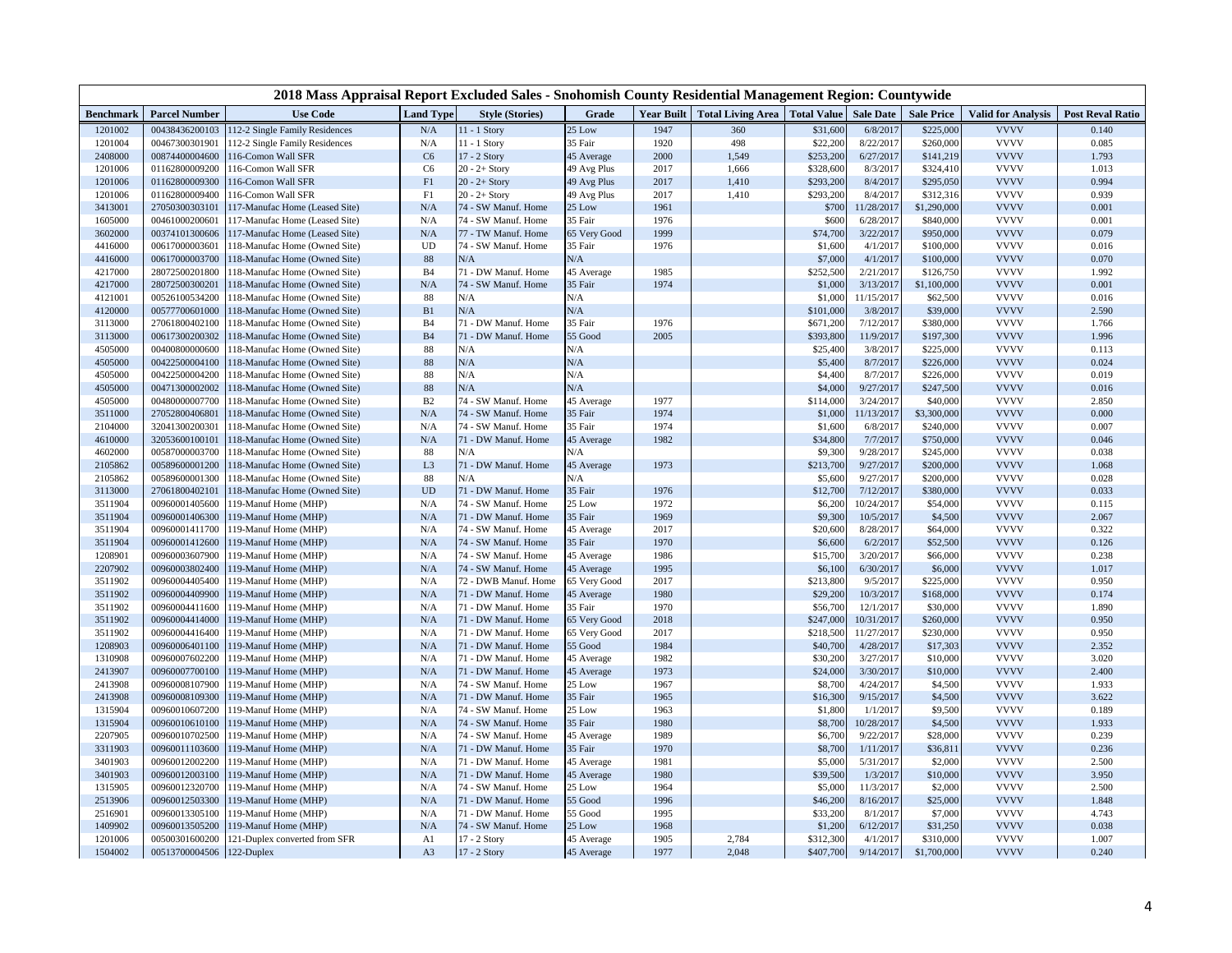|                    |                                  | 2018 Mass Appraisal Report Excluded Sales - Snohomish County Residential Management Region: Countywide |                                  |                                      |                          |              |                                          |                        |                        |                        |                            |                         |
|--------------------|----------------------------------|--------------------------------------------------------------------------------------------------------|----------------------------------|--------------------------------------|--------------------------|--------------|------------------------------------------|------------------------|------------------------|------------------------|----------------------------|-------------------------|
| <b>Benchmark</b>   | <b>Parcel Number</b>             | <b>Use Code</b>                                                                                        | <b>Land Type</b>                 | <b>Style (Stories)</b>               | Grade                    |              | Year Built Total Living Area Total Value |                        | <b>Sale Date</b>       | <b>Sale Price</b>      | <b>Valid for Analysis</b>  | <b>Post Reval Ratio</b> |
| 1201013            | 00545204401301                   | 122-Duplex                                                                                             | A2                               | 17 - 2 Story                         | 45 Average               | 1979         | 879                                      | \$344,200              | 7/20/2017              | \$390,000              | <b>VVVV</b>                | 0.883                   |
| 3311000            | 01166600000100                   | 141-SFR Condominium Detached                                                                           | C <sub>2</sub>                   | 17 - 2 Story                         | 45 Average               | 2017         | 2,113                                    | \$460,300              | 7/13/2017              | \$474,950              | <b>VVVV</b>                | 0.969                   |
| 3311000            | 01166600000300                   | 141-SFR Condominium Detached                                                                           | C <sub>2</sub>                   | 17 - 2 Story                         | 45 Average               | 2017         | 2,113                                    | \$458,300              | 7/24/2017              | \$474,950              | <b>VVVV</b>                | 0.965                   |
| 3311000            | 01166600000400                   | 141-SFR Condominium Detached                                                                           | C <sub>2</sub>                   | 17 - 2 Story                         | 45 Average               | 2017         | 2,113                                    | \$458,300              | 8/2/2017               | \$474,950              | <b>VVVV</b>                | 0.965                   |
| 3311000            | 01166600000500                   | 141-SFR Condominium Detached                                                                           | C <sub>2</sub>                   | 17 - 2 Story                         | 45 Average               | 2017         | 1,989                                    | \$442,300              | 7/19/2017              | \$457,450              | <b>VVVV</b>                | 0.967                   |
| 3311000            | 01166600000600                   | 141-SFR Condominium Detached                                                                           | C <sub>2</sub>                   | 17 - 2 Story                         | 45 Average               | 2017         | 2,113                                    | \$458,300              | 7/11/2017              | \$474,950              | <b>VVVV</b>                | 0.965                   |
| 3311000            | 01166600000700                   | 141-SFR Condominium Detached                                                                           | C <sub>2</sub>                   | 17 - 2 Story                         | 45 Average               | 2017         | 2,113                                    | \$458,300              | 8/3/2017               | \$467,450              | <b>VVVV</b>                | 0.980                   |
| 3311000            | 01166600000800                   | 141-SFR Condominium Detached                                                                           | C <sub>2</sub>                   | 17 - 2 Story                         | 45 Average               | 2017         | 1,838                                    | \$425,000              | 6/21/2017              | \$439,950              | <b>VVVV</b>                | 0.966                   |
| 3311000            | 01166600000900                   | 141-SFR Condominium Detached                                                                           | C <sub>2</sub>                   | 17 - 2 Story                         | 45 Average               | 2017         | 1,989                                    | \$448,300              | 6/27/2017              | \$462,350              | <b>VVVV</b>                | 0.970                   |
| 3311000            | 01166600001000                   | 141-SFR Condominium Detached                                                                           | C <sub>2</sub>                   | 17 - 2 Story                         | 45 Average               | 2017         | 2,113                                    | \$460,300              | 6/14/2017              | \$474,950              | <b>VVVV</b>                | 0.969                   |
| 1201004            | 01168000092500                   | 141-SFR Condominium Detached                                                                           | C <sub>2</sub>                   | 14 - 1 1/2 Story                     | 35 Fair                  | 1920         | 1,360                                    | \$220,500              | 10/10/2017             | \$267,500              | <b>VVVV</b>                | 0.824                   |
| 1201004            | 01168000092700                   | 141-SFR Condominium Detached                                                                           | C <sub>2</sub>                   | $11 - 1$ Story                       | 25 Low                   | 1935         | 676                                      | \$170,500              | 10/24/2017             | \$180,000              | <b>VVVV</b>                | 0.947                   |
| 1107001            | 01162100000100                   | 141-SFR Condominium Detached                                                                           | C <sub>3</sub>                   | 17 - 2 Story                         | 49 Avg Plus              | 2017         | 1,928                                    | \$577,700              | 3/31/2017              | \$554,950              | <b>VVVV</b>                | 1.041                   |
| 1107001            | 01162100000200                   | 141-SFR Condominium Detached                                                                           | C <sub>3</sub>                   | 17 - 2 Story                         | 49 Avg Plus              | 2017         | 2,253                                    | \$611,300              | 3/27/2017              | \$629,950              | <b>VVVV</b>                | 0.970                   |
| 1107001            | 01162100000300                   | 141-SFR Condominium Detached                                                                           | C <sub>3</sub>                   | 17 - 2 Story                         | 49 Avg Plus              | 2017         | 1,503                                    | \$496,200              | 3/20/2017              | \$450,000              | <b>VVVV</b>                | 1.103                   |
| 1107001            | 01162100000400                   | 141-SFR Condominium Detached                                                                           | C <sub>3</sub>                   | 17 - 2 Story                         | 49 Avg Plus              | 2017         | 1,519                                    | \$499,400              | 4/6/2017               | \$445,000              | <b>VVVV</b>                | 1.122                   |
| 1107001            | 01162100000500                   | 141-SFR Condominium Detached                                                                           | C <sub>3</sub>                   | 17 - 2 Story                         | 49 Avg Plus              | 2017         | 1,520                                    | \$492,300              | 3/24/2017              | \$450,000              | <b>VVVV</b>                | 1.094                   |
| 1107001            | 01162100000700                   | 141-SFR Condominium Detached                                                                           | C <sub>3</sub>                   | 17 - 2 Story                         | 49 Avg Plus              | 2017         | 2,253                                    | \$611,100              | 6/8/2017               | \$629,950              | <b>VVVV</b>                | 0.970                   |
| 1107001            | 01162100000800                   | 141-SFR Condominium Detached                                                                           | C <sub>3</sub>                   | 17 - 2 Story                         | 49 Avg Plus              | 2017         | 1,928                                    | \$575,500              | 1/12/2017              | \$549,950              | <b>VVVV</b><br><b>VVVV</b> | 1.046                   |
| 1107001            | 01162100000900                   | 141-SFR Condominium Detached                                                                           | C <sub>3</sub>                   | 17 - 2 Story                         | 49 Avg Plus              | 2017         | 1,503                                    | \$493,100              | 2/8/2017               | \$439,950              | <b>VVVV</b>                | 1.121                   |
| 1315000            | 01166300000100<br>01166300000200 | 141-SFR Condominium Detached                                                                           | C <sub>2</sub><br>C <sub>2</sub> | 23 - Split Entry<br>23 - Split Entry | 45 Average<br>45 Average | 2017<br>2017 | 1,937<br>1,937                           | \$438,000<br>\$434,000 | 6/28/2017<br>7/10/2017 | \$479,950<br>\$479,950 | <b>VVVV</b>                | 0.913<br>0.904          |
| 1315000            | 01166300000300                   | 141-SFR Condominium Detached                                                                           |                                  | 23 - Split Entry                     |                          | 2017         |                                          |                        |                        |                        | <b>VVVV</b>                | 0.936                   |
| 1315000<br>1315000 | 01166300000400                   | 141-SFR Condominium Detached<br>141-SFR Condominium Detached                                           | C <sub>2</sub><br>C <sub>2</sub> | 17 - 2 Story                         | 45 Average<br>45 Average | 2017         | 1,937<br>1,667                           | \$449,000<br>\$406,200 | 7/13/2017<br>8/3/2017  | \$479,950<br>\$464,226 | <b>VVVV</b>                | 0.875                   |
| 1315000            | 01166300000500                   | 141-SFR Condominium Detached                                                                           | C <sub>2</sub>                   | 17 - 2 Story                         | 45 Average               | 2017         | 1,667                                    | \$406,200              | 7/24/2017              | \$455,350              | <b>VVVV</b>                | 0.892                   |
| 1315000            | 01166300000600                   | 141-SFR Condominium Detached                                                                           | C <sub>2</sub>                   | 17 - 2 Story                         | 45 Average               | 2017         | 1,667                                    | \$421,200              | 7/17/2017              | \$459,950              | <b>VVVV</b>                | 0.916                   |
| 1315000            | 01166300000700                   | 141-SFR Condominium Detached                                                                           | C <sub>2</sub>                   | 18 - 2 Story Bsmt                    | 45 Average               | 2017         | 2,708                                    | \$481,800              | 9/11/2017              | \$535,850              | <b>VVVV</b>                | 0.899                   |
| 1315000            | 01166300000800                   | 141-SFR Condominium Detached                                                                           | C <sub>2</sub>                   | 17 - 2 Story                         | 45 Average               | 2017         | 1,813                                    | \$416,200              | 7/7/2017               | \$479,950              | <b>VVVV</b>                | 0.867                   |
| 1315000            | 01166300000900                   | 141-SFR Condominium Detached                                                                           | C <sub>2</sub>                   | 23 - Split Entry                     | 45 Average               | 2017         | 1,937                                    | \$455,000              | 8/1/2017               | \$479,950              | <b>VVVV</b>                | 0.948                   |
| 1315000            | 01166300001000                   | 141-SFR Condominium Detached                                                                           | C <sub>2</sub>                   | 18 - 2 Story Bsmt                    | 45 Average               | 2017         | 2,489                                    | \$475,500              | 9/8/2017               | \$528,450              | <b>VVVV</b>                | 0.900                   |
| 1315000            | 01166300001100                   | 141-SFR Condominium Detached                                                                           | C <sub>2</sub>                   | 18 - 2 Story Bsmt                    | 45 Average               | 2017         | 2,489                                    | \$475,500              | 9/14/2017              | \$534,950              | <b>VVVV</b>                | 0.889                   |
| 1315000            | 01166300001200                   | 141-SFR Condominium Detached                                                                           | C <sub>2</sub>                   | 18 - 2 Story Bsmt                    | 45 Average               | 2017         | 2,489                                    | \$469,500              | 9/21/2017              | \$524,150              | <b>VVVV</b>                | 0.896                   |
| 1315000            | 01166300001300                   | 141-SFR Condominium Detached                                                                           | C <sub>2</sub>                   | 18 - 2 Story Bsmt                    | 45 Average               | 2017         | 2,667                                    | \$490,500              | 9/21/2017              | \$549,950              | <b>VVVV</b>                | 0.892                   |
| 1315000            | 01166300001400                   | 141-SFR Condominium Detached                                                                           | C <sub>2</sub>                   | 17 - 2 Story                         | 45 Average               | 2017         | 1,577                                    | \$391,800              | 10/4/2017              | \$444,950              | <b>VVVV</b>                | 0.881                   |
| 1315000            | 01166300001500                   | 141-SFR Condominium Detached                                                                           | C <sub>2</sub>                   | 17 - 2 Story                         | 45 Average               | 2017         | 1,577                                    | \$395,800              | 9/27/2017              | \$444,950              | <b>VVVV</b>                | 0.890                   |
| 1315000            | 01166300001600                   | 141-SFR Condominium Detached                                                                           | C <sub>2</sub>                   | 23 - Split Entry                     | 45 Average               | 2017         | 1,745                                    | \$421,300              | 8/10/2017              | \$464,950              | <b>VVVV</b>                | 0.906                   |
| 1315000            | 01166300001700                   | 141-SFR Condominium Detached                                                                           | C <sub>2</sub>                   | 17 - 2 Story                         | 45 Average               | 2017         | 1,813                                    | \$436,200              | 10/19/2017             | \$459,950              | <b>VVVV</b>                | 0.948                   |
| 1315000            | 01166300001800                   | 141-SFR Condominium Detached                                                                           | C <sub>2</sub>                   | 17 - 2 Story                         | 45 Average               | 2017         | 1,813                                    | \$421,200              | 10/20/2017             | \$439,950              | <b>VVVV</b>                | 0.957                   |
| 1315000            | 01166300001900                   | 141-SFR Condominium Detached                                                                           | C <sub>2</sub>                   | 17 - 2 Story                         | 45 Average               | 2017         | 1,813                                    | \$421,200              | 10/26/2017             | \$448,450              | <b>VVVV</b>                | 0.939                   |
| 1315000            | 01166300002000                   | 141-SFR Condominium Detached                                                                           | C <sub>2</sub>                   | 17 - 2 Story                         | 45 Average               | 2017         | 2,096                                    | \$445,500              | 10/25/2017             | \$484,450              | <b>VVVV</b>                | 0.920                   |
| 1315000            | 01166300002100                   | 141-SFR Condominium Detached                                                                           | C <sub>2</sub>                   | 17 - 2 Story                         | 45 Average               | 2017         | 1,577                                    | \$395,800              | 8/9/2017               | \$444,950              | <b>VVVV</b>                | 0.890                   |
| 1315000            | 01166300002200                   | 141-SFR Condominium Detached                                                                           | C <sub>2</sub>                   | 17 - 2 Story                         | 45 Average               | 2017         | 1,577                                    | \$399,800              | 8/10/2017              | \$444,950              | <b>VVVV</b>                | 0.899                   |
| 1315000            | 01166300002300                   | 141-SFR Condominium Detached                                                                           | C <sub>2</sub>                   | 17 - 2 Story                         | 45 Average               | 2017         | 1,667                                    | \$406,200              | 8/31/2017              | \$459,950              | <b>VVVV</b>                | 0.883                   |
| 1315000            | 01166300002400                   | 141-SFR Condominium Detached                                                                           | C <sub>2</sub>                   | 17 - 2 Story                         | 45 Average               | 2017         | 1,577                                    | \$404,800              | 9/27/2017              | \$444,950              | <b>VVVV</b>                | 0.910                   |
| 1315000            | 01166300002500                   | 141-SFR Condominium Detached                                                                           | C <sub>2</sub>                   | 17 - 2 Story                         | 45 Average               | 2017         | 2,096                                    | \$450,500              | 10/4/2017              | \$499,950              | <b>VVVV</b>                | 0.901                   |
| 1315000            | 01166300002600                   | 141-SFR Condominium Detached                                                                           | C <sub>2</sub>                   | 17 - 2 Story                         | 45 Average               | 2017         | 2,096                                    | \$467,500              | 11/8/2017              | \$491,950              | <b>VVVV</b>                | 0.950                   |
| 1315000            | 01166300002700                   | 141-SFR Condominium Detached                                                                           | C <sub>2</sub>                   | 23 - Split Entry                     | 45 Average               | 2017         | 1,745                                    | \$443,300              | 10/18/2017             | \$461,950              | <b>VVVV</b>                | 0.960                   |
| 1315000            | 01166300002800                   | 141-SFR Condominium Detached                                                                           | C <sub>2</sub>                   | 23 - Split Entry                     | 45 Average               | 2017         | 1,937                                    | \$434,000              | 10/2/2017              | \$479,950              | <b>VVVV</b>                | 0.904                   |
| 1315000            | 01166300002900                   | 141-SFR Condominium Detached                                                                           | C <sub>2</sub>                   | 23 - Split Entry                     | 45 Average               | 2017         | 1,534                                    | \$390,000              | 10/9/2017              | \$434,950              | <b>VVVV</b>                | 0.897                   |
| 1315000            | 01166300003000                   | 141-SFR Condominium Detached                                                                           | C <sub>2</sub>                   | 23 - Split Entry                     | 45 Average               | 2017         | 1,534                                    | \$400,000              | 11/16/2017             | \$433,800              | <b>VVVV</b>                | 0.922                   |
| 1315000            | 01166300003100                   | 141-SFR Condominium Detached                                                                           | C <sub>2</sub>                   | 17 - 2 Story                         | 45 Average               | 2017         | 1,813                                    | \$416,200              | 8/9/2017               | \$479,950              | <b>VVVV</b>                | 0.867                   |
| 1315000            | 01166300003200                   | 141-SFR Condominium Detached                                                                           | C <sub>2</sub>                   | 17 - 2 Story                         | 45 Average               | 2017         | 1,813                                    | \$416,200              | 11/22/2017             | \$444,420              | <b>VVVV</b>                | 0.937                   |
| 1315000            | 01166300003300                   | 141-SFR Condominium Detached                                                                           | C <sub>2</sub>                   | 17 - 2 Story                         | 45 Average               | 2017         | 1,813                                    | \$449,200              | 8/8/2017               | \$479,950              | <b>VVVV</b>                | 0.936                   |
| 1302000            | 01169100000100                   | 141-SFR Condominium Detached                                                                           | C <sub>3</sub>                   | $20 - 2 +$ Story                     | 49 Avg Plus              | 2017         | 2,529                                    | \$509,800              | 9/22/2017              | \$527,660              | <b>VVVV</b>                | 0.966                   |
| 1302000            | 01169100000200                   | 141-SFR Condominium Detached                                                                           | C <sub>3</sub>                   | 17 - 2 Story                         | 49 Avg Plus              | 2017         | 2,005                                    | \$494,800              | 9/14/2017              | \$509,950              | <b>VVVV</b>                | 0.970                   |
| 1302000            | 01169100000300                   | 141-SFR Condominium Detached                                                                           | C <sub>3</sub>                   | $20 - 2 +$ Story                     | 49 Avg Plus              | 2017         | 2,529                                    | \$531,400              | 10/5/2017              | \$529,950              | <b>VVVV</b>                | 1.003                   |
| 1302000            | 01169100000400                   | 141-SFR Condominium Detached                                                                           | C <sub>3</sub>                   | $20 - 2 + Story$                     | 49 Avg Plus              | 2017         | 2,635                                    | \$541,100              | 9/22/2017              | \$554,950              | <b>VVVV</b>                | 0.975                   |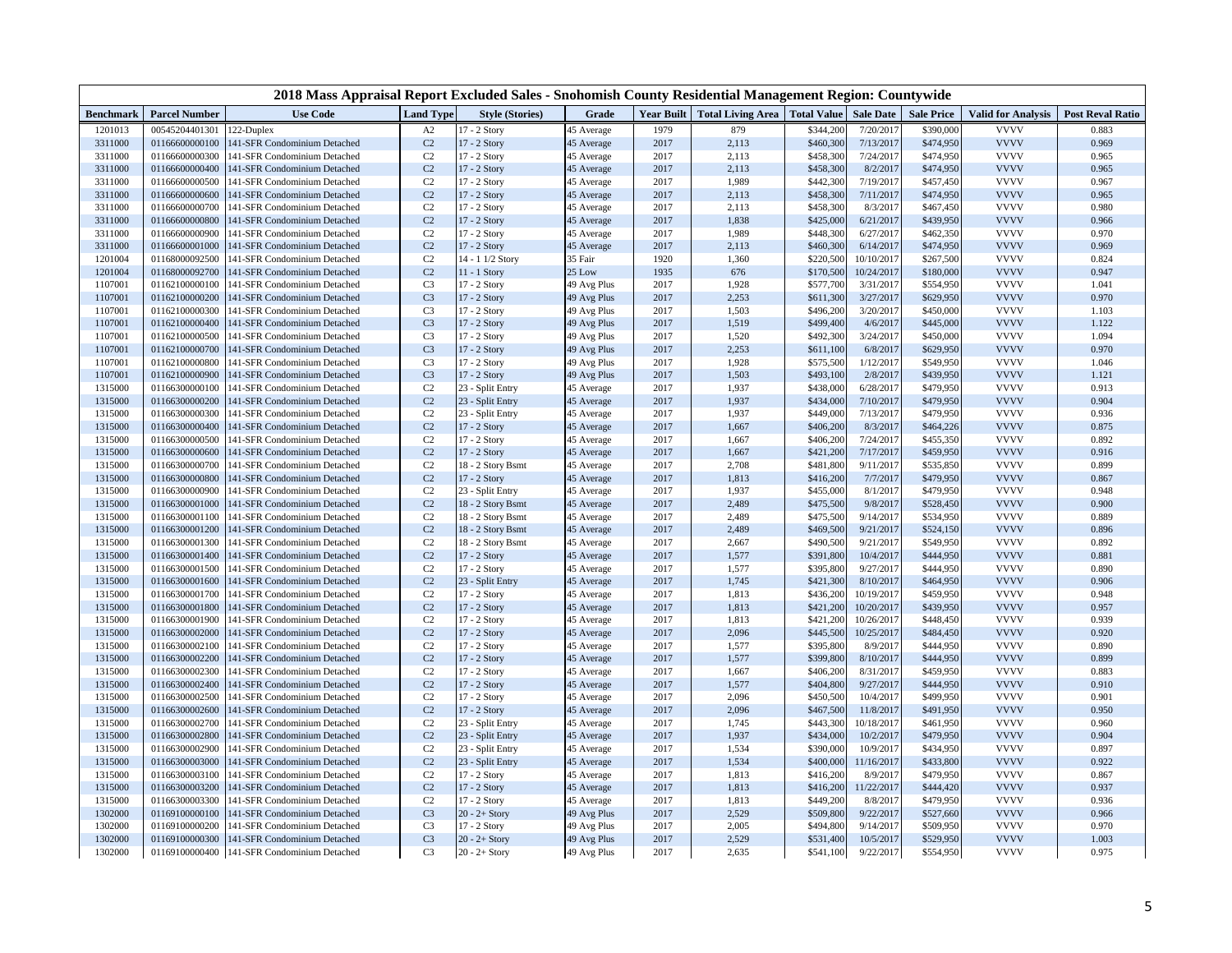|                    |                                  | 2018 Mass Appraisal Report Excluded Sales - Snohomish County Residential Management Region: Countywide |                                  |                              |                           |              |                                              |                        |                         |                        |                            |                         |
|--------------------|----------------------------------|--------------------------------------------------------------------------------------------------------|----------------------------------|------------------------------|---------------------------|--------------|----------------------------------------------|------------------------|-------------------------|------------------------|----------------------------|-------------------------|
| <b>Benchmark</b>   | <b>Parcel Number</b>             | <b>Use Code</b>                                                                                        | <b>Land Type</b>                 | <b>Style (Stories)</b>       | Grade                     |              | Year Built   Total Living Area   Total Value |                        | <b>Sale Date</b>        | <b>Sale Price</b>      | <b>Valid for Analysis</b>  | <b>Post Reval Ratio</b> |
| 1302000            | 01169100000500                   | 141-SFR Condominium Detached                                                                           | C <sub>3</sub>                   | $20 - 2 +$ Story             | 49 Avg Plus               | 2017         | 2,529                                        | \$531,400              | 9/22/2017               | \$539,950              | <b>VVVV</b>                | 0.984                   |
| 1302000            | 01169100000600                   | 141-SFR Condominium Detached                                                                           | C <sub>3</sub>                   | 17 - 2 Story                 | 49 Avg Plus               | 2017         | 2,005                                        | \$494,800              | 10/16/2017              | \$525,210              | <b>VVVV</b>                | 0.942                   |
| 1302000            | 01169100000700                   | 141-SFR Condominium Detached                                                                           | C <sub>3</sub>                   | $20 - 2 +$ Story             | 49 Avg Plus               | 2017         | 2,529                                        | \$531,400              | 11/7/2017               | \$534,950              | <b>VVVV</b>                | 0.993                   |
| 1302000            | 01169100000800                   | 141-SFR Condominium Detached                                                                           | C <sub>3</sub>                   | $20 - 2 +$ Story             | 49 Avg Plus               | 2017         | 2,635                                        | \$541,000              | 11/27/2017              | \$564,950              | <b>VVVV</b>                | 0.958                   |
| 1302000            | 01169100000900                   | 141-SFR Condominium Detached                                                                           | C <sub>3</sub>                   | 17 - 2 Story                 | 49 Avg Plus               | 2017         | 2,005                                        | \$494,800              | 11/27/2017              | \$543,055              | <b>VVVV</b>                | 0.911                   |
| 1302000            | 01169100001000                   | 141-SFR Condominium Detached                                                                           | C <sub>3</sub>                   | 17 - 2 Story                 | 49 Avg Plus               | 2017         | 2,005                                        | \$494,800              | 12/12/2017              | \$554,775              | <b>VVVV</b>                | 0.892                   |
| 1302000            | 01169100003300                   | 141-SFR Condominium Detached                                                                           | C <sub>3</sub>                   | $20 - 2 +$ Story             | 49 Avg Plus               | 2017         | 2,635                                        | \$541,000              | 9/22/2017               | \$562,950              | <b>VVVV</b>                | 0.961                   |
| 1302000            | 01169100003400                   | 141-SFR Condominium Detached                                                                           | C <sub>3</sub>                   | 17 - 2 Story                 | 49 Avg Plus               | 2017         | 2,005                                        | \$494,800              | 11/7/2017               | \$519,950              | <b>VVVV</b>                | 0.952                   |
| 1302000            | 01169100003500                   | 141-SFR Condominium Detached                                                                           | C <sub>3</sub>                   | 17 - 2 Story                 | 49 Avg Plus               | 2017         | 2,005                                        | \$494,800              | 10/5/2017               | \$524,950              | <b>VVVV</b>                | 0.943                   |
| 1302000            | 01169100003600                   | 141-SFR Condominium Detached                                                                           | C <sub>3</sub>                   | $20 - 2 +$ Story             | 49 Avg Plus               | 2017         | 2,529                                        | \$531,400              | 11/7/2017               | \$534,950              | <b>VVVV</b>                | 0.993                   |
| 1302000            | 01169100003800                   | 141-SFR Condominium Detached                                                                           | C <sub>3</sub>                   | 17 - 2 Story                 | 49 Avg Plus               | 2017         | 2,005                                        | \$500,000              | 12/13/2017              | \$534,950              | <b>VVVV</b>                | 0.935                   |
| 3401000            | 01167100001700                   | 141-SFR Condominium Detached                                                                           | C <sub>2</sub>                   | 17 - 2 Story                 | 49 Avg Plus               | 2018         | 2,353                                        | \$613,600              | 12/1/2017               | \$691,995              | <b>VVVV</b>                | 0.887                   |
| 3401000            | 01167100001800                   | 141-SFR Condominium Detached                                                                           | C <sub>2</sub>                   | 17 - 2 Story                 | 49 Avg Plus               | 2018         | 2,684                                        | \$690,400              | 12/1/2017               | \$728,495              | <b>VVVV</b>                | 0.948                   |
| 3401000            | 01167100001900                   | 141-SFR Condominium Detached                                                                           | C <sub>2</sub>                   | 17 - 2 Story                 | 49 Avg Plus               | 2018         | 2,680                                        | \$657,600              | 12/12/2017              | \$724,995              | <b>VVVV</b>                | 0.907                   |
| 3401000            | 01167100002000                   | 141-SFR Condominium Detached                                                                           | C <sub>2</sub>                   | 17 - 2 Story                 | 49 Avg Plus               | 2018         | 2,302                                        | \$612,300              | 12/1/2017               | \$681,000              | <b>VVVV</b><br><b>VVVV</b> | 0.899                   |
| 3401000            | 01167100002100                   | 141-SFR Condominium Detached                                                                           | C <sub>2</sub>                   | 17 - 2 Story                 | 49 Avg Plus               | 2018         | 2,353                                        | \$628,600              | 12/1/2017               | \$657,280              |                            | 0.956                   |
| 1208000            | 01167500000200                   | 141-SFR Condominium Detached                                                                           | C <sub>3</sub>                   | 17 - 2 Story                 | 49 Avg Plus               | 2017         | 2,105                                        | \$481,600              | 11/16/2017              | \$472,480              | <b>VVVV</b><br><b>VVVV</b> | 1.019                   |
| 1208000            | 01167500000400                   | 141-SFR Condominium Detached                                                                           | C <sub>3</sub>                   | 17 - 2 Story                 | 49 Avg Plus               | 2017         | 2,105                                        | \$481,600              | 11/7/2017               | \$474,250              | <b>VVVV</b>                | 1.015                   |
| 1208000            | 01167500001100                   | 141-SFR Condominium Detached                                                                           | C <sub>3</sub>                   | 17 - 2 Story                 | 49 Avg Plus               | 2017<br>2017 | 2,102                                        | \$482,900              | 12/5/2017<br>11/10/2017 | \$473,050              | <b>VVVV</b>                | 1.021                   |
| 1208000            | 01167500001200<br>01167500001300 | 141-SFR Condominium Detached                                                                           | C <sub>3</sub><br>C <sub>3</sub> | 17 - 2 Story                 | 49 Avg Plus               | 2017         | 2,105<br>2,102                               | \$481,600              | 11/28/2017              | \$463,750<br>\$474,050 | <b>VVVV</b>                | 1.038<br>1.019          |
| 1208000<br>1208000 | 01167500001400                   | 141-SFR Condominium Detached<br>141-SFR Condominium Detached                                           | C <sub>3</sub>                   | 17 - 2 Story<br>17 - 2 Story | 49 Avg Plus               | 2018         | 2,105                                        | \$482,900<br>\$484,500 | 11/2/2017               | \$477,300              | <b>VVVV</b>                | 1.015                   |
| 3304000            | 01164800000900                   | 141-SFR Condominium Detached                                                                           | C <sub>4</sub>                   | 17 - 2 Story                 | 49 Avg Plus<br>45 Average | 2017         | 1,707                                        | \$426,000              | 8/11/2017               | \$449,995              | <b>VVVV</b>                | 0.947                   |
| 3304000            | 01164800001000                   | 141-SFR Condominium Detached                                                                           | C <sub>4</sub>                   | 17 - 2 Story                 | 45 Average                | 2017         | 1,707                                        | \$426,000              | 7/24/2017               | \$450,450              | <b>VVVV</b>                | 0.946                   |
| 3304000            | 01164800001100                   | 141-SFR Condominium Detached                                                                           | C <sub>4</sub>                   | 17 - 2 Story                 | 45 Average                | 2017         | 1,567                                        | \$415,900              | 7/13/2017               | \$411,315              | <b>VVVV</b>                | 1.011                   |
| 3304000            | 01164800001200                   | 141-SFR Condominium Detached                                                                           | C <sub>4</sub>                   | 17 - 2 Story                 | 45 Average                | 2017         | 1,567                                        | \$417,800              | 7/13/2017               | \$409,995              | <b>VVVV</b>                | 1.019                   |
| 3304000            | 01164800002900                   | 141-SFR Condominium Detached                                                                           | C <sub>4</sub>                   | 17 - 2 Story                 | 45 Average                | 2017         | 1,707                                        | \$431,000              | 7/24/2017               | \$475,975              | <b>VVVV</b>                | 0.906                   |
| 3304000            | 01164800003000                   | 141-SFR Condominium Detached                                                                           | C <sub>4</sub>                   | 17 - 2 Story                 | 45 Average                | 2017         | 1,707                                        | \$453,000              | 8/11/2017               | \$483,490              | <b>VVVV</b>                | 0.937                   |
| 3304000            | 01164800003100                   | 141-SFR Condominium Detached                                                                           | C <sub>4</sub>                   | 17 - 2 Story                 | 45 Average                | 2017         | 1,567                                        | \$425,900              | 7/24/2017               | \$431,125              | <b>VVVV</b>                | 0.988                   |
| 3304000            | 01164800003200                   | 141-SFR Condominium Detached                                                                           | C <sub>4</sub>                   | 17 - 2 Story                 | 45 Average                | 2017         | 1,567                                        | \$412,800              | 9/1/2017                | \$422,995              | <b>VVVV</b>                | 0.976                   |
| 3304000            | 01164800003300                   | 141-SFR Condominium Detached                                                                           | C <sub>2</sub>                   | 17 - 2 Story                 | 45 Average                | 2017         | 1,707                                        | \$436,000              | 7/24/2017               | \$446,070              | <b>VVVV</b>                | 0.977                   |
| 3304000            | 01164800003400                   | 141-SFR Condominium Detached                                                                           | C <sub>4</sub>                   | 17 - 2 Story                 | 45 Average                | 2017         | 1,707                                        | \$436,000              | 7/24/2017               | \$439,290              | <b>VVVV</b>                | 0.993                   |
| 3304000            | 01164800003500                   | 141-SFR Condominium Detached                                                                           | C <sub>4</sub>                   | 17 - 2 Story                 | 45 Average                | 2017         | 1,567                                        | \$407,200              | 7/24/2017               | \$430,100              | <b>VVVV</b>                | 0.947                   |
| 3304000            | 01164800003600                   | 141-SFR Condominium Detached                                                                           | C <sub>4</sub>                   | 17 - 2 Story                 | 45 Average                | 2017         | 1,567                                        | \$409,100              | 7/13/2017               | \$428,865              | <b>VVVV</b>                | 0.954                   |
| 3304000            | 01164800003700                   | 141-SFR Condominium Detached                                                                           | C <sub>4</sub>                   | 17 - 2 Story                 | 45 Average                | 2017         | 1,707                                        | \$422,300              | 8/18/2017               | \$439,010              | <b>VVVV</b>                | 0.962                   |
| 3304000            | 01164800003800                   | 141-SFR Condominium Detached                                                                           | C <sub>4</sub>                   | 17 - 2 Story                 | 45 Average                | 2017         | 1,707                                        | \$422,300              | 8/11/2017               | \$437,790              | <b>VVVV</b>                | 0.965                   |
| 3304000            | 01164800003900                   | 141-SFR Condominium Detached                                                                           | C <sub>4</sub>                   | 17 - 2 Story                 | 45 Average                | 2017         | 1,707                                        | \$417,500              | 7/24/2017               | \$429,995              | <b>VVVV</b>                | 0.971                   |
| 3304000            | 01164800004000                   | 141-SFR Condominium Detached                                                                           | C <sub>4</sub>                   | 17 - 2 Story                 | 45 Average                | 2017         | 1,707                                        | \$412,800              | 7/13/2017               | \$436,445              | <b>VVVV</b>                | 0.946                   |
| 3304000            | 01164800004100                   | 141-SFR Condominium Detached                                                                           | C <sub>4</sub>                   | 17 - 2 Story                 | 45 Average                | 2017         | 1,707                                        | \$412,800              | 7/13/2017               | \$426,180              | <b>VVVV</b>                | 0.969                   |
| 3304000            | 01164800004200                   | 141-SFR Condominium Detached                                                                           | C <sub>4</sub>                   | 17 - 2 Story                 | 45 Average                | 2017         | 1,707                                        | \$412,800              | 7/13/2017               | \$425,315              | <b>VVVV</b>                | 0.971                   |
| 3304000            | 01164800004300                   | 141-SFR Condominium Detached                                                                           | C <sub>4</sub>                   | 17 - 2 Story                 | 45 Average                | 2017         | 1,567                                        | \$397,700              | 7/24/2017               | \$399,995              | <b>VVVV</b>                | 0.994                   |
| 3304000            | 01164800004400                   | 141-SFR Condominium Detached                                                                           | C <sub>4</sub>                   | 17 - 2 Story                 | 45 Average                | 2017         | 1,567                                        | \$399,600              | 7/24/2017               | \$400,610              | <b>VVVV</b>                | 0.997                   |
| 3304000            | 01164800000100                   | 141-SFR Condominium Detached                                                                           | C <sub>4</sub>                   | 17 - 2 Story                 | 45 Average                | 2017         | 1,567                                        | \$407,800              | 9/1/2017                | \$469,995              | <b>VVVV</b>                | 0.868                   |
| 3304000            | 01164800000200                   | 141-SFR Condominium Detached                                                                           | C <sub>4</sub>                   | 17 - 2 Story                 | 45 Average                | 2017         | 1,567                                        | \$405,900              | 9/1/2017                | \$464,995              | <b>VVVV</b>                | 0.873                   |
| 3304000            | 01164800000300                   | 141-SFR Condominium Detached                                                                           | C <sub>4</sub>                   | 17 - 2 Story                 | 45 Average                | 2017         | 1,707                                        | \$421,000              | 9/1/2017                | \$476,670              | <b>VVVV</b>                | 0.883                   |
| 3304000            | 01164800000400                   | 141-SFR Condominium Detached                                                                           | C <sub>4</sub>                   | 17 - 2 Story                 | 45 Average                | 2017         | 1,707                                        | \$421,000              | 8/23/2017               | \$454,995              | <b>VVVV</b>                | 0.925                   |
| 3304000            | 01164800000500                   | 141-SFR Condominium Detached                                                                           | C <sub>4</sub>                   | 17 - 2 Story                 | 45 Average                | 2017         | 1,567                                        | \$405,900              | 9/1/2017                | \$425,000              | <b>VVVV</b>                | 0.955                   |
| 3304000            | 01164800000600                   | 141-SFR Condominium Detached                                                                           | C <sub>4</sub>                   | 17 - 2 Story                 | 45 Average                | 2017         | 1,567                                        | \$405,900              | 9/13/2017               | \$424,995              | <b>VVVV</b>                | 0.955                   |
| 3304000            | 01164800000700                   | 141-SFR Condominium Detached                                                                           | C <sub>4</sub>                   | 17 - 2 Story                 | 45 Average                | 2017         | 1,707                                        | \$421,000              | 8/11/2017               | \$444,995              | <b>VVVV</b>                | 0.946                   |
| 3304000            | 01164800000800                   | 141-SFR Condominium Detached                                                                           | C <sub>2</sub>                   | 17 - 2 Story                 | 45 Average                | 2017         | 1,707                                        | \$431,000              | 8/11/201                | \$454,995              | <b>VVVV</b>                | 0.947                   |
| 3304000            | 01164800001300                   | 141-SFR Condominium Detached                                                                           | C <sub>4</sub>                   | 17 - 2 Story                 | 45 Average                | 2017         | 1,707                                        | \$431,000              | 9/13/2017               | \$449,995              | <b>VVVV</b>                | 0.958                   |
| 3304000            | 01164800001400                   | 141-SFR Condominium Detached                                                                           | C <sub>4</sub>                   | 17 - 2 Story                 | 45 Average                | 2017         | 1,707                                        | \$421,000              | 8/11/2017               | \$452,425              | <b>VVVV</b>                | 0.931                   |
| 3304000            | 01164800001500                   | 141-SFR Condominium Detached                                                                           | C <sub>4</sub>                   | 17 - 2 Story                 | 45 Average                | 2017         | 1,567                                        | \$405,900              | 9/13/2017               | \$422,515              | <b>VVVV</b>                | 0.961                   |
| 3304000            | 01164800001600                   | 141-SFR Condominium Detached                                                                           | C <sub>4</sub>                   | 17 - 2 Story                 | 45 Average                | 2017         | 1,567                                        | \$407,800              | 9/13/2017               | \$419,995              | <b>VVVV</b>                | 0.971                   |
| 3304000            | 01164800001700                   | 141-SFR Condominium Detached                                                                           | C <sub>4</sub>                   | 17 - 2 Story                 | 45 Average                | 2017         | 1,707                                        | \$421,000              | 9/1/2017                | \$439,995              | <b>VVVV</b>                | 0.957                   |
| 3304000            | 01164800001800                   | 141-SFR Condominium Detached                                                                           | C <sub>4</sub>                   | 17 - 2 Story                 | 45 Average                | 2017         | 1,707                                        | \$421,000              | 9/13/2017               | \$439,995              | <b>VVVV</b>                | 0.957                   |
| 3304000            |                                  | 01164800001900 141-SFR Condominium Detached                                                            | C <sub>4</sub>                   | 17 - 2 Story                 | 45 Average                | 2017         | 1,567                                        | \$405,900              | 9/1/2017                | \$419,995              | <b>VVVV</b>                | 0.966                   |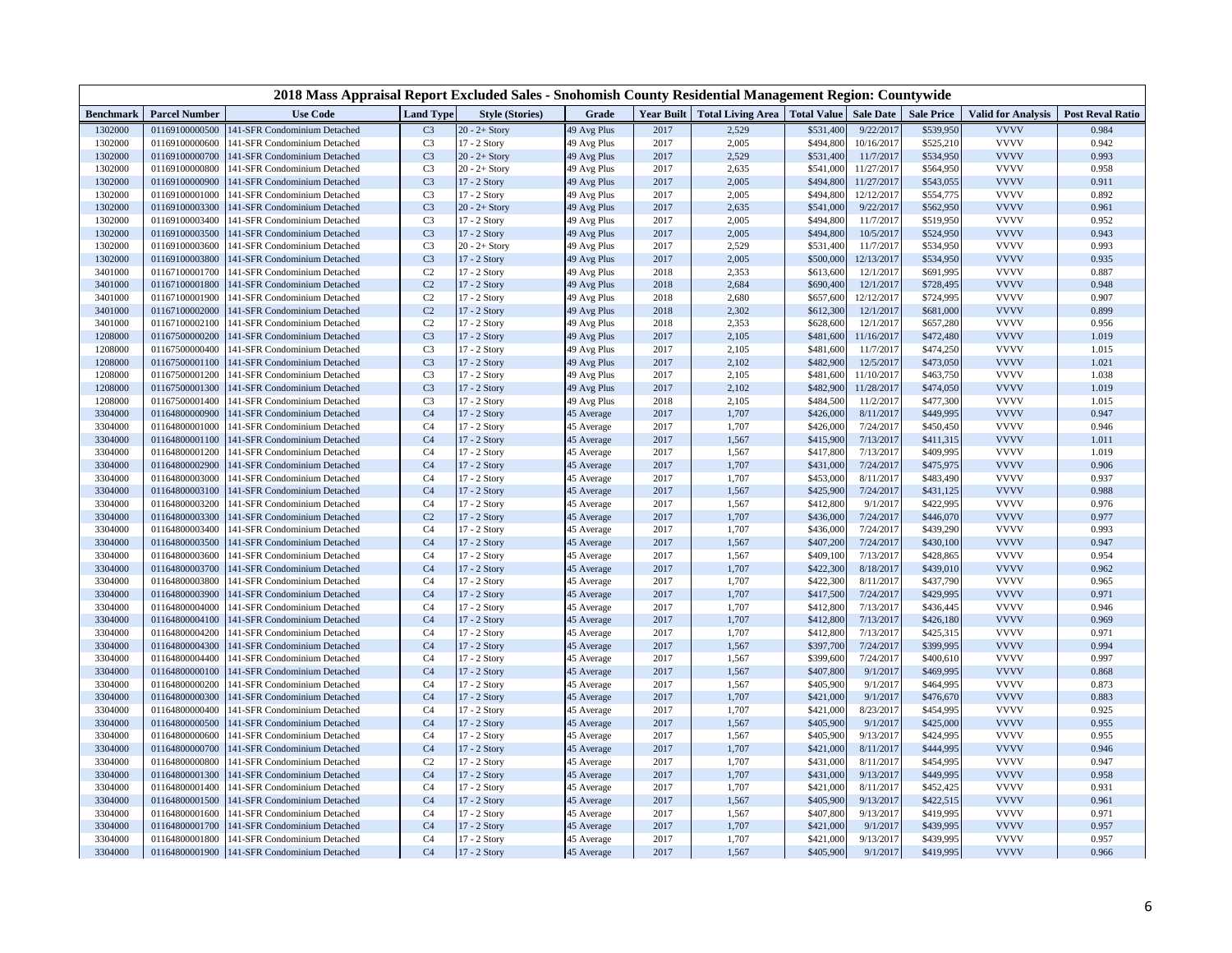| 2018 Mass Appraisal Report Excluded Sales - Snohomish County Residential Management Region: Countywide<br>Year Built Total Living Area Total Value |                                  |                                                              |                                  |                              |                          |              |                |                        |                        |                        |                            |                         |
|----------------------------------------------------------------------------------------------------------------------------------------------------|----------------------------------|--------------------------------------------------------------|----------------------------------|------------------------------|--------------------------|--------------|----------------|------------------------|------------------------|------------------------|----------------------------|-------------------------|
| <b>Benchmark</b>                                                                                                                                   | <b>Parcel Number</b>             | <b>Use Code</b>                                              | <b>Land Type</b>                 | <b>Style (Stories)</b>       | Grade                    |              |                |                        | <b>Sale Date</b>       | <b>Sale Price</b>      | <b>Valid for Analysis</b>  | <b>Post Reval Ratio</b> |
| 3304000                                                                                                                                            | 01164800002000                   | 141-SFR Condominium Detached                                 | C <sub>4</sub>                   | 17 - 2 Story                 | 45 Average               | 2017         | 1,567          | \$407,800              | 9/13/2017              | \$422,515              | <b>VVVV</b>                | 0.965                   |
| 3304000                                                                                                                                            | 01164800002100                   | 141-SFR Condominium Detached                                 | C <sub>4</sub>                   | 17 - 2 Story                 | 45 Average               | 2017         | 1,707          | \$426,000              | 7/24/2017              | \$454,995              | <b>VVVV</b>                | 0.936                   |
| 3304000                                                                                                                                            | 01164800002200                   | 141-SFR Condominium Detached                                 | C <sub>2</sub>                   | 17 - 2 Story                 | 45 Average               | 2017         | 1,707          | \$441,000              | 9/1/2017               | \$457,510              | <b>VVVV</b>                | 0.964                   |
| 3304000                                                                                                                                            | 01164800002300                   | 141-SFR Condominium Detached                                 | C <sub>4</sub>                   | 17 - 2 Story                 | 45 Average               | 2017         | 1,707          | \$426,000              | 8/11/2017              | \$456,995              | <b>VVVV</b>                | 0.932                   |
| 3304000                                                                                                                                            | 01164800002400                   | 141-SFR Condominium Detached                                 | C <sub>4</sub>                   | 17 - 2 Story                 | 45 Average               | 2017         | 1,707          | \$436,000              | 8/11/2017              | \$468,760              | <b>VVVV</b>                | 0.930                   |
| 3304000                                                                                                                                            | 01164800002500                   | 141-SFR Condominium Detached                                 | C <sub>4</sub>                   | 17 - 2 Story                 | 45 Average               | 2017         | 1,707          | \$426,000              | 9/1/2017               | \$464,995              | <b>VVVV</b>                | 0.916                   |
| 3304000                                                                                                                                            | 01164800002600                   | 141-SFR Condominium Detached                                 | C <sub>4</sub>                   | 17 - 2 Story                 | 45 Average               | 2017         | 1,707          | \$426,000              | 8/11/2017              | \$467,115              | <b>VVVV</b>                | 0.912                   |
| 3304000                                                                                                                                            | 01164800002700                   | 141-SFR Condominium Detached                                 | C <sub>4</sub>                   | 17 - 2 Story                 | 45 Average               | 2017         | 1,567          | \$410,900              | 7/24/2017              | \$436,095              | <b>VVVV</b>                | 0.942                   |
| 3304000                                                                                                                                            | 01164800002800                   | 141-SFR Condominium Detached                                 | C <sub>4</sub>                   | 17 - 2 Story                 | 45 Average               | 2017         | 1,567          | \$427,800              | 7/24/2017              | \$443,265              | <b>VVVV</b>                | 0.965                   |
| 1302000                                                                                                                                            | 01169800000100                   | 141-SFR Condominium Detached                                 | C <sub>2</sub>                   | 17 - 2 Story                 | 49 Avg Plus              | 2017         | 1,813          | \$458,800              | 12/13/2017             | \$479,950              | <b>VVVV</b>                | 0.956                   |
| 3401000                                                                                                                                            | 01170800000100                   | 141-SFR Condominium Detached                                 | C <sub>2</sub>                   | 17 - 2 Story                 | 45 Average               | 2017         | 2,083          | \$502,200              | 12/18/2017             | \$529,950              | <b>VVVV</b>                | 0.948                   |
| 3401000                                                                                                                                            | 01170800000200                   | 141-SFR Condominium Detached                                 | C <sub>2</sub>                   | 17 - 2 Story                 | 45 Average               | 2017         | 2,119          | \$516,300              | 11/4/2017              | \$524,950              | <b>VVVV</b>                | 0.984                   |
| 3401000                                                                                                                                            | 01170800000300                   | 141-SFR Condominium Detached                                 | C <sub>2</sub>                   | 17 - 2 Story                 | 45 Average               | 2017         | 2,119          | \$541,300              | 12/21/2017             | \$540,000              | <b>VVVV</b>                | 1.002                   |
| 3401000                                                                                                                                            | 01170800000400                   | 141-SFR Condominium Detached                                 | C <sub>2</sub>                   | 17 - 2 Story                 | 45 Average               | 2017         | 2,083          | \$496,400              | 12/21/2017             | \$539,950              | <b>VVVV</b>                | 0.919                   |
| 3401000                                                                                                                                            | 01170800000500                   | 141-SFR Condominium Detached                                 | C <sub>2</sub>                   | 17 - 2 Story                 | 45 Average               | 2017         | 2,119          | \$516,300              | 11/4/2017              | \$549,950              | <b>VVVV</b>                | 0.939                   |
| 3401000                                                                                                                                            | 01170800000600                   | 141-SFR Condominium Detached                                 | C <sub>2</sub>                   | 17 - 2 Story                 | 45 Average               | 2017         | 2,119          | \$516,300              | 10/18/2017             | \$569,950              | <b>VVVV</b>                | 0.906                   |
| 3401000                                                                                                                                            | 01170800000800                   | 141-SFR Condominium Detached                                 | C <sub>2</sub>                   | 17 - 2 Story                 | 45 Average               | 2017         | 2,119          | \$531,300              | 12/15/2017             | \$549,950              | <b>VVVV</b>                | 0.966                   |
| 3401000                                                                                                                                            | 01170800001100                   | 141-SFR Condominium Detached                                 | C <sub>2</sub>                   | 17 - 2 Story                 | 45 Average               | 2017         | 2,083          | \$501,400              | 11/1/2017              | \$539,950              | <b>VVVV</b>                | 0.929                   |
| 3401000                                                                                                                                            | 01170800001200                   | 141-SFR Condominium Detached                                 | C <sub>2</sub>                   | 17 - 2 Story                 | 45 Average               | 2017         | 2,083          | \$526,400              | 11/27/2017             | \$549,950              | <b>VVVV</b>                | 0.957                   |
| 3401000                                                                                                                                            | 01170800001300                   | 141-SFR Condominium Detached                                 | C <sub>2</sub>                   | 17 - 2 Story                 | 45 Average               | 2017         | 2,083          | \$506,400              | 12/4/2017              | \$534,550              | <b>VVVV</b>                | 0.947                   |
| 3401000                                                                                                                                            | 01170800001400                   | 141-SFR Condominium Detached                                 | C <sub>2</sub>                   | 17 - 2 Story                 | 45 Average               | 2017         | 2,083          | \$496,400              | 11/22/2017             | \$529,950              | <b>VVVV</b>                | 0.937                   |
| 3401000                                                                                                                                            | 01170800001500                   | 141-SFR Condominium Detached                                 | C <sub>2</sub>                   | 17 - 2 Story                 | 45 Average               | 2017         | 2,083          | \$506,400              | 9/18/2017              | \$559,950              | <b>VVVV</b>                | 0.904                   |
| 3401000                                                                                                                                            | 01170800001600                   | 141-SFR Condominium Detached                                 | C <sub>2</sub>                   | 17 - 2 Story                 | 45 Average               | 2017         | 2,083          | \$504,900              | 12/1/2017              | \$539,950              | <b>VVVV</b>                | 0.935                   |
| 3401000                                                                                                                                            | 01170800001700                   | 141-SFR Condominium Detached                                 | C <sub>2</sub>                   | 17 - 2 Story                 | 45 Average               | 2017         | 2,083          | \$496,400              | 12/20/2017             | \$539,950              | <b>VVVV</b><br><b>VVVV</b> | 0.919                   |
| 3401000                                                                                                                                            | 01170800001800                   | 141-SFR Condominium Detached                                 | C <sub>2</sub><br>C <sub>2</sub> | 17 - 2 Story                 | 45 Average               | 2017<br>2017 | 2,083          | \$506,400              | 9/18/2017              | \$529,950              | <b>VVVV</b>                | 0.956                   |
| 3401000<br>3401000                                                                                                                                 | 01170800001900<br>01170800002000 | 141-SFR Condominium Detached                                 |                                  | 17 - 2 Story                 | 45 Average               | 2017         | 2,083          | \$506,400              | 11/16/2017             | \$499,950              | <b>VVVV</b>                | 1.013<br>1.013          |
| 3401000                                                                                                                                            | 01170800002100                   | 141-SFR Condominium Detached<br>141-SFR Condominium Detached | C <sub>2</sub><br>C <sub>2</sub> | 17 - 2 Story<br>17 - 2 Story | 45 Average               | 2017         | 2,083<br>2,083 | \$506,400<br>\$531,400 | 10/4/2017<br>11/4/2017 | \$499,950<br>\$539,000 | <b>VVVV</b>                | 0.986                   |
| 1310000                                                                                                                                            | 01168100000100                   | 141-SFR Condominium Detached                                 | C <sub>2</sub>                   | 17 - 2 Story                 | 45 Average<br>45 Average | 2017         | 1,770          | \$361,600              | 9/21/2017              | \$397,000              | <b>VVVV</b>                | 0.911                   |
| 1310000                                                                                                                                            | 01168100000200                   |                                                              | C <sub>2</sub>                   | 17 - 2 Story                 |                          | 2017         | 1,770          | \$361,600              | 8/23/2017              | \$404,950              | <b>VVVV</b>                | 0.893                   |
| 1310000                                                                                                                                            | 01168100000300                   | 141-SFR Condominium Detached<br>141-SFR Condominium Detached | C <sub>2</sub>                   | 17 - 2 Story                 | 45 Average<br>45 Average | 2017         | 1,656          | \$371,500              | 7/27/2017              | \$380,000              | <b>VVVV</b>                | 0.978                   |
| 1310000                                                                                                                                            | 01168100000400                   | 141-SFR Condominium Detached                                 | C <sub>2</sub>                   | 17 - 2 Story                 | 45 Average               | 2017         | 1,656          | \$371,500              | 8/16/2017              | \$380,000              | <b>VVVV</b>                | 0.978                   |
| 3401000                                                                                                                                            | 01168200000100                   | 142-SFR Condominium CommonWall                               | C <sub>5</sub>                   | 17 - 2 Story                 | 45 Average               | 2017         | 1,607          | \$456,300              | 6/30/2017              | \$512,900              | <b>VVVV</b>                | 0.890                   |
| 1605000                                                                                                                                            | 01122300000100                   | 142-SFR Condominium CommonWall                               | C <sub>4</sub>                   | 17 - 2 Story                 | 45 Average               | 2017         | 1,804          | \$411,000              | 6/14/2017              | \$439,995              | <b>VVVV</b>                | 0.934                   |
| 1605000                                                                                                                                            | 01122300000200                   | 142-SFR Condominium CommonWall                               | C <sub>4</sub>                   | $20 - 2 +$ Story             | 45 Average               | 2017         | 1,720          | \$373,100              | 6/27/2017              | \$399,995              | <b>VVVV</b>                | 0.933                   |
| 1605000                                                                                                                                            | 01122300000300                   | 142-SFR Condominium CommonWall                               | C <sub>4</sub>                   | 17 - 2 Story                 | 45 Average               | 2017         | 1,776          | \$412,600              | 6/2/2017               | \$439,995              | <b>VVVV</b>                | 0.938                   |
| 1605000                                                                                                                                            | 01122300000400                   | 142-SFR Condominium CommonWall                               | C <sub>4</sub>                   | 17 - 2 Story                 | 45 Average               | 2017         | 1,776          | \$421,700              | 6/2/2017               | \$445,000              | <b>VVVV</b>                | 0.948                   |
| 1605000                                                                                                                                            | 01122300000500                   | 142-SFR Condominium CommonWall                               | C <sub>4</sub>                   | 17 - 2 Story                 | 45 Average               | 2017         | 1,776          | \$421,700              | 6/2/2017               | \$429,995              | <b>VVVV</b>                | 0.981                   |
| 1605000                                                                                                                                            | 01122300000600                   | 142-SFR Condominium CommonWall                               | C <sub>4</sub>                   | $20 - 2 +$ Story             | 45 Average               | 2017         | 1,720          | \$382,500              | 6/7/2017               | \$399,995              | <b>VVVV</b>                | 0.956                   |
| 1605000                                                                                                                                            | 01122300000700                   | 142-SFR Condominium CommonWall                               | C <sub>4</sub>                   | 17 - 2 Story                 | 45 Average               | 2017         | 1,776          | \$421,700              | 6/2/2017               | \$429,995              | <b>VVVV</b>                | 0.981                   |
| 1605000                                                                                                                                            | 01122300000800                   | 142-SFR Condominium CommonWall                               | C <sub>4</sub>                   | 17 - 2 Story                 | 45 Average               | 2017         | 1,776          | \$421,800              | 6/2/2017               | \$434,995              | <b>VVVV</b>                | 0.970                   |
| 1605000                                                                                                                                            | 01122300001300                   | 142-SFR Condominium CommonWall                               | C <sub>4</sub>                   | 17 - 2 Story                 | 45 Average               | 2017         | 1,776          | \$421,700              | 6/2/2017               | \$429,995              | <b>VVVV</b>                | 0.981                   |
| 1605000                                                                                                                                            | 01122300001400                   | 142-SFR Condominium CommonWall                               | C <sub>4</sub>                   | 17 - 2 Story                 | 45 Average               | 2017         | 1,776          | \$419,000              | 6/2/201                | \$419,995              | <b>VVVV</b>                | 0.998                   |
| 1605000                                                                                                                                            | 01122300001500                   | 142-SFR Condominium CommonWall                               | C <sub>4</sub>                   | 17 - 2 Story                 | 45 Average               | 2017         | 1,720          | \$393,300              | 6/2/2017               | \$399,995              | <b>VVVV</b>                | 0.983                   |
| 1605000                                                                                                                                            | 01122300001600                   | 142-SFR Condominium CommonWall                               | C <sub>4</sub>                   | 17 - 2 Story                 | 45 Average               | 2017         | 1,776          | \$419,100              | 6/2/2017               | \$419,995              | <b>VVVV</b>                | 0.998                   |
| 1605000                                                                                                                                            | 01122300001700                   | 142-SFR Condominium CommonWall                               | C <sub>4</sub>                   | 17 - 2 Story                 | 45 Average               | 2017         | 1,776          | \$421,700              | 6/2/2017               | \$429,995              | <b>VVVV</b>                | 0.981                   |
| 1310000                                                                                                                                            | 01171300000100                   | 142-SFR Condominium CommonWall                               | C <sub>4</sub>                   | 17 - 2 Story                 | 49 Avg Plus              | 2017         | 2,150          | \$461,900              | 10/18/2017             | \$485,000              | <b>VVVV</b>                | 0.952                   |
| 1310000                                                                                                                                            | 01171300000200                   | 142-SFR Condominium CommonWall                               | C <sub>4</sub>                   | 17 - 2 Story                 | 49 Avg Plus              | 2017         | 2,150          | \$147,000              | 10/18/2017             | \$430,000              | <b>VVVV</b>                | 0.342                   |
| 2413000                                                                                                                                            | 01169600000100                   | 142-SFR Condominium CommonWall                               | C <sub>4</sub>                   | 17 - 2 Story                 | 45 Average               | 2002         | 1,424          | \$295,400              | 10/25/2017             | \$300,000              | <b>VVVV</b>                | 0.985                   |
| 2413000                                                                                                                                            | 01169600000200                   | 142-SFR Condominium CommonWall                               | C <sub>4</sub>                   | 17 - 2 Story                 | 45 Average               | 2002         | 1,424          | \$298,300              | 10/26/2017             | \$299,990              | <b>VVVV</b>                | 0.994                   |
| 3511000                                                                                                                                            | 01166000042801                   | 142-SFR Condominium CommonWall                               | C <sub>4</sub>                   | 17 - 2 Story                 | 45 Average               | 1989         | 1,194          | \$344,000              | 5/5/2017               | \$325,000              | <b>VVVV</b>                | 1.058                   |
| 3511000                                                                                                                                            | 01166000042802                   | 142-SFR Condominium CommonWall                               | C <sub>4</sub>                   | 17 - 2 Story                 | 45 Average               | 1989         | 1,194          | \$346,200              | 10/18/2017             | \$350,000              | <b>VVVV</b>                | 0.989                   |
| 1201013                                                                                                                                            | 01171500000100                   | 142-SFR Condominium CommonWall                               | C <sub>5</sub>                   | 17 - 2 Story                 | 45 Average               | 2017         | 2,118          | \$393,200              | 11/28/2017             | \$433,000              | <b>VVVV</b>                | 0.908                   |
| 1310000                                                                                                                                            | 01169700000100                   | 142-SFR Condominium CommonWall                               | C <sub>5</sub>                   | 17 - 2 Story                 | 49 Avg Plus              | 2016         | 1,906          | \$382,200              | 12/28/2017             | \$420,000              | <b>VVVV</b>                | 0.910                   |
| 1310000                                                                                                                                            | 01169700000200                   | 142-SFR Condominium CommonWall                               | C <sub>5</sub>                   | 17 - 2 Story                 | 49 Avg Plus              | 2016         | 1,906          | \$384,200              | 11/28/2017             | \$421,500              | <b>VVVV</b>                | 0.912                   |
| 1310000                                                                                                                                            | 01171600000100                   | 142-SFR Condominium CommonWall                               | C <sub>5</sub>                   | 17 - 2 Story                 | 45 Average               | 2017         | 2,018          | \$410,400              | 10/26/2017             | \$431,950              | <b>VVVV</b>                | 0.950                   |
| 1310000                                                                                                                                            |                                  | 01171600000200 142-SFR Condominium CommonWall                | C <sub>5</sub>                   | 17 - 2 Story                 | 45 Average               | 2017         | 2,018          | \$410,400              | 10/26/2017             | \$437,500              | <b>VVVV</b>                | 0.938                   |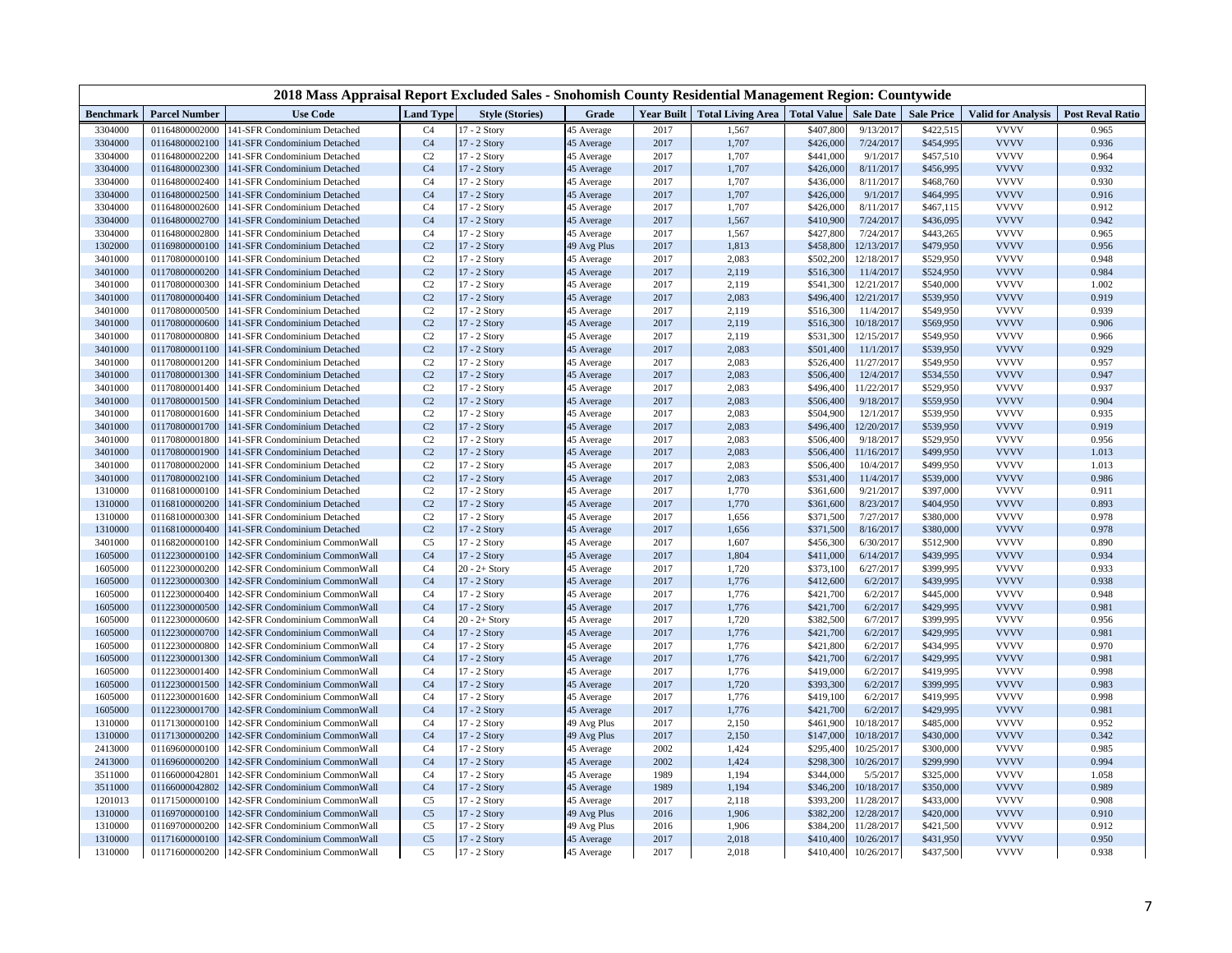| 2018 Mass Appraisal Report Excluded Sales - Snohomish County Residential Management Region: Countywide |                      |                                 |                  |                        |             |      |                                              |           |                  |                   |                           |                         |
|--------------------------------------------------------------------------------------------------------|----------------------|---------------------------------|------------------|------------------------|-------------|------|----------------------------------------------|-----------|------------------|-------------------|---------------------------|-------------------------|
| Benchmark                                                                                              | <b>Parcel Number</b> | <b>Use Code</b>                 | <b>Land Type</b> | <b>Style (Stories)</b> | Grade       |      | Year Built   Total Living Area   Total Value |           | <b>Sale Date</b> | <b>Sale Price</b> | <b>Valid for Analysis</b> | <b>Post Reval Ratio</b> |
| 1208000                                                                                                | 01161600000100       | 42-SFR Condominium CommonWall   | C <sub>5</sub>   | 17 - 2 Story           | 49 Avg Plus | 2016 | 2,018                                        | \$431,000 | 3/31/2017        | \$410,000         | <b>VVVV</b>               | 1.051                   |
| 4191000                                                                                                | 27070300300200       | 183-Non Residential Structure   | N/A              | N/A                    | N/A         |      |                                              | \$18,100  | 12/15/2017       | \$184,000         | <b>VVVV</b>               | 0.098                   |
| 4218002                                                                                                | 00511900101202       | 183-Non Residential Structure   | B1               | $\rm N/A$              | N/A         |      |                                              | \$95,000  | 11/1/2017        | \$432,500         | <b>VVVV</b>               | 0.220                   |
| 3515000                                                                                                | 00427100003200       | 183-Non Residential Structure   | 88               | N/A                    | N/A         |      |                                              | \$119,200 | 7/18/2017        | \$780,000         | <b>VVVV</b>               | 0.153                   |
| 4416000                                                                                                | 28061000203200       | 183-Non Residential Structure   | <b>B4</b>        | N/A                    | N/A         |      |                                              | \$222,700 | 11/13/2017       | \$1,365,000       | <b>VVVV</b>               | 0.163                   |
| 3511002                                                                                                | 27052200303100       | 183-Non Residential Structure   | D1               | N/A                    | N/A         |      |                                              | \$9,300   | 4/19/2017        | \$825,000         | <b>VVVV</b>               | 0.011                   |
| 1101811                                                                                                | 28050700203100       | 183-Non Residential Structure   | 88               | $\rm N/A$              | N/A         |      |                                              | \$11,800  | 3/30/2017        | \$350,000         | <b>VVVV</b>               | 0.034                   |
| 3602000                                                                                                | 00372000002201       | 183-Non Residential Structure   | 88               | N/A                    | N/A         |      |                                              | \$57,800  | 1/12/2017        | \$510,000         | <b>VVVV</b>               | 0.113                   |
| 3401000                                                                                                | 00373002103101       | 183-Non Residential Structure   | B2               | $\rm N/A$              | N/A         |      |                                              | \$273,700 | 9/1/201          | \$1,410,000       | <b>VVVV</b>               | 0.194                   |
| 1201013                                                                                                | 00392901200302       | 183-Non Residential Structure   | 88               | N/A                    | N/A         |      |                                              | \$41,300  | 2/16/2017        | \$339,500         | <b>VVVV</b>               | 0.122                   |
| 1107001                                                                                                | 00464800000300       | 183-Non Residential Structure   | 88               | N/A                    | N/A         |      |                                              | \$25,000  | 8/9/2017         | \$280,000         | <b>VVVV</b>               | 0.089                   |
| 1408000                                                                                                | 00524700000500       | 183-Non Residential Structure   | 88               | $\rm N/A$              | N/A         |      |                                              | \$20,400  | 4/25/2017        | \$340,000         | <b>VVVV</b>               | 0.060                   |
| 3602000                                                                                                | 00577500000900       | 183-Non Residential Structure   | 88               | $\rm N/A$              | N/A         |      |                                              | \$33,900  | 6/21/2017        | \$688,000         | <b>VVVV</b>               | 0.049                   |
| 2314016                                                                                                | 00579800001704       | 183-Non Residential Structure   | U9               | N/A                    | N/A         |      |                                              | \$5,700   | 7/24/2017        | \$449,000         | <b>VVVV</b>               | 0.013                   |
| 2105000                                                                                                | 01160600099800       | 183-Non Residential Structure   | CA               | $\rm N/A$              | N/A         |      |                                              | \$31,300  | 4/12/2017        | \$223,500         | <b>VVVV</b>               | 0.140                   |
| 3514000                                                                                                | 00703000000800       | 184-Septic System               | B1               | N/A                    | N/A         |      |                                              | \$268,100 | 7/22/2017        | \$133,300         | <b>VVVV</b>               | 2.011                   |
| 1504001                                                                                                | 00513100004203       | 184-Septic System               | B4               | N/A                    | N/A         |      |                                              | \$198,700 | 9/7/201          | \$100,000         | <b>VVVV</b>               | 1.987                   |
| 4304000                                                                                                | 30061300102600       | 184-Septic System               | A3               | $\rm N/A$              | N/A         |      |                                              | \$72,400  | 9/19/2017        | \$62,400          | <b>VVVV</b>               | 1.160                   |
| 4122000                                                                                                | 27071800201800       | 186-Septic & Well               | G <sub>4</sub>   | $\rm N/A$              | N/A         |      |                                              | \$29,900  | 11/21/2017       | \$158,500         | <b>VVVV</b>               | 0.189                   |
| 1310000                                                                                                | 00535300001503       | 188-SFR Converted to GroupHome  | A2               | 17 - 2 Story           | 49 Avg Plus | 1979 | 5,952                                        | \$375,800 | 3/7/2017         | \$375,000         | <b>VVVV</b>               | 1.002                   |
| 4121000                                                                                                | 27091400400700       | 198-Vacation Cabins             | G <sub>4</sub>   | N/A                    | N/A         |      |                                              | \$42,800  | 12/7/2017        | \$175,000         | <b>VVVV</b>               | 0.245                   |
| 4121001                                                                                                | 00525800209200       | 198-Vacation Cabins             | 88               | $\rm N/A$              | N/A         |      |                                              | \$2,000   | 2/9/2017         | \$27,000          | <b>VVVV</b>               | 0.074                   |
| 4121001                                                                                                | 00526100504801       | 198-Vacation Cabins             | 88               | ${\rm N/A}$            | N/A         |      |                                              | \$2,000   | 8/3/2017         | \$60,000          | <b>VVVV</b>               | 0.033                   |
| 4121001                                                                                                | 00526100505402       | 198-Vacation Cabins             | 88               | $\rm N/A$              | N/A         |      |                                              | \$4,000   | 4/26/2017        | \$50,000          | <b>VVVV</b>               | 0.080                   |
| 4121001                                                                                                | 00526100531100       | 198-Vacation Cabins             | 88               | $\rm N/A$              | N/A         |      |                                              | \$2,000   | 10/11/2017       | \$80,000          | <b>VVVV</b>               | 0.025                   |
| 4121001                                                                                                | 00526100531200       | 198-Vacation Cabins             | 88               | N/A                    | N/A         |      |                                              | \$2,000   | 10/11/2017       | \$80,000          | <b>VVVV</b>               | 0.025                   |
| 4121001                                                                                                | 00526100542700       | 198-Vacation Cabins             | 88               | $\rm N/A$              | N/A         |      |                                              | \$2,000   | 10/18/2017       | \$21,000          | <b>VVVV</b>               | 0.095                   |
| 4505000                                                                                                | 00401100013300       | 198-Vacation Cabins             | 88               | $\rm N/A$              | N/A         |      |                                              | \$6,000   | 4/11/2017        | \$40,000          | <b>VVVV</b>               | 0.150                   |
| 4102000                                                                                                | 00554400000700       | 198-Vacation Cabins             | 88               | $\rm N/A$              | N/A         |      |                                              | \$5,700   | 6/15/2017        | \$33,600          | <b>VVVV</b>               | 0.170                   |
| 4505000                                                                                                | 00556800500900       | 198-Vacation Cabins             | G <sub>2</sub>   | 11 - 1 Story           | 15 Sub Std  | 1964 | 614                                          | \$37,600  | 4/21/2017        | \$15,000          | <b>VVVV</b>               | 2.507                   |
| 4505000                                                                                                | 00556900001000       | 198-Vacation Cabins             | G <sub>4</sub>   | $11 - 1$ Story         | 25 Low      | 1996 |                                              | \$38,400  | 4/12/2017        | \$20,000          | <b>VVVV</b>               | 1.920                   |
| 1504000                                                                                                | 00434600004601       | <b>456-Local Access Streets</b> | UD               | N/A                    | N/A         |      |                                              | \$2,000   | 3/30/2017        | \$350,000         | <b>VVVV</b>               | 0.006                   |
| 3109003                                                                                                | 28061700300600       | 818-Farms General               | $\rm{AG}$        | $\rm N/A$              | N/A         |      |                                              | \$25,400  | 1/25/2017        | \$278,000         | <b>VVVV</b>               | 0.091                   |
| 4591000                                                                                                | 27061300100100       | 830-Open Space Agriculture      | O <sub>3</sub>   | 11 - 1 Story           | 45 Average  | 1989 | 2,223                                        | \$625,000 | 1/25/2017        | \$357,000         | <b>VVVV</b>               | 1.751                   |
| 2291000                                                                                                | 31040100300500       | 830-Open Space Agriculture      | $\rm{AG}$        | N/A                    | N/A         |      |                                              | \$228,700 | 5/15/2017        | \$950,000         | <b>VVVV</b>               | 0.241                   |
| 2291000                                                                                                | 31040200403000       | 330-Open Space Agriculture      | AG               | N/A                    | N/A         |      |                                              | \$36,000  | 5/15/2017        | \$950,000         | <b>VVVV</b>               | 0.038                   |
| 2291000                                                                                                | 31041200200500       | 830-Open Space Agriculture      | AG               | $\rm N/A$              | N/A         |      |                                              | \$6,000   | 5/15/2017        | \$950,000         | <b>VVVV</b>               | 0.006                   |
| 3491000                                                                                                | 28062900101000       | 330-Open Space Agriculture      | O <sub>3</sub>   | N/A                    | N/A         |      |                                              | \$175,500 | 9/21/2017        | \$1,500,000       | <b>VVVV</b>               | 0.117                   |
| 4416000                                                                                                | 28062900101100       | 830-Open Space Agriculture      | B <sub>4</sub>   | N/A                    | N/A         |      |                                              | \$360,900 | 9/21/2017        | \$1,500,000       | <b>VVVV</b>               | 0.241                   |
| 2104000                                                                                                | 31050200100300       | 354-Mining & Quarrying          | <b>B4</b>        | N/A                    | N/A         |      |                                              | \$228,600 | 6/30/2017        | \$2,000,000       | <b>VVVV</b>               | 0.114                   |
| 2104000                                                                                                | 32053500300100       | 354-Mining & Quarrying          | G <sub>4</sub>   | N/A                    | N/A         |      |                                              | \$206,400 | 6/30/2017        | \$2,000,000       | <b>VVVV</b>               | 0.103                   |
| 2104000                                                                                                | 32053500301100       | 854-Mining & Quarrying          | G <sub>4</sub>   | N/A                    | N/A         |      |                                              | \$403,500 | 6/30/2017        | \$2,000,000       | <b>VVVV</b>               | 0.202                   |
| 4601002                                                                                                | 32092700100500       | 880-DF Timber Acres Only        | G <sub>4</sub>   | $\rm N/A$              | N/A         |      |                                              | \$63,600  | 7/19/2017        | \$475,000         | <b>VVVV</b>               | 0.134                   |
| 4601002                                                                                                | 32092700100600       | 880-DF Timber Acres Only        | G <sub>4</sub>   | N/A                    | N/A         |      |                                              | \$66,500  | 7/19/2017        | \$475,000         | <b>VVVV</b>               | 0.140                   |
| 4610000                                                                                                | 32062900400100       | 880-DF Timber Acres Only        | N/A              | N/A                    | N/A         |      |                                              | \$0       | 3/3/2017         | \$1,655,000       | <b>VVVV</b>               | 0.000                   |
| 4416000                                                                                                | 00617000001500       | 910-Undeveloped Land            | 88               | N/A                    | N/A         |      |                                              | \$19,800  | 11/9/2017        | \$279,950         | <b>VVVV</b>               | 0.071                   |
| 4307000                                                                                                | 00625900003201       | 910-Undeveloped Land            | $\mathbf{B}4$    | N/A                    | N/A         |      |                                              | \$155,000 | 11/27/2017       | \$75,000          | <b>VVVV</b>               | 2.067                   |
| 4191000                                                                                                | 27070100301300       | 910-Undeveloped Land            | AG               | ${\rm N/A}$            | N/A         |      |                                              | \$39,000  | 9/19/2017        | \$200,000         | <b>VVVV</b>               | 0.195                   |
| 4121000                                                                                                | 27100300100600       | 910-Undeveloped Land            | D <sub>1</sub>   | N/A                    | N/A         |      |                                              | \$2,300   | 6/2/2017         | \$220,000         | <b>VVVV</b>               | 0.010                   |
| 4217000                                                                                                | 27080600200600       | 910-Undeveloped Land            | D1               | N/A                    | N/A         |      |                                              | \$1,700   | 11/8/2017        | \$198,300         | <b>VVVV</b>               | 0.009                   |
| 4217000                                                                                                | 28072600100500       | 910-Undeveloped Land            | D1               | N/A                    | N/A         |      |                                              | \$8,300   | 4/6/2017         | \$170,000         | <b>VVVV</b>               | 0.049                   |
| 4217000                                                                                                | 28083000302800       | 910-Undeveloped Land            | G <sub>4</sub>   | N/A                    | N/A         |      |                                              | \$108,400 | 4/4/2011         | \$612,500         | <b>VVVV</b>               | 0.177                   |
| 4218002                                                                                                | 00511900101000       | 910-Undeveloped Land            | B1               | N/A                    | N/A         |      |                                              | \$63,400  | 11/1/2017        | \$432,500         | <b>VVVV</b>               | 0.147                   |
| 4218002                                                                                                | 00511900101201       | 910-Undeveloped Land            | B1               | N/A                    | N/A         |      |                                              | \$53,400  | 11/1/2017        | \$432,500         | <b>VVVV</b>               | 0.123                   |
| 4218002                                                                                                | 00512000204600       | 910-Undeveloped Land            | 88               | N/A                    | N/A         |      |                                              | \$7,000   | 3/29/2017        | \$133,520         | <b>VVVV</b>               | 0.052                   |
| 4121001                                                                                                | 00526100535400       | 910-Undeveloped Land            | R <sub>2</sub>   | ${\rm N/A}$            | N/A         |      |                                              | \$22,000  | 3/7/2017         | \$155,000         | <b>VVVV</b>               | 0.142                   |
| 4121001                                                                                                | 00526100535500       | 910-Undeveloped Land            | 88               | ${\rm N/A}$            | N/A         |      |                                              | \$1,000   | 3/7/2017         | \$155,000         | <b>VVVV</b>               | 0.006                   |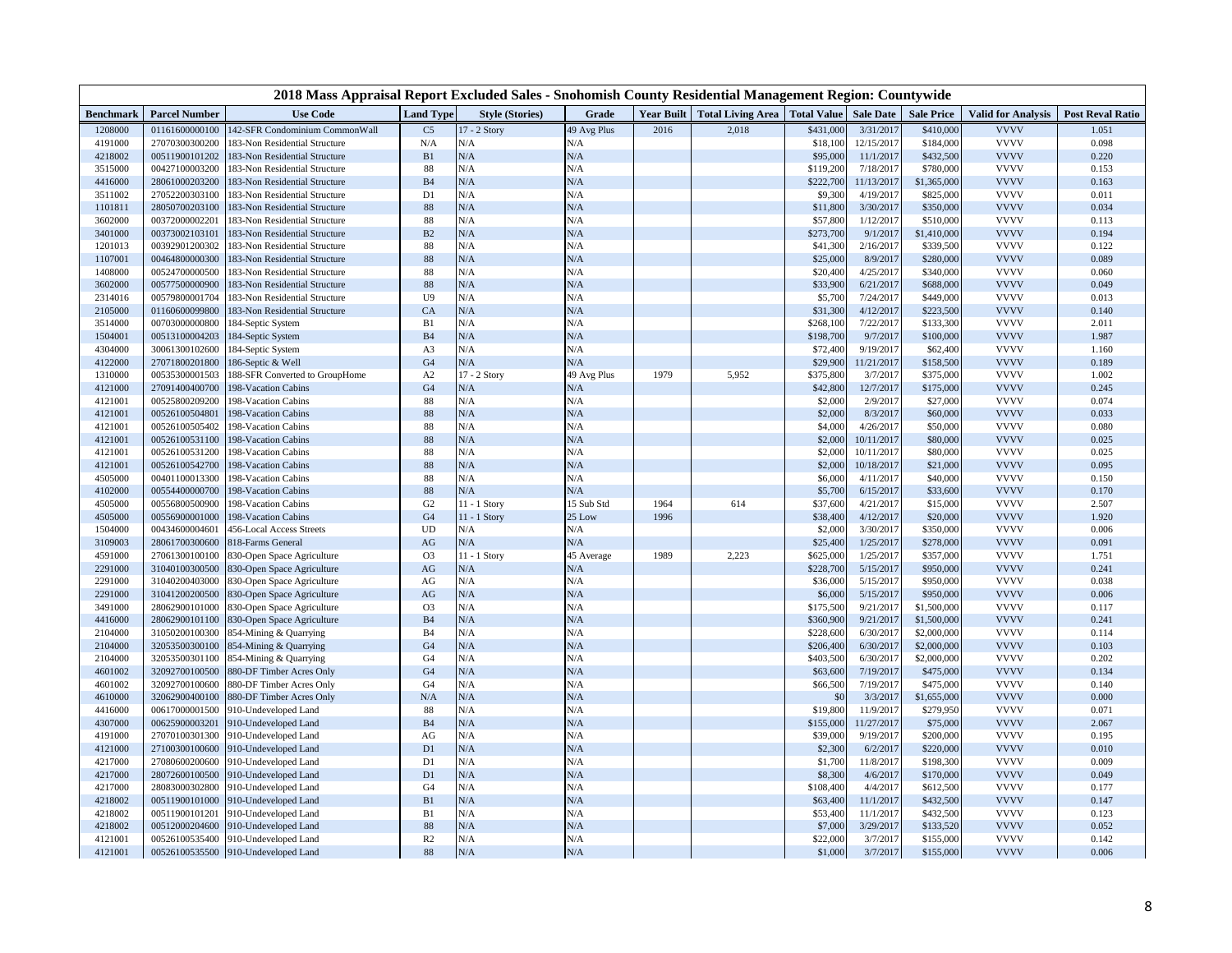| <b>Use Code</b><br><b>Total Living Area</b> Total Value<br><b>Sale Date</b><br><b>Valid for Analysis</b><br><b>Parcel Number</b><br><b>Land Type</b><br><b>Style (Stories)</b><br>Grade<br><b>Year Built</b><br><b>Sale Price</b><br><b>Post Reval Ratio</b><br><b>Benchmark</b><br>N/A<br><b>VVVV</b><br>4121001<br>00526100536000<br>910-Undeveloped Land<br>R <sub>2</sub><br>N/A<br>\$10,000<br>3/16/2017<br>\$70,000<br>0.143<br>N/A<br>8/4/2017<br>\$50,000<br><b>VVVV</b><br>0.052<br>4120000<br>00556600006000<br>910-Undeveloped Land<br>D1<br>N/A<br>\$2,600<br>N/A<br><b>VVVV</b><br>4120000<br>N/A<br>8/4/2017<br>\$50,000<br>0.030<br>00556600006100<br>910-Undeveloped Land<br>D1<br>\$1,500<br><b>VVVV</b><br>3109001<br>88<br>N/A<br>N/A<br>\$35,000<br>9/8/2017<br>0.064<br>28050200104200<br>910-Undeveloped Land<br>\$549,950<br>N/A<br><b>VVVV</b><br>3391000<br>AG<br>N/A<br>3/14/2017<br>0.012<br>28051000401100<br>910-Undeveloped Land<br>\$7,000<br>\$600,000<br>$\mathbf{B}2$<br>N/A<br><b>VVVV</b><br>0.102<br>3109001<br>28051100401300<br>910-Undeveloped Land<br>N/A<br>\$49,300<br>6/14/2017<br>\$485,000<br><b>VVVV</b><br>3109001<br>28051100402500<br>B2<br>N/A<br>0.090<br>910-Undeveloped Land<br>N/A<br>\$43,800<br>6/14/2017<br>\$485,000<br><b>VVVV</b><br>3391000<br>N/A<br>N/A<br>3/14/2017<br>0.127<br>28051500100100<br>910-Undeveloped Land<br>AG<br>\$76,300<br>\$600,000<br>N/A<br><b>VVVV</b><br>3219000<br>28051600200700<br>D1<br>N/A<br>0.054<br>910-Undeveloped Land<br>\$8,900<br>5/16/201<br>\$165,000<br><b>VVVV</b><br>N/A<br>3391000<br>29052800101000<br>D1<br>N/A<br>7/25/2017<br>0.221<br>910-Undeveloped Land<br>\$13,700<br>\$61,900<br>3515861<br>88<br>N/A<br>N/A<br><b>VVVV</b><br>0.033<br>00433100000400<br>910-Undeveloped Land<br>\$24,500<br>8/14/2017<br>\$750,000<br>N/A<br><b>VVVV</b><br>3109000<br>88<br>N/A<br>1/3/2017<br>0.059<br>00442600001506<br>910-Undeveloped Land<br>\$18,500<br>\$315,000<br>N/A<br>N/A<br><b>VVVV</b><br>3113000<br>88<br>\$5,000<br>0.012<br>00619300504000<br>910-Undeveloped Land<br>7/13/2017<br>\$413,000<br>N/A<br><b>VVVV</b><br>0.024<br>4601001<br>32090500400200<br>D1<br>N/A<br>10/13/2017<br>\$70,000<br>910-Undeveloped Land<br>\$1,700<br>4102000<br>30080900300900<br>D1<br>N/A<br>N/A<br><b>VVVV</b><br>0.002<br>910-Undeveloped Land<br>\$100<br>11/6/2017<br>\$49,500<br><b>VVVV</b><br>4102000<br>G1<br>N/A<br>N/A<br>4/6/2017<br>0.080<br>30080900302300<br>910-Undeveloped Land<br>\$4,700<br>\$59,000<br>N/A<br>N/A<br><b>VVVV</b><br>4102000<br>G1<br>\$11,000<br>4/6/2017<br>0.186<br>30080900302400<br>910-Undeveloped Land<br>\$59,000<br><b>VVVV</b><br>G1<br>N/A<br>4102000<br>30080900302600<br>N/A<br>\$5,800<br>4/6/2017<br>\$59,000<br>0.098<br>910-Undeveloped Land<br>4416000<br>28060300400600<br>N/A<br>N/A<br>\$900<br><b>VVVV</b><br>910-Undeveloped Land<br>86<br>7/19/2017<br>\$565,000<br>0.002<br><b>VVVV</b><br>4307000<br>B <sub>4</sub><br>N/A<br>N/A<br>6/13/2017<br>1.845<br>28071700300900<br>910-Undeveloped Land<br>\$180,100<br>\$97,589<br><b>VVVV</b><br>4416000<br>B <sub>4</sub><br>N/A<br>N/A<br>\$203,600<br>4/28/2017<br>0.000<br>28072000300300<br>910-Undeveloped Land<br>\$0<br>N/A<br><b>VVVV</b><br>2616002<br>29062100400600<br>$\ensuremath{\mathrm{UD}}$<br>N/A<br>\$700<br>5/15/2017<br>\$175,000<br>0.004<br>910-Undeveloped Land<br>N/A<br><b>VVVV</b><br>4307000<br>29062300301500<br>910-Undeveloped Land<br>G <sub>4</sub><br>N/A<br>\$149,100<br>5/16/2017<br>\$85,000<br>1.754<br>4416000<br>N/A<br>N/A<br>8/30/2017<br><b>VVVV</b><br>0.006<br>28073200104600<br>910-Undeveloped Land<br>D1<br>\$4,900<br>\$830,000<br><b>VVVV</b><br>12 - 1 Story Bsmt<br>45 Average<br>2,606<br>0.232<br>4416001<br>28063600104200<br>910-Undeveloped Land<br>A <sub>2</sub><br>1975<br>\$348,700<br>2/27/2017<br>\$1,500,000<br>4505000<br>30061200100200<br>G <sub>4</sub><br>N/A<br>N/A<br>\$74,600<br>9/28/2017<br><b>VVVV</b><br>2.131<br>910-Undeveloped Land<br>\$35,000<br><b>VVVV</b><br>4303000<br>29072100200200<br>D1<br>N/A<br>N/A<br>\$300<br>3/1/201<br>\$240,000<br>0.001<br>910-Undeveloped Land<br>N/A<br>N/A<br><b>VVVV</b><br>4601002<br>32092700100200<br>G <sub>4</sub><br>\$74,800<br>7/19/2017<br>\$475,000<br>0.157<br>910-Undeveloped Land<br><b>VVVV</b><br>4601002<br>32092700100700<br>910-Undeveloped Land<br>G <sub>4</sub><br>N/A<br>N/A<br>\$74,300<br>7/19/2017<br>\$475,000<br>0.156<br><b>VVVV</b><br>4303000<br>30063600300200<br>G <sub>4</sub><br>71 - DW Manuf. Home<br>1980<br>\$218,200<br>8/28/2017<br>0.873<br>910-Undeveloped Land<br>45 Average<br>\$250,000<br><b>VVVV</b><br>4505000<br>00401000008300<br>B1<br>N/A<br>\$64,900<br>8/28/2017<br>5.408<br>910-Undeveloped Land<br>N/A<br>\$12,000<br>N/A<br><b>VVVV</b><br>4303000<br>00442100002707<br>910-Undeveloped Land<br>$\overline{4}$<br>N/A<br>\$2,500<br>7/11/2017<br>\$220,000<br>0.011<br><b>VVVV</b><br>4601002<br>00449700007500<br>910-Undeveloped Land<br>88<br>N/A<br>N/A<br>\$2,000<br>9/28/2017<br>\$55,000<br>0.036<br><b>VVVV</b><br>$88\,$<br>N/A<br>N/A<br>4601002<br>00449700007600<br>910-Undeveloped Land<br>\$2,000<br>9/28/2017<br>\$55,000<br>0.036<br><b>VVVV</b><br>W1<br>N/A<br>11/22/2017<br>\$25,000<br>4601002<br>00449700009700<br>910-Undeveloped Land<br>N/A<br>\$5,500<br>0.220<br>N/A<br><b>VVVV</b><br>4304000<br>00459301000900<br>A2<br>N/A<br>12/19/2017<br>6.107<br>910-Undeveloped Land<br>\$91,600<br>\$15,000<br>N/A<br><b>VVVV</b><br>4303873<br>00489000006700<br>88<br>N/A<br>\$7,000<br>7/18/2017<br>0.021<br>910-Undeveloped Land<br>\$340,000<br><b>VVVV</b><br>88<br>N/A<br>N/A<br>0.021<br>4303873<br>00489000006800<br>\$7,100<br>7/18/2017<br>910-Undeveloped Land<br>\$340,000<br><b>VVVV</b><br>88<br>N/A<br>N/A<br>0.009<br>4303894<br>00492000104500<br>910-Undeveloped Land<br>\$7,000<br>3/8/2017<br>\$775,000<br>88<br>N/A<br>N/A<br><b>VVVV</b><br>4303000<br>00492000202800<br>3/8/2017<br>0.005<br>910-Undeveloped Land<br>\$4,000<br>\$775,000<br>N/A<br><b>VVVV</b><br>4303000<br>00492000202900<br>910-Undeveloped Land<br>B <sub>2</sub><br>N/A<br>\$48,800<br>3/8/2017<br>0.063<br>\$775,000<br><b>VVVV</b><br>G <sub>2</sub><br>N/A<br>N/A<br>4505000<br>00556900001400<br>910-Undeveloped Land<br>\$48,600<br>10/18/2017<br>\$340,000<br>0.143<br>G <sub>4</sub><br>N/A<br><b>VVVV</b><br>4505000<br>00557200400500<br>910-Undeveloped Land<br>N/A<br>\$70,200<br>4/18/2017<br>\$35,000<br>2.006<br>88<br>N/A<br><b>VVVV</b><br>1605000<br>N/A<br>\$300<br>6/19/2017<br>0.000<br>27033600111100<br>910-Undeveloped Land<br>\$635,000<br>N/A<br><b>VVVV</b><br>1605000<br>88<br>N/A<br>\$600<br>3/28/2017<br>0.002<br>27033600114500<br>910-Undeveloped Land<br>\$373,000<br>$88\,$<br>N/A<br>N/A<br><b>VVVV</b><br>0.017<br>1605000<br>27033600116500<br>\$10,000<br>7/26/2017<br>\$579,950<br>910-Undeveloped Land<br>N/A<br>N/A<br><b>VVVV</b><br>3610000<br>27053100302600<br>910-Undeveloped Land<br>A2<br>\$409,200<br>6/30/2017<br>\$8,000,000<br>0.051<br><b>VVVV</b><br>3311000<br>28052900400800<br>UD<br>$\rm N/A$<br>N/A<br>\$3,800<br>6/15/2017<br>\$2,190,000<br>0.002<br>910-Undeveloped Land<br><b>VVVV</b><br>3311000<br>28053000104000<br>UD<br>N/A<br>N/A<br>\$500<br>4/11/2017<br>0.001<br>910-Undeveloped Land<br>\$465,000<br>N/A<br><b>VVVV</b><br>1101008<br>29043600405800<br>910-Undeveloped Land<br>88<br>N/A<br>\$3,500<br>9/15/2017<br>\$359,000<br>0.010<br>88<br>N/A<br>N/A<br><b>VVVV</b><br>1101008<br>29043600405900<br>\$1,500<br>9/15/2017<br>\$359,000<br>0.004<br>910-Undeveloped Land<br>2513000<br>29050200304200<br>A <sub>9</sub><br>12 - 1 Story Bsmt<br>55 Good<br>4,465<br>8/1/2017<br><b>VVVV</b><br>1.052<br>910-Undeveloped Land<br>1996<br>\$1,657,100<br>\$1,575,000<br><b>VVVV</b><br>3391000<br>29051400200700<br>N/A<br>N/A<br>\$200<br>5/1/2017<br>0.004<br>910-Undeveloped Land<br>AG<br>\$55,000<br>N/A<br><b>VVVV</b><br>3391000<br>29052100300200<br>910-Undeveloped Land<br>D1<br>N/A<br>\$2,700<br>10/25/2017<br>\$24,115<br>0.112<br>N/A<br>N/A<br><b>VVVV</b><br>3391000<br>29052700200700<br>D1<br>\$2,000<br>7/25/2017<br>\$61,900<br>0.032<br>910-Undeveloped Land<br>88<br>$\rm N/A$<br>N/A<br>11/14/2017<br><b>VVVV</b><br>0.012<br>1101009<br>29053100308200<br>910-Undeveloped Land<br>\$6,000<br>\$485,000<br>N/A<br>$\rm N/A$<br>\$42,500<br>11/10/2017<br><b>VVVV</b><br>2616000<br>29060500101300<br>910-Undeveloped Land<br>A <sub>2</sub><br>\$2,900,000<br>0.015 |  | 2018 Mass Appraisal Report Excluded Sales - Snohomish County Residential Management Region: Countywide |  |  |  |  |  |
|-------------------------------------------------------------------------------------------------------------------------------------------------------------------------------------------------------------------------------------------------------------------------------------------------------------------------------------------------------------------------------------------------------------------------------------------------------------------------------------------------------------------------------------------------------------------------------------------------------------------------------------------------------------------------------------------------------------------------------------------------------------------------------------------------------------------------------------------------------------------------------------------------------------------------------------------------------------------------------------------------------------------------------------------------------------------------------------------------------------------------------------------------------------------------------------------------------------------------------------------------------------------------------------------------------------------------------------------------------------------------------------------------------------------------------------------------------------------------------------------------------------------------------------------------------------------------------------------------------------------------------------------------------------------------------------------------------------------------------------------------------------------------------------------------------------------------------------------------------------------------------------------------------------------------------------------------------------------------------------------------------------------------------------------------------------------------------------------------------------------------------------------------------------------------------------------------------------------------------------------------------------------------------------------------------------------------------------------------------------------------------------------------------------------------------------------------------------------------------------------------------------------------------------------------------------------------------------------------------------------------------------------------------------------------------------------------------------------------------------------------------------------------------------------------------------------------------------------------------------------------------------------------------------------------------------------------------------------------------------------------------------------------------------------------------------------------------------------------------------------------------------------------------------------------------------------------------------------------------------------------------------------------------------------------------------------------------------------------------------------------------------------------------------------------------------------------------------------------------------------------------------------------------------------------------------------------------------------------------------------------------------------------------------------------------------------------------------------------------------------------------------------------------------------------------------------------------------------------------------------------------------------------------------------------------------------------------------------------------------------------------------------------------------------------------------------------------------------------------------------------------------------------------------------------------------------------------------------------------------------------------------------------------------------------------------------------------------------------------------------------------------------------------------------------------------------------------------------------------------------------------------------------------------------------------------------------------------------------------------------------------------------------------------------------------------------------------------------------------------------------------------------------------------------------------------------------------------------------------------------------------------------------------------------------------------------------------------------------------------------------------------------------------------------------------------------------------------------------------------------------------------------------------------------------------------------------------------------------------------------------------------------------------------------------------------------------------------------------------------------------------------------------------------------------------------------------------------------------------------------------------------------------------------------------------------------------------------------------------------------------------------------------------------------------------------------------------------------------------------------------------------------------------------------------------------------------------------------------------------------------------------------------------------------------------------------------------------------------------------------------------------------------------------------------------------------------------------------------------------------------------------------------------------------------------------------------------------------------------------------------------------------------------------------------------------------------------------------------------------------------------------------------------------------------------------------------------------------------------------------------------------------------------------------------------------------------------------------------------------------------------------------------------------------------------------------------------------------------------------------------------------------------------------------------------------------------------------------------------------------------------------------------------------------------------------------------------------------------------------------------------------------------------------------------------------------------------------------------------------------------------------------------------------------------------------------------------------------------------------------------------------------------------------------------------------------------------------------------------------------------------------------------------------------------------------------------------------------------------------------------------------------------------------------------------------------------------------------------------------------------------------------------------------------------------------------------------------------------------------------------------------------------------------------------------------------------------------------------------------------------------------------------------------------------------------------------------------------------------------------------------------------------------------------------------------------------------------------------------------------------------------------------------------------------------------------------------------------------------------------------------------------------------------------------------------------------------------------------------------------------------------------------------------------------------------------------------------------------------------------------------------------------------------------------------------------------------------------|--|--------------------------------------------------------------------------------------------------------|--|--|--|--|--|
|                                                                                                                                                                                                                                                                                                                                                                                                                                                                                                                                                                                                                                                                                                                                                                                                                                                                                                                                                                                                                                                                                                                                                                                                                                                                                                                                                                                                                                                                                                                                                                                                                                                                                                                                                                                                                                                                                                                                                                                                                                                                                                                                                                                                                                                                                                                                                                                                                                                                                                                                                                                                                                                                                                                                                                                                                                                                                                                                                                                                                                                                                                                                                                                                                                                                                                                                                                                                                                                                                                                                                                                                                                                                                                                                                                                                                                                                                                                                                                                                                                                                                                                                                                                                                                                                                                                                                                                                                                                                                                                                                                                                                                                                                                                                                                                                                                                                                                                                                                                                                                                                                                                                                                                                                                                                                                                                                                                                                                                                                                                                                                                                                                                                                                                                                                                                                                                                                                                                                                                                                                                                                                                                                                                                                                                                                                                                                                                                                                                                                                                                                                                                                                                                                                                                                                                                                                                                                                                                                                                                                                                                                                                                                                                                                                                                                                                                                                                                                                                                                                                                                                                                                                                                                                                                                                                                                                                                                                                                                                                                                                                                                                                                                                                                                                                                                                                                                                                                                                                                                                                                                                                           |  |                                                                                                        |  |  |  |  |  |
|                                                                                                                                                                                                                                                                                                                                                                                                                                                                                                                                                                                                                                                                                                                                                                                                                                                                                                                                                                                                                                                                                                                                                                                                                                                                                                                                                                                                                                                                                                                                                                                                                                                                                                                                                                                                                                                                                                                                                                                                                                                                                                                                                                                                                                                                                                                                                                                                                                                                                                                                                                                                                                                                                                                                                                                                                                                                                                                                                                                                                                                                                                                                                                                                                                                                                                                                                                                                                                                                                                                                                                                                                                                                                                                                                                                                                                                                                                                                                                                                                                                                                                                                                                                                                                                                                                                                                                                                                                                                                                                                                                                                                                                                                                                                                                                                                                                                                                                                                                                                                                                                                                                                                                                                                                                                                                                                                                                                                                                                                                                                                                                                                                                                                                                                                                                                                                                                                                                                                                                                                                                                                                                                                                                                                                                                                                                                                                                                                                                                                                                                                                                                                                                                                                                                                                                                                                                                                                                                                                                                                                                                                                                                                                                                                                                                                                                                                                                                                                                                                                                                                                                                                                                                                                                                                                                                                                                                                                                                                                                                                                                                                                                                                                                                                                                                                                                                                                                                                                                                                                                                                                                           |  |                                                                                                        |  |  |  |  |  |
|                                                                                                                                                                                                                                                                                                                                                                                                                                                                                                                                                                                                                                                                                                                                                                                                                                                                                                                                                                                                                                                                                                                                                                                                                                                                                                                                                                                                                                                                                                                                                                                                                                                                                                                                                                                                                                                                                                                                                                                                                                                                                                                                                                                                                                                                                                                                                                                                                                                                                                                                                                                                                                                                                                                                                                                                                                                                                                                                                                                                                                                                                                                                                                                                                                                                                                                                                                                                                                                                                                                                                                                                                                                                                                                                                                                                                                                                                                                                                                                                                                                                                                                                                                                                                                                                                                                                                                                                                                                                                                                                                                                                                                                                                                                                                                                                                                                                                                                                                                                                                                                                                                                                                                                                                                                                                                                                                                                                                                                                                                                                                                                                                                                                                                                                                                                                                                                                                                                                                                                                                                                                                                                                                                                                                                                                                                                                                                                                                                                                                                                                                                                                                                                                                                                                                                                                                                                                                                                                                                                                                                                                                                                                                                                                                                                                                                                                                                                                                                                                                                                                                                                                                                                                                                                                                                                                                                                                                                                                                                                                                                                                                                                                                                                                                                                                                                                                                                                                                                                                                                                                                                                           |  |                                                                                                        |  |  |  |  |  |
|                                                                                                                                                                                                                                                                                                                                                                                                                                                                                                                                                                                                                                                                                                                                                                                                                                                                                                                                                                                                                                                                                                                                                                                                                                                                                                                                                                                                                                                                                                                                                                                                                                                                                                                                                                                                                                                                                                                                                                                                                                                                                                                                                                                                                                                                                                                                                                                                                                                                                                                                                                                                                                                                                                                                                                                                                                                                                                                                                                                                                                                                                                                                                                                                                                                                                                                                                                                                                                                                                                                                                                                                                                                                                                                                                                                                                                                                                                                                                                                                                                                                                                                                                                                                                                                                                                                                                                                                                                                                                                                                                                                                                                                                                                                                                                                                                                                                                                                                                                                                                                                                                                                                                                                                                                                                                                                                                                                                                                                                                                                                                                                                                                                                                                                                                                                                                                                                                                                                                                                                                                                                                                                                                                                                                                                                                                                                                                                                                                                                                                                                                                                                                                                                                                                                                                                                                                                                                                                                                                                                                                                                                                                                                                                                                                                                                                                                                                                                                                                                                                                                                                                                                                                                                                                                                                                                                                                                                                                                                                                                                                                                                                                                                                                                                                                                                                                                                                                                                                                                                                                                                                                           |  |                                                                                                        |  |  |  |  |  |
|                                                                                                                                                                                                                                                                                                                                                                                                                                                                                                                                                                                                                                                                                                                                                                                                                                                                                                                                                                                                                                                                                                                                                                                                                                                                                                                                                                                                                                                                                                                                                                                                                                                                                                                                                                                                                                                                                                                                                                                                                                                                                                                                                                                                                                                                                                                                                                                                                                                                                                                                                                                                                                                                                                                                                                                                                                                                                                                                                                                                                                                                                                                                                                                                                                                                                                                                                                                                                                                                                                                                                                                                                                                                                                                                                                                                                                                                                                                                                                                                                                                                                                                                                                                                                                                                                                                                                                                                                                                                                                                                                                                                                                                                                                                                                                                                                                                                                                                                                                                                                                                                                                                                                                                                                                                                                                                                                                                                                                                                                                                                                                                                                                                                                                                                                                                                                                                                                                                                                                                                                                                                                                                                                                                                                                                                                                                                                                                                                                                                                                                                                                                                                                                                                                                                                                                                                                                                                                                                                                                                                                                                                                                                                                                                                                                                                                                                                                                                                                                                                                                                                                                                                                                                                                                                                                                                                                                                                                                                                                                                                                                                                                                                                                                                                                                                                                                                                                                                                                                                                                                                                                                           |  |                                                                                                        |  |  |  |  |  |
|                                                                                                                                                                                                                                                                                                                                                                                                                                                                                                                                                                                                                                                                                                                                                                                                                                                                                                                                                                                                                                                                                                                                                                                                                                                                                                                                                                                                                                                                                                                                                                                                                                                                                                                                                                                                                                                                                                                                                                                                                                                                                                                                                                                                                                                                                                                                                                                                                                                                                                                                                                                                                                                                                                                                                                                                                                                                                                                                                                                                                                                                                                                                                                                                                                                                                                                                                                                                                                                                                                                                                                                                                                                                                                                                                                                                                                                                                                                                                                                                                                                                                                                                                                                                                                                                                                                                                                                                                                                                                                                                                                                                                                                                                                                                                                                                                                                                                                                                                                                                                                                                                                                                                                                                                                                                                                                                                                                                                                                                                                                                                                                                                                                                                                                                                                                                                                                                                                                                                                                                                                                                                                                                                                                                                                                                                                                                                                                                                                                                                                                                                                                                                                                                                                                                                                                                                                                                                                                                                                                                                                                                                                                                                                                                                                                                                                                                                                                                                                                                                                                                                                                                                                                                                                                                                                                                                                                                                                                                                                                                                                                                                                                                                                                                                                                                                                                                                                                                                                                                                                                                                                                           |  |                                                                                                        |  |  |  |  |  |
|                                                                                                                                                                                                                                                                                                                                                                                                                                                                                                                                                                                                                                                                                                                                                                                                                                                                                                                                                                                                                                                                                                                                                                                                                                                                                                                                                                                                                                                                                                                                                                                                                                                                                                                                                                                                                                                                                                                                                                                                                                                                                                                                                                                                                                                                                                                                                                                                                                                                                                                                                                                                                                                                                                                                                                                                                                                                                                                                                                                                                                                                                                                                                                                                                                                                                                                                                                                                                                                                                                                                                                                                                                                                                                                                                                                                                                                                                                                                                                                                                                                                                                                                                                                                                                                                                                                                                                                                                                                                                                                                                                                                                                                                                                                                                                                                                                                                                                                                                                                                                                                                                                                                                                                                                                                                                                                                                                                                                                                                                                                                                                                                                                                                                                                                                                                                                                                                                                                                                                                                                                                                                                                                                                                                                                                                                                                                                                                                                                                                                                                                                                                                                                                                                                                                                                                                                                                                                                                                                                                                                                                                                                                                                                                                                                                                                                                                                                                                                                                                                                                                                                                                                                                                                                                                                                                                                                                                                                                                                                                                                                                                                                                                                                                                                                                                                                                                                                                                                                                                                                                                                                                           |  |                                                                                                        |  |  |  |  |  |
|                                                                                                                                                                                                                                                                                                                                                                                                                                                                                                                                                                                                                                                                                                                                                                                                                                                                                                                                                                                                                                                                                                                                                                                                                                                                                                                                                                                                                                                                                                                                                                                                                                                                                                                                                                                                                                                                                                                                                                                                                                                                                                                                                                                                                                                                                                                                                                                                                                                                                                                                                                                                                                                                                                                                                                                                                                                                                                                                                                                                                                                                                                                                                                                                                                                                                                                                                                                                                                                                                                                                                                                                                                                                                                                                                                                                                                                                                                                                                                                                                                                                                                                                                                                                                                                                                                                                                                                                                                                                                                                                                                                                                                                                                                                                                                                                                                                                                                                                                                                                                                                                                                                                                                                                                                                                                                                                                                                                                                                                                                                                                                                                                                                                                                                                                                                                                                                                                                                                                                                                                                                                                                                                                                                                                                                                                                                                                                                                                                                                                                                                                                                                                                                                                                                                                                                                                                                                                                                                                                                                                                                                                                                                                                                                                                                                                                                                                                                                                                                                                                                                                                                                                                                                                                                                                                                                                                                                                                                                                                                                                                                                                                                                                                                                                                                                                                                                                                                                                                                                                                                                                                                           |  |                                                                                                        |  |  |  |  |  |
|                                                                                                                                                                                                                                                                                                                                                                                                                                                                                                                                                                                                                                                                                                                                                                                                                                                                                                                                                                                                                                                                                                                                                                                                                                                                                                                                                                                                                                                                                                                                                                                                                                                                                                                                                                                                                                                                                                                                                                                                                                                                                                                                                                                                                                                                                                                                                                                                                                                                                                                                                                                                                                                                                                                                                                                                                                                                                                                                                                                                                                                                                                                                                                                                                                                                                                                                                                                                                                                                                                                                                                                                                                                                                                                                                                                                                                                                                                                                                                                                                                                                                                                                                                                                                                                                                                                                                                                                                                                                                                                                                                                                                                                                                                                                                                                                                                                                                                                                                                                                                                                                                                                                                                                                                                                                                                                                                                                                                                                                                                                                                                                                                                                                                                                                                                                                                                                                                                                                                                                                                                                                                                                                                                                                                                                                                                                                                                                                                                                                                                                                                                                                                                                                                                                                                                                                                                                                                                                                                                                                                                                                                                                                                                                                                                                                                                                                                                                                                                                                                                                                                                                                                                                                                                                                                                                                                                                                                                                                                                                                                                                                                                                                                                                                                                                                                                                                                                                                                                                                                                                                                                                           |  |                                                                                                        |  |  |  |  |  |
|                                                                                                                                                                                                                                                                                                                                                                                                                                                                                                                                                                                                                                                                                                                                                                                                                                                                                                                                                                                                                                                                                                                                                                                                                                                                                                                                                                                                                                                                                                                                                                                                                                                                                                                                                                                                                                                                                                                                                                                                                                                                                                                                                                                                                                                                                                                                                                                                                                                                                                                                                                                                                                                                                                                                                                                                                                                                                                                                                                                                                                                                                                                                                                                                                                                                                                                                                                                                                                                                                                                                                                                                                                                                                                                                                                                                                                                                                                                                                                                                                                                                                                                                                                                                                                                                                                                                                                                                                                                                                                                                                                                                                                                                                                                                                                                                                                                                                                                                                                                                                                                                                                                                                                                                                                                                                                                                                                                                                                                                                                                                                                                                                                                                                                                                                                                                                                                                                                                                                                                                                                                                                                                                                                                                                                                                                                                                                                                                                                                                                                                                                                                                                                                                                                                                                                                                                                                                                                                                                                                                                                                                                                                                                                                                                                                                                                                                                                                                                                                                                                                                                                                                                                                                                                                                                                                                                                                                                                                                                                                                                                                                                                                                                                                                                                                                                                                                                                                                                                                                                                                                                                                           |  |                                                                                                        |  |  |  |  |  |
|                                                                                                                                                                                                                                                                                                                                                                                                                                                                                                                                                                                                                                                                                                                                                                                                                                                                                                                                                                                                                                                                                                                                                                                                                                                                                                                                                                                                                                                                                                                                                                                                                                                                                                                                                                                                                                                                                                                                                                                                                                                                                                                                                                                                                                                                                                                                                                                                                                                                                                                                                                                                                                                                                                                                                                                                                                                                                                                                                                                                                                                                                                                                                                                                                                                                                                                                                                                                                                                                                                                                                                                                                                                                                                                                                                                                                                                                                                                                                                                                                                                                                                                                                                                                                                                                                                                                                                                                                                                                                                                                                                                                                                                                                                                                                                                                                                                                                                                                                                                                                                                                                                                                                                                                                                                                                                                                                                                                                                                                                                                                                                                                                                                                                                                                                                                                                                                                                                                                                                                                                                                                                                                                                                                                                                                                                                                                                                                                                                                                                                                                                                                                                                                                                                                                                                                                                                                                                                                                                                                                                                                                                                                                                                                                                                                                                                                                                                                                                                                                                                                                                                                                                                                                                                                                                                                                                                                                                                                                                                                                                                                                                                                                                                                                                                                                                                                                                                                                                                                                                                                                                                                           |  |                                                                                                        |  |  |  |  |  |
|                                                                                                                                                                                                                                                                                                                                                                                                                                                                                                                                                                                                                                                                                                                                                                                                                                                                                                                                                                                                                                                                                                                                                                                                                                                                                                                                                                                                                                                                                                                                                                                                                                                                                                                                                                                                                                                                                                                                                                                                                                                                                                                                                                                                                                                                                                                                                                                                                                                                                                                                                                                                                                                                                                                                                                                                                                                                                                                                                                                                                                                                                                                                                                                                                                                                                                                                                                                                                                                                                                                                                                                                                                                                                                                                                                                                                                                                                                                                                                                                                                                                                                                                                                                                                                                                                                                                                                                                                                                                                                                                                                                                                                                                                                                                                                                                                                                                                                                                                                                                                                                                                                                                                                                                                                                                                                                                                                                                                                                                                                                                                                                                                                                                                                                                                                                                                                                                                                                                                                                                                                                                                                                                                                                                                                                                                                                                                                                                                                                                                                                                                                                                                                                                                                                                                                                                                                                                                                                                                                                                                                                                                                                                                                                                                                                                                                                                                                                                                                                                                                                                                                                                                                                                                                                                                                                                                                                                                                                                                                                                                                                                                                                                                                                                                                                                                                                                                                                                                                                                                                                                                                                           |  |                                                                                                        |  |  |  |  |  |
|                                                                                                                                                                                                                                                                                                                                                                                                                                                                                                                                                                                                                                                                                                                                                                                                                                                                                                                                                                                                                                                                                                                                                                                                                                                                                                                                                                                                                                                                                                                                                                                                                                                                                                                                                                                                                                                                                                                                                                                                                                                                                                                                                                                                                                                                                                                                                                                                                                                                                                                                                                                                                                                                                                                                                                                                                                                                                                                                                                                                                                                                                                                                                                                                                                                                                                                                                                                                                                                                                                                                                                                                                                                                                                                                                                                                                                                                                                                                                                                                                                                                                                                                                                                                                                                                                                                                                                                                                                                                                                                                                                                                                                                                                                                                                                                                                                                                                                                                                                                                                                                                                                                                                                                                                                                                                                                                                                                                                                                                                                                                                                                                                                                                                                                                                                                                                                                                                                                                                                                                                                                                                                                                                                                                                                                                                                                                                                                                                                                                                                                                                                                                                                                                                                                                                                                                                                                                                                                                                                                                                                                                                                                                                                                                                                                                                                                                                                                                                                                                                                                                                                                                                                                                                                                                                                                                                                                                                                                                                                                                                                                                                                                                                                                                                                                                                                                                                                                                                                                                                                                                                                                           |  |                                                                                                        |  |  |  |  |  |
|                                                                                                                                                                                                                                                                                                                                                                                                                                                                                                                                                                                                                                                                                                                                                                                                                                                                                                                                                                                                                                                                                                                                                                                                                                                                                                                                                                                                                                                                                                                                                                                                                                                                                                                                                                                                                                                                                                                                                                                                                                                                                                                                                                                                                                                                                                                                                                                                                                                                                                                                                                                                                                                                                                                                                                                                                                                                                                                                                                                                                                                                                                                                                                                                                                                                                                                                                                                                                                                                                                                                                                                                                                                                                                                                                                                                                                                                                                                                                                                                                                                                                                                                                                                                                                                                                                                                                                                                                                                                                                                                                                                                                                                                                                                                                                                                                                                                                                                                                                                                                                                                                                                                                                                                                                                                                                                                                                                                                                                                                                                                                                                                                                                                                                                                                                                                                                                                                                                                                                                                                                                                                                                                                                                                                                                                                                                                                                                                                                                                                                                                                                                                                                                                                                                                                                                                                                                                                                                                                                                                                                                                                                                                                                                                                                                                                                                                                                                                                                                                                                                                                                                                                                                                                                                                                                                                                                                                                                                                                                                                                                                                                                                                                                                                                                                                                                                                                                                                                                                                                                                                                                                           |  |                                                                                                        |  |  |  |  |  |
|                                                                                                                                                                                                                                                                                                                                                                                                                                                                                                                                                                                                                                                                                                                                                                                                                                                                                                                                                                                                                                                                                                                                                                                                                                                                                                                                                                                                                                                                                                                                                                                                                                                                                                                                                                                                                                                                                                                                                                                                                                                                                                                                                                                                                                                                                                                                                                                                                                                                                                                                                                                                                                                                                                                                                                                                                                                                                                                                                                                                                                                                                                                                                                                                                                                                                                                                                                                                                                                                                                                                                                                                                                                                                                                                                                                                                                                                                                                                                                                                                                                                                                                                                                                                                                                                                                                                                                                                                                                                                                                                                                                                                                                                                                                                                                                                                                                                                                                                                                                                                                                                                                                                                                                                                                                                                                                                                                                                                                                                                                                                                                                                                                                                                                                                                                                                                                                                                                                                                                                                                                                                                                                                                                                                                                                                                                                                                                                                                                                                                                                                                                                                                                                                                                                                                                                                                                                                                                                                                                                                                                                                                                                                                                                                                                                                                                                                                                                                                                                                                                                                                                                                                                                                                                                                                                                                                                                                                                                                                                                                                                                                                                                                                                                                                                                                                                                                                                                                                                                                                                                                                                                           |  |                                                                                                        |  |  |  |  |  |
|                                                                                                                                                                                                                                                                                                                                                                                                                                                                                                                                                                                                                                                                                                                                                                                                                                                                                                                                                                                                                                                                                                                                                                                                                                                                                                                                                                                                                                                                                                                                                                                                                                                                                                                                                                                                                                                                                                                                                                                                                                                                                                                                                                                                                                                                                                                                                                                                                                                                                                                                                                                                                                                                                                                                                                                                                                                                                                                                                                                                                                                                                                                                                                                                                                                                                                                                                                                                                                                                                                                                                                                                                                                                                                                                                                                                                                                                                                                                                                                                                                                                                                                                                                                                                                                                                                                                                                                                                                                                                                                                                                                                                                                                                                                                                                                                                                                                                                                                                                                                                                                                                                                                                                                                                                                                                                                                                                                                                                                                                                                                                                                                                                                                                                                                                                                                                                                                                                                                                                                                                                                                                                                                                                                                                                                                                                                                                                                                                                                                                                                                                                                                                                                                                                                                                                                                                                                                                                                                                                                                                                                                                                                                                                                                                                                                                                                                                                                                                                                                                                                                                                                                                                                                                                                                                                                                                                                                                                                                                                                                                                                                                                                                                                                                                                                                                                                                                                                                                                                                                                                                                                                           |  |                                                                                                        |  |  |  |  |  |
|                                                                                                                                                                                                                                                                                                                                                                                                                                                                                                                                                                                                                                                                                                                                                                                                                                                                                                                                                                                                                                                                                                                                                                                                                                                                                                                                                                                                                                                                                                                                                                                                                                                                                                                                                                                                                                                                                                                                                                                                                                                                                                                                                                                                                                                                                                                                                                                                                                                                                                                                                                                                                                                                                                                                                                                                                                                                                                                                                                                                                                                                                                                                                                                                                                                                                                                                                                                                                                                                                                                                                                                                                                                                                                                                                                                                                                                                                                                                                                                                                                                                                                                                                                                                                                                                                                                                                                                                                                                                                                                                                                                                                                                                                                                                                                                                                                                                                                                                                                                                                                                                                                                                                                                                                                                                                                                                                                                                                                                                                                                                                                                                                                                                                                                                                                                                                                                                                                                                                                                                                                                                                                                                                                                                                                                                                                                                                                                                                                                                                                                                                                                                                                                                                                                                                                                                                                                                                                                                                                                                                                                                                                                                                                                                                                                                                                                                                                                                                                                                                                                                                                                                                                                                                                                                                                                                                                                                                                                                                                                                                                                                                                                                                                                                                                                                                                                                                                                                                                                                                                                                                                                           |  |                                                                                                        |  |  |  |  |  |
|                                                                                                                                                                                                                                                                                                                                                                                                                                                                                                                                                                                                                                                                                                                                                                                                                                                                                                                                                                                                                                                                                                                                                                                                                                                                                                                                                                                                                                                                                                                                                                                                                                                                                                                                                                                                                                                                                                                                                                                                                                                                                                                                                                                                                                                                                                                                                                                                                                                                                                                                                                                                                                                                                                                                                                                                                                                                                                                                                                                                                                                                                                                                                                                                                                                                                                                                                                                                                                                                                                                                                                                                                                                                                                                                                                                                                                                                                                                                                                                                                                                                                                                                                                                                                                                                                                                                                                                                                                                                                                                                                                                                                                                                                                                                                                                                                                                                                                                                                                                                                                                                                                                                                                                                                                                                                                                                                                                                                                                                                                                                                                                                                                                                                                                                                                                                                                                                                                                                                                                                                                                                                                                                                                                                                                                                                                                                                                                                                                                                                                                                                                                                                                                                                                                                                                                                                                                                                                                                                                                                                                                                                                                                                                                                                                                                                                                                                                                                                                                                                                                                                                                                                                                                                                                                                                                                                                                                                                                                                                                                                                                                                                                                                                                                                                                                                                                                                                                                                                                                                                                                                                                           |  |                                                                                                        |  |  |  |  |  |
|                                                                                                                                                                                                                                                                                                                                                                                                                                                                                                                                                                                                                                                                                                                                                                                                                                                                                                                                                                                                                                                                                                                                                                                                                                                                                                                                                                                                                                                                                                                                                                                                                                                                                                                                                                                                                                                                                                                                                                                                                                                                                                                                                                                                                                                                                                                                                                                                                                                                                                                                                                                                                                                                                                                                                                                                                                                                                                                                                                                                                                                                                                                                                                                                                                                                                                                                                                                                                                                                                                                                                                                                                                                                                                                                                                                                                                                                                                                                                                                                                                                                                                                                                                                                                                                                                                                                                                                                                                                                                                                                                                                                                                                                                                                                                                                                                                                                                                                                                                                                                                                                                                                                                                                                                                                                                                                                                                                                                                                                                                                                                                                                                                                                                                                                                                                                                                                                                                                                                                                                                                                                                                                                                                                                                                                                                                                                                                                                                                                                                                                                                                                                                                                                                                                                                                                                                                                                                                                                                                                                                                                                                                                                                                                                                                                                                                                                                                                                                                                                                                                                                                                                                                                                                                                                                                                                                                                                                                                                                                                                                                                                                                                                                                                                                                                                                                                                                                                                                                                                                                                                                                                           |  |                                                                                                        |  |  |  |  |  |
|                                                                                                                                                                                                                                                                                                                                                                                                                                                                                                                                                                                                                                                                                                                                                                                                                                                                                                                                                                                                                                                                                                                                                                                                                                                                                                                                                                                                                                                                                                                                                                                                                                                                                                                                                                                                                                                                                                                                                                                                                                                                                                                                                                                                                                                                                                                                                                                                                                                                                                                                                                                                                                                                                                                                                                                                                                                                                                                                                                                                                                                                                                                                                                                                                                                                                                                                                                                                                                                                                                                                                                                                                                                                                                                                                                                                                                                                                                                                                                                                                                                                                                                                                                                                                                                                                                                                                                                                                                                                                                                                                                                                                                                                                                                                                                                                                                                                                                                                                                                                                                                                                                                                                                                                                                                                                                                                                                                                                                                                                                                                                                                                                                                                                                                                                                                                                                                                                                                                                                                                                                                                                                                                                                                                                                                                                                                                                                                                                                                                                                                                                                                                                                                                                                                                                                                                                                                                                                                                                                                                                                                                                                                                                                                                                                                                                                                                                                                                                                                                                                                                                                                                                                                                                                                                                                                                                                                                                                                                                                                                                                                                                                                                                                                                                                                                                                                                                                                                                                                                                                                                                                                           |  |                                                                                                        |  |  |  |  |  |
|                                                                                                                                                                                                                                                                                                                                                                                                                                                                                                                                                                                                                                                                                                                                                                                                                                                                                                                                                                                                                                                                                                                                                                                                                                                                                                                                                                                                                                                                                                                                                                                                                                                                                                                                                                                                                                                                                                                                                                                                                                                                                                                                                                                                                                                                                                                                                                                                                                                                                                                                                                                                                                                                                                                                                                                                                                                                                                                                                                                                                                                                                                                                                                                                                                                                                                                                                                                                                                                                                                                                                                                                                                                                                                                                                                                                                                                                                                                                                                                                                                                                                                                                                                                                                                                                                                                                                                                                                                                                                                                                                                                                                                                                                                                                                                                                                                                                                                                                                                                                                                                                                                                                                                                                                                                                                                                                                                                                                                                                                                                                                                                                                                                                                                                                                                                                                                                                                                                                                                                                                                                                                                                                                                                                                                                                                                                                                                                                                                                                                                                                                                                                                                                                                                                                                                                                                                                                                                                                                                                                                                                                                                                                                                                                                                                                                                                                                                                                                                                                                                                                                                                                                                                                                                                                                                                                                                                                                                                                                                                                                                                                                                                                                                                                                                                                                                                                                                                                                                                                                                                                                                                           |  |                                                                                                        |  |  |  |  |  |
|                                                                                                                                                                                                                                                                                                                                                                                                                                                                                                                                                                                                                                                                                                                                                                                                                                                                                                                                                                                                                                                                                                                                                                                                                                                                                                                                                                                                                                                                                                                                                                                                                                                                                                                                                                                                                                                                                                                                                                                                                                                                                                                                                                                                                                                                                                                                                                                                                                                                                                                                                                                                                                                                                                                                                                                                                                                                                                                                                                                                                                                                                                                                                                                                                                                                                                                                                                                                                                                                                                                                                                                                                                                                                                                                                                                                                                                                                                                                                                                                                                                                                                                                                                                                                                                                                                                                                                                                                                                                                                                                                                                                                                                                                                                                                                                                                                                                                                                                                                                                                                                                                                                                                                                                                                                                                                                                                                                                                                                                                                                                                                                                                                                                                                                                                                                                                                                                                                                                                                                                                                                                                                                                                                                                                                                                                                                                                                                                                                                                                                                                                                                                                                                                                                                                                                                                                                                                                                                                                                                                                                                                                                                                                                                                                                                                                                                                                                                                                                                                                                                                                                                                                                                                                                                                                                                                                                                                                                                                                                                                                                                                                                                                                                                                                                                                                                                                                                                                                                                                                                                                                                                           |  |                                                                                                        |  |  |  |  |  |
|                                                                                                                                                                                                                                                                                                                                                                                                                                                                                                                                                                                                                                                                                                                                                                                                                                                                                                                                                                                                                                                                                                                                                                                                                                                                                                                                                                                                                                                                                                                                                                                                                                                                                                                                                                                                                                                                                                                                                                                                                                                                                                                                                                                                                                                                                                                                                                                                                                                                                                                                                                                                                                                                                                                                                                                                                                                                                                                                                                                                                                                                                                                                                                                                                                                                                                                                                                                                                                                                                                                                                                                                                                                                                                                                                                                                                                                                                                                                                                                                                                                                                                                                                                                                                                                                                                                                                                                                                                                                                                                                                                                                                                                                                                                                                                                                                                                                                                                                                                                                                                                                                                                                                                                                                                                                                                                                                                                                                                                                                                                                                                                                                                                                                                                                                                                                                                                                                                                                                                                                                                                                                                                                                                                                                                                                                                                                                                                                                                                                                                                                                                                                                                                                                                                                                                                                                                                                                                                                                                                                                                                                                                                                                                                                                                                                                                                                                                                                                                                                                                                                                                                                                                                                                                                                                                                                                                                                                                                                                                                                                                                                                                                                                                                                                                                                                                                                                                                                                                                                                                                                                                                           |  |                                                                                                        |  |  |  |  |  |
|                                                                                                                                                                                                                                                                                                                                                                                                                                                                                                                                                                                                                                                                                                                                                                                                                                                                                                                                                                                                                                                                                                                                                                                                                                                                                                                                                                                                                                                                                                                                                                                                                                                                                                                                                                                                                                                                                                                                                                                                                                                                                                                                                                                                                                                                                                                                                                                                                                                                                                                                                                                                                                                                                                                                                                                                                                                                                                                                                                                                                                                                                                                                                                                                                                                                                                                                                                                                                                                                                                                                                                                                                                                                                                                                                                                                                                                                                                                                                                                                                                                                                                                                                                                                                                                                                                                                                                                                                                                                                                                                                                                                                                                                                                                                                                                                                                                                                                                                                                                                                                                                                                                                                                                                                                                                                                                                                                                                                                                                                                                                                                                                                                                                                                                                                                                                                                                                                                                                                                                                                                                                                                                                                                                                                                                                                                                                                                                                                                                                                                                                                                                                                                                                                                                                                                                                                                                                                                                                                                                                                                                                                                                                                                                                                                                                                                                                                                                                                                                                                                                                                                                                                                                                                                                                                                                                                                                                                                                                                                                                                                                                                                                                                                                                                                                                                                                                                                                                                                                                                                                                                                                           |  |                                                                                                        |  |  |  |  |  |
|                                                                                                                                                                                                                                                                                                                                                                                                                                                                                                                                                                                                                                                                                                                                                                                                                                                                                                                                                                                                                                                                                                                                                                                                                                                                                                                                                                                                                                                                                                                                                                                                                                                                                                                                                                                                                                                                                                                                                                                                                                                                                                                                                                                                                                                                                                                                                                                                                                                                                                                                                                                                                                                                                                                                                                                                                                                                                                                                                                                                                                                                                                                                                                                                                                                                                                                                                                                                                                                                                                                                                                                                                                                                                                                                                                                                                                                                                                                                                                                                                                                                                                                                                                                                                                                                                                                                                                                                                                                                                                                                                                                                                                                                                                                                                                                                                                                                                                                                                                                                                                                                                                                                                                                                                                                                                                                                                                                                                                                                                                                                                                                                                                                                                                                                                                                                                                                                                                                                                                                                                                                                                                                                                                                                                                                                                                                                                                                                                                                                                                                                                                                                                                                                                                                                                                                                                                                                                                                                                                                                                                                                                                                                                                                                                                                                                                                                                                                                                                                                                                                                                                                                                                                                                                                                                                                                                                                                                                                                                                                                                                                                                                                                                                                                                                                                                                                                                                                                                                                                                                                                                                                           |  |                                                                                                        |  |  |  |  |  |
|                                                                                                                                                                                                                                                                                                                                                                                                                                                                                                                                                                                                                                                                                                                                                                                                                                                                                                                                                                                                                                                                                                                                                                                                                                                                                                                                                                                                                                                                                                                                                                                                                                                                                                                                                                                                                                                                                                                                                                                                                                                                                                                                                                                                                                                                                                                                                                                                                                                                                                                                                                                                                                                                                                                                                                                                                                                                                                                                                                                                                                                                                                                                                                                                                                                                                                                                                                                                                                                                                                                                                                                                                                                                                                                                                                                                                                                                                                                                                                                                                                                                                                                                                                                                                                                                                                                                                                                                                                                                                                                                                                                                                                                                                                                                                                                                                                                                                                                                                                                                                                                                                                                                                                                                                                                                                                                                                                                                                                                                                                                                                                                                                                                                                                                                                                                                                                                                                                                                                                                                                                                                                                                                                                                                                                                                                                                                                                                                                                                                                                                                                                                                                                                                                                                                                                                                                                                                                                                                                                                                                                                                                                                                                                                                                                                                                                                                                                                                                                                                                                                                                                                                                                                                                                                                                                                                                                                                                                                                                                                                                                                                                                                                                                                                                                                                                                                                                                                                                                                                                                                                                                                           |  |                                                                                                        |  |  |  |  |  |
|                                                                                                                                                                                                                                                                                                                                                                                                                                                                                                                                                                                                                                                                                                                                                                                                                                                                                                                                                                                                                                                                                                                                                                                                                                                                                                                                                                                                                                                                                                                                                                                                                                                                                                                                                                                                                                                                                                                                                                                                                                                                                                                                                                                                                                                                                                                                                                                                                                                                                                                                                                                                                                                                                                                                                                                                                                                                                                                                                                                                                                                                                                                                                                                                                                                                                                                                                                                                                                                                                                                                                                                                                                                                                                                                                                                                                                                                                                                                                                                                                                                                                                                                                                                                                                                                                                                                                                                                                                                                                                                                                                                                                                                                                                                                                                                                                                                                                                                                                                                                                                                                                                                                                                                                                                                                                                                                                                                                                                                                                                                                                                                                                                                                                                                                                                                                                                                                                                                                                                                                                                                                                                                                                                                                                                                                                                                                                                                                                                                                                                                                                                                                                                                                                                                                                                                                                                                                                                                                                                                                                                                                                                                                                                                                                                                                                                                                                                                                                                                                                                                                                                                                                                                                                                                                                                                                                                                                                                                                                                                                                                                                                                                                                                                                                                                                                                                                                                                                                                                                                                                                                                                           |  |                                                                                                        |  |  |  |  |  |
|                                                                                                                                                                                                                                                                                                                                                                                                                                                                                                                                                                                                                                                                                                                                                                                                                                                                                                                                                                                                                                                                                                                                                                                                                                                                                                                                                                                                                                                                                                                                                                                                                                                                                                                                                                                                                                                                                                                                                                                                                                                                                                                                                                                                                                                                                                                                                                                                                                                                                                                                                                                                                                                                                                                                                                                                                                                                                                                                                                                                                                                                                                                                                                                                                                                                                                                                                                                                                                                                                                                                                                                                                                                                                                                                                                                                                                                                                                                                                                                                                                                                                                                                                                                                                                                                                                                                                                                                                                                                                                                                                                                                                                                                                                                                                                                                                                                                                                                                                                                                                                                                                                                                                                                                                                                                                                                                                                                                                                                                                                                                                                                                                                                                                                                                                                                                                                                                                                                                                                                                                                                                                                                                                                                                                                                                                                                                                                                                                                                                                                                                                                                                                                                                                                                                                                                                                                                                                                                                                                                                                                                                                                                                                                                                                                                                                                                                                                                                                                                                                                                                                                                                                                                                                                                                                                                                                                                                                                                                                                                                                                                                                                                                                                                                                                                                                                                                                                                                                                                                                                                                                                                           |  |                                                                                                        |  |  |  |  |  |
|                                                                                                                                                                                                                                                                                                                                                                                                                                                                                                                                                                                                                                                                                                                                                                                                                                                                                                                                                                                                                                                                                                                                                                                                                                                                                                                                                                                                                                                                                                                                                                                                                                                                                                                                                                                                                                                                                                                                                                                                                                                                                                                                                                                                                                                                                                                                                                                                                                                                                                                                                                                                                                                                                                                                                                                                                                                                                                                                                                                                                                                                                                                                                                                                                                                                                                                                                                                                                                                                                                                                                                                                                                                                                                                                                                                                                                                                                                                                                                                                                                                                                                                                                                                                                                                                                                                                                                                                                                                                                                                                                                                                                                                                                                                                                                                                                                                                                                                                                                                                                                                                                                                                                                                                                                                                                                                                                                                                                                                                                                                                                                                                                                                                                                                                                                                                                                                                                                                                                                                                                                                                                                                                                                                                                                                                                                                                                                                                                                                                                                                                                                                                                                                                                                                                                                                                                                                                                                                                                                                                                                                                                                                                                                                                                                                                                                                                                                                                                                                                                                                                                                                                                                                                                                                                                                                                                                                                                                                                                                                                                                                                                                                                                                                                                                                                                                                                                                                                                                                                                                                                                                                           |  |                                                                                                        |  |  |  |  |  |
|                                                                                                                                                                                                                                                                                                                                                                                                                                                                                                                                                                                                                                                                                                                                                                                                                                                                                                                                                                                                                                                                                                                                                                                                                                                                                                                                                                                                                                                                                                                                                                                                                                                                                                                                                                                                                                                                                                                                                                                                                                                                                                                                                                                                                                                                                                                                                                                                                                                                                                                                                                                                                                                                                                                                                                                                                                                                                                                                                                                                                                                                                                                                                                                                                                                                                                                                                                                                                                                                                                                                                                                                                                                                                                                                                                                                                                                                                                                                                                                                                                                                                                                                                                                                                                                                                                                                                                                                                                                                                                                                                                                                                                                                                                                                                                                                                                                                                                                                                                                                                                                                                                                                                                                                                                                                                                                                                                                                                                                                                                                                                                                                                                                                                                                                                                                                                                                                                                                                                                                                                                                                                                                                                                                                                                                                                                                                                                                                                                                                                                                                                                                                                                                                                                                                                                                                                                                                                                                                                                                                                                                                                                                                                                                                                                                                                                                                                                                                                                                                                                                                                                                                                                                                                                                                                                                                                                                                                                                                                                                                                                                                                                                                                                                                                                                                                                                                                                                                                                                                                                                                                                                           |  |                                                                                                        |  |  |  |  |  |
|                                                                                                                                                                                                                                                                                                                                                                                                                                                                                                                                                                                                                                                                                                                                                                                                                                                                                                                                                                                                                                                                                                                                                                                                                                                                                                                                                                                                                                                                                                                                                                                                                                                                                                                                                                                                                                                                                                                                                                                                                                                                                                                                                                                                                                                                                                                                                                                                                                                                                                                                                                                                                                                                                                                                                                                                                                                                                                                                                                                                                                                                                                                                                                                                                                                                                                                                                                                                                                                                                                                                                                                                                                                                                                                                                                                                                                                                                                                                                                                                                                                                                                                                                                                                                                                                                                                                                                                                                                                                                                                                                                                                                                                                                                                                                                                                                                                                                                                                                                                                                                                                                                                                                                                                                                                                                                                                                                                                                                                                                                                                                                                                                                                                                                                                                                                                                                                                                                                                                                                                                                                                                                                                                                                                                                                                                                                                                                                                                                                                                                                                                                                                                                                                                                                                                                                                                                                                                                                                                                                                                                                                                                                                                                                                                                                                                                                                                                                                                                                                                                                                                                                                                                                                                                                                                                                                                                                                                                                                                                                                                                                                                                                                                                                                                                                                                                                                                                                                                                                                                                                                                                                           |  |                                                                                                        |  |  |  |  |  |
|                                                                                                                                                                                                                                                                                                                                                                                                                                                                                                                                                                                                                                                                                                                                                                                                                                                                                                                                                                                                                                                                                                                                                                                                                                                                                                                                                                                                                                                                                                                                                                                                                                                                                                                                                                                                                                                                                                                                                                                                                                                                                                                                                                                                                                                                                                                                                                                                                                                                                                                                                                                                                                                                                                                                                                                                                                                                                                                                                                                                                                                                                                                                                                                                                                                                                                                                                                                                                                                                                                                                                                                                                                                                                                                                                                                                                                                                                                                                                                                                                                                                                                                                                                                                                                                                                                                                                                                                                                                                                                                                                                                                                                                                                                                                                                                                                                                                                                                                                                                                                                                                                                                                                                                                                                                                                                                                                                                                                                                                                                                                                                                                                                                                                                                                                                                                                                                                                                                                                                                                                                                                                                                                                                                                                                                                                                                                                                                                                                                                                                                                                                                                                                                                                                                                                                                                                                                                                                                                                                                                                                                                                                                                                                                                                                                                                                                                                                                                                                                                                                                                                                                                                                                                                                                                                                                                                                                                                                                                                                                                                                                                                                                                                                                                                                                                                                                                                                                                                                                                                                                                                                                           |  |                                                                                                        |  |  |  |  |  |
|                                                                                                                                                                                                                                                                                                                                                                                                                                                                                                                                                                                                                                                                                                                                                                                                                                                                                                                                                                                                                                                                                                                                                                                                                                                                                                                                                                                                                                                                                                                                                                                                                                                                                                                                                                                                                                                                                                                                                                                                                                                                                                                                                                                                                                                                                                                                                                                                                                                                                                                                                                                                                                                                                                                                                                                                                                                                                                                                                                                                                                                                                                                                                                                                                                                                                                                                                                                                                                                                                                                                                                                                                                                                                                                                                                                                                                                                                                                                                                                                                                                                                                                                                                                                                                                                                                                                                                                                                                                                                                                                                                                                                                                                                                                                                                                                                                                                                                                                                                                                                                                                                                                                                                                                                                                                                                                                                                                                                                                                                                                                                                                                                                                                                                                                                                                                                                                                                                                                                                                                                                                                                                                                                                                                                                                                                                                                                                                                                                                                                                                                                                                                                                                                                                                                                                                                                                                                                                                                                                                                                                                                                                                                                                                                                                                                                                                                                                                                                                                                                                                                                                                                                                                                                                                                                                                                                                                                                                                                                                                                                                                                                                                                                                                                                                                                                                                                                                                                                                                                                                                                                                                           |  |                                                                                                        |  |  |  |  |  |
|                                                                                                                                                                                                                                                                                                                                                                                                                                                                                                                                                                                                                                                                                                                                                                                                                                                                                                                                                                                                                                                                                                                                                                                                                                                                                                                                                                                                                                                                                                                                                                                                                                                                                                                                                                                                                                                                                                                                                                                                                                                                                                                                                                                                                                                                                                                                                                                                                                                                                                                                                                                                                                                                                                                                                                                                                                                                                                                                                                                                                                                                                                                                                                                                                                                                                                                                                                                                                                                                                                                                                                                                                                                                                                                                                                                                                                                                                                                                                                                                                                                                                                                                                                                                                                                                                                                                                                                                                                                                                                                                                                                                                                                                                                                                                                                                                                                                                                                                                                                                                                                                                                                                                                                                                                                                                                                                                                                                                                                                                                                                                                                                                                                                                                                                                                                                                                                                                                                                                                                                                                                                                                                                                                                                                                                                                                                                                                                                                                                                                                                                                                                                                                                                                                                                                                                                                                                                                                                                                                                                                                                                                                                                                                                                                                                                                                                                                                                                                                                                                                                                                                                                                                                                                                                                                                                                                                                                                                                                                                                                                                                                                                                                                                                                                                                                                                                                                                                                                                                                                                                                                                                           |  |                                                                                                        |  |  |  |  |  |
|                                                                                                                                                                                                                                                                                                                                                                                                                                                                                                                                                                                                                                                                                                                                                                                                                                                                                                                                                                                                                                                                                                                                                                                                                                                                                                                                                                                                                                                                                                                                                                                                                                                                                                                                                                                                                                                                                                                                                                                                                                                                                                                                                                                                                                                                                                                                                                                                                                                                                                                                                                                                                                                                                                                                                                                                                                                                                                                                                                                                                                                                                                                                                                                                                                                                                                                                                                                                                                                                                                                                                                                                                                                                                                                                                                                                                                                                                                                                                                                                                                                                                                                                                                                                                                                                                                                                                                                                                                                                                                                                                                                                                                                                                                                                                                                                                                                                                                                                                                                                                                                                                                                                                                                                                                                                                                                                                                                                                                                                                                                                                                                                                                                                                                                                                                                                                                                                                                                                                                                                                                                                                                                                                                                                                                                                                                                                                                                                                                                                                                                                                                                                                                                                                                                                                                                                                                                                                                                                                                                                                                                                                                                                                                                                                                                                                                                                                                                                                                                                                                                                                                                                                                                                                                                                                                                                                                                                                                                                                                                                                                                                                                                                                                                                                                                                                                                                                                                                                                                                                                                                                                                           |  |                                                                                                        |  |  |  |  |  |
|                                                                                                                                                                                                                                                                                                                                                                                                                                                                                                                                                                                                                                                                                                                                                                                                                                                                                                                                                                                                                                                                                                                                                                                                                                                                                                                                                                                                                                                                                                                                                                                                                                                                                                                                                                                                                                                                                                                                                                                                                                                                                                                                                                                                                                                                                                                                                                                                                                                                                                                                                                                                                                                                                                                                                                                                                                                                                                                                                                                                                                                                                                                                                                                                                                                                                                                                                                                                                                                                                                                                                                                                                                                                                                                                                                                                                                                                                                                                                                                                                                                                                                                                                                                                                                                                                                                                                                                                                                                                                                                                                                                                                                                                                                                                                                                                                                                                                                                                                                                                                                                                                                                                                                                                                                                                                                                                                                                                                                                                                                                                                                                                                                                                                                                                                                                                                                                                                                                                                                                                                                                                                                                                                                                                                                                                                                                                                                                                                                                                                                                                                                                                                                                                                                                                                                                                                                                                                                                                                                                                                                                                                                                                                                                                                                                                                                                                                                                                                                                                                                                                                                                                                                                                                                                                                                                                                                                                                                                                                                                                                                                                                                                                                                                                                                                                                                                                                                                                                                                                                                                                                                                           |  |                                                                                                        |  |  |  |  |  |
|                                                                                                                                                                                                                                                                                                                                                                                                                                                                                                                                                                                                                                                                                                                                                                                                                                                                                                                                                                                                                                                                                                                                                                                                                                                                                                                                                                                                                                                                                                                                                                                                                                                                                                                                                                                                                                                                                                                                                                                                                                                                                                                                                                                                                                                                                                                                                                                                                                                                                                                                                                                                                                                                                                                                                                                                                                                                                                                                                                                                                                                                                                                                                                                                                                                                                                                                                                                                                                                                                                                                                                                                                                                                                                                                                                                                                                                                                                                                                                                                                                                                                                                                                                                                                                                                                                                                                                                                                                                                                                                                                                                                                                                                                                                                                                                                                                                                                                                                                                                                                                                                                                                                                                                                                                                                                                                                                                                                                                                                                                                                                                                                                                                                                                                                                                                                                                                                                                                                                                                                                                                                                                                                                                                                                                                                                                                                                                                                                                                                                                                                                                                                                                                                                                                                                                                                                                                                                                                                                                                                                                                                                                                                                                                                                                                                                                                                                                                                                                                                                                                                                                                                                                                                                                                                                                                                                                                                                                                                                                                                                                                                                                                                                                                                                                                                                                                                                                                                                                                                                                                                                                                           |  |                                                                                                        |  |  |  |  |  |
|                                                                                                                                                                                                                                                                                                                                                                                                                                                                                                                                                                                                                                                                                                                                                                                                                                                                                                                                                                                                                                                                                                                                                                                                                                                                                                                                                                                                                                                                                                                                                                                                                                                                                                                                                                                                                                                                                                                                                                                                                                                                                                                                                                                                                                                                                                                                                                                                                                                                                                                                                                                                                                                                                                                                                                                                                                                                                                                                                                                                                                                                                                                                                                                                                                                                                                                                                                                                                                                                                                                                                                                                                                                                                                                                                                                                                                                                                                                                                                                                                                                                                                                                                                                                                                                                                                                                                                                                                                                                                                                                                                                                                                                                                                                                                                                                                                                                                                                                                                                                                                                                                                                                                                                                                                                                                                                                                                                                                                                                                                                                                                                                                                                                                                                                                                                                                                                                                                                                                                                                                                                                                                                                                                                                                                                                                                                                                                                                                                                                                                                                                                                                                                                                                                                                                                                                                                                                                                                                                                                                                                                                                                                                                                                                                                                                                                                                                                                                                                                                                                                                                                                                                                                                                                                                                                                                                                                                                                                                                                                                                                                                                                                                                                                                                                                                                                                                                                                                                                                                                                                                                                                           |  |                                                                                                        |  |  |  |  |  |
|                                                                                                                                                                                                                                                                                                                                                                                                                                                                                                                                                                                                                                                                                                                                                                                                                                                                                                                                                                                                                                                                                                                                                                                                                                                                                                                                                                                                                                                                                                                                                                                                                                                                                                                                                                                                                                                                                                                                                                                                                                                                                                                                                                                                                                                                                                                                                                                                                                                                                                                                                                                                                                                                                                                                                                                                                                                                                                                                                                                                                                                                                                                                                                                                                                                                                                                                                                                                                                                                                                                                                                                                                                                                                                                                                                                                                                                                                                                                                                                                                                                                                                                                                                                                                                                                                                                                                                                                                                                                                                                                                                                                                                                                                                                                                                                                                                                                                                                                                                                                                                                                                                                                                                                                                                                                                                                                                                                                                                                                                                                                                                                                                                                                                                                                                                                                                                                                                                                                                                                                                                                                                                                                                                                                                                                                                                                                                                                                                                                                                                                                                                                                                                                                                                                                                                                                                                                                                                                                                                                                                                                                                                                                                                                                                                                                                                                                                                                                                                                                                                                                                                                                                                                                                                                                                                                                                                                                                                                                                                                                                                                                                                                                                                                                                                                                                                                                                                                                                                                                                                                                                                                           |  |                                                                                                        |  |  |  |  |  |
|                                                                                                                                                                                                                                                                                                                                                                                                                                                                                                                                                                                                                                                                                                                                                                                                                                                                                                                                                                                                                                                                                                                                                                                                                                                                                                                                                                                                                                                                                                                                                                                                                                                                                                                                                                                                                                                                                                                                                                                                                                                                                                                                                                                                                                                                                                                                                                                                                                                                                                                                                                                                                                                                                                                                                                                                                                                                                                                                                                                                                                                                                                                                                                                                                                                                                                                                                                                                                                                                                                                                                                                                                                                                                                                                                                                                                                                                                                                                                                                                                                                                                                                                                                                                                                                                                                                                                                                                                                                                                                                                                                                                                                                                                                                                                                                                                                                                                                                                                                                                                                                                                                                                                                                                                                                                                                                                                                                                                                                                                                                                                                                                                                                                                                                                                                                                                                                                                                                                                                                                                                                                                                                                                                                                                                                                                                                                                                                                                                                                                                                                                                                                                                                                                                                                                                                                                                                                                                                                                                                                                                                                                                                                                                                                                                                                                                                                                                                                                                                                                                                                                                                                                                                                                                                                                                                                                                                                                                                                                                                                                                                                                                                                                                                                                                                                                                                                                                                                                                                                                                                                                                                           |  |                                                                                                        |  |  |  |  |  |
|                                                                                                                                                                                                                                                                                                                                                                                                                                                                                                                                                                                                                                                                                                                                                                                                                                                                                                                                                                                                                                                                                                                                                                                                                                                                                                                                                                                                                                                                                                                                                                                                                                                                                                                                                                                                                                                                                                                                                                                                                                                                                                                                                                                                                                                                                                                                                                                                                                                                                                                                                                                                                                                                                                                                                                                                                                                                                                                                                                                                                                                                                                                                                                                                                                                                                                                                                                                                                                                                                                                                                                                                                                                                                                                                                                                                                                                                                                                                                                                                                                                                                                                                                                                                                                                                                                                                                                                                                                                                                                                                                                                                                                                                                                                                                                                                                                                                                                                                                                                                                                                                                                                                                                                                                                                                                                                                                                                                                                                                                                                                                                                                                                                                                                                                                                                                                                                                                                                                                                                                                                                                                                                                                                                                                                                                                                                                                                                                                                                                                                                                                                                                                                                                                                                                                                                                                                                                                                                                                                                                                                                                                                                                                                                                                                                                                                                                                                                                                                                                                                                                                                                                                                                                                                                                                                                                                                                                                                                                                                                                                                                                                                                                                                                                                                                                                                                                                                                                                                                                                                                                                                                           |  |                                                                                                        |  |  |  |  |  |
|                                                                                                                                                                                                                                                                                                                                                                                                                                                                                                                                                                                                                                                                                                                                                                                                                                                                                                                                                                                                                                                                                                                                                                                                                                                                                                                                                                                                                                                                                                                                                                                                                                                                                                                                                                                                                                                                                                                                                                                                                                                                                                                                                                                                                                                                                                                                                                                                                                                                                                                                                                                                                                                                                                                                                                                                                                                                                                                                                                                                                                                                                                                                                                                                                                                                                                                                                                                                                                                                                                                                                                                                                                                                                                                                                                                                                                                                                                                                                                                                                                                                                                                                                                                                                                                                                                                                                                                                                                                                                                                                                                                                                                                                                                                                                                                                                                                                                                                                                                                                                                                                                                                                                                                                                                                                                                                                                                                                                                                                                                                                                                                                                                                                                                                                                                                                                                                                                                                                                                                                                                                                                                                                                                                                                                                                                                                                                                                                                                                                                                                                                                                                                                                                                                                                                                                                                                                                                                                                                                                                                                                                                                                                                                                                                                                                                                                                                                                                                                                                                                                                                                                                                                                                                                                                                                                                                                                                                                                                                                                                                                                                                                                                                                                                                                                                                                                                                                                                                                                                                                                                                                                           |  |                                                                                                        |  |  |  |  |  |
|                                                                                                                                                                                                                                                                                                                                                                                                                                                                                                                                                                                                                                                                                                                                                                                                                                                                                                                                                                                                                                                                                                                                                                                                                                                                                                                                                                                                                                                                                                                                                                                                                                                                                                                                                                                                                                                                                                                                                                                                                                                                                                                                                                                                                                                                                                                                                                                                                                                                                                                                                                                                                                                                                                                                                                                                                                                                                                                                                                                                                                                                                                                                                                                                                                                                                                                                                                                                                                                                                                                                                                                                                                                                                                                                                                                                                                                                                                                                                                                                                                                                                                                                                                                                                                                                                                                                                                                                                                                                                                                                                                                                                                                                                                                                                                                                                                                                                                                                                                                                                                                                                                                                                                                                                                                                                                                                                                                                                                                                                                                                                                                                                                                                                                                                                                                                                                                                                                                                                                                                                                                                                                                                                                                                                                                                                                                                                                                                                                                                                                                                                                                                                                                                                                                                                                                                                                                                                                                                                                                                                                                                                                                                                                                                                                                                                                                                                                                                                                                                                                                                                                                                                                                                                                                                                                                                                                                                                                                                                                                                                                                                                                                                                                                                                                                                                                                                                                                                                                                                                                                                                                                           |  |                                                                                                        |  |  |  |  |  |
|                                                                                                                                                                                                                                                                                                                                                                                                                                                                                                                                                                                                                                                                                                                                                                                                                                                                                                                                                                                                                                                                                                                                                                                                                                                                                                                                                                                                                                                                                                                                                                                                                                                                                                                                                                                                                                                                                                                                                                                                                                                                                                                                                                                                                                                                                                                                                                                                                                                                                                                                                                                                                                                                                                                                                                                                                                                                                                                                                                                                                                                                                                                                                                                                                                                                                                                                                                                                                                                                                                                                                                                                                                                                                                                                                                                                                                                                                                                                                                                                                                                                                                                                                                                                                                                                                                                                                                                                                                                                                                                                                                                                                                                                                                                                                                                                                                                                                                                                                                                                                                                                                                                                                                                                                                                                                                                                                                                                                                                                                                                                                                                                                                                                                                                                                                                                                                                                                                                                                                                                                                                                                                                                                                                                                                                                                                                                                                                                                                                                                                                                                                                                                                                                                                                                                                                                                                                                                                                                                                                                                                                                                                                                                                                                                                                                                                                                                                                                                                                                                                                                                                                                                                                                                                                                                                                                                                                                                                                                                                                                                                                                                                                                                                                                                                                                                                                                                                                                                                                                                                                                                                                           |  |                                                                                                        |  |  |  |  |  |
|                                                                                                                                                                                                                                                                                                                                                                                                                                                                                                                                                                                                                                                                                                                                                                                                                                                                                                                                                                                                                                                                                                                                                                                                                                                                                                                                                                                                                                                                                                                                                                                                                                                                                                                                                                                                                                                                                                                                                                                                                                                                                                                                                                                                                                                                                                                                                                                                                                                                                                                                                                                                                                                                                                                                                                                                                                                                                                                                                                                                                                                                                                                                                                                                                                                                                                                                                                                                                                                                                                                                                                                                                                                                                                                                                                                                                                                                                                                                                                                                                                                                                                                                                                                                                                                                                                                                                                                                                                                                                                                                                                                                                                                                                                                                                                                                                                                                                                                                                                                                                                                                                                                                                                                                                                                                                                                                                                                                                                                                                                                                                                                                                                                                                                                                                                                                                                                                                                                                                                                                                                                                                                                                                                                                                                                                                                                                                                                                                                                                                                                                                                                                                                                                                                                                                                                                                                                                                                                                                                                                                                                                                                                                                                                                                                                                                                                                                                                                                                                                                                                                                                                                                                                                                                                                                                                                                                                                                                                                                                                                                                                                                                                                                                                                                                                                                                                                                                                                                                                                                                                                                                                           |  |                                                                                                        |  |  |  |  |  |
|                                                                                                                                                                                                                                                                                                                                                                                                                                                                                                                                                                                                                                                                                                                                                                                                                                                                                                                                                                                                                                                                                                                                                                                                                                                                                                                                                                                                                                                                                                                                                                                                                                                                                                                                                                                                                                                                                                                                                                                                                                                                                                                                                                                                                                                                                                                                                                                                                                                                                                                                                                                                                                                                                                                                                                                                                                                                                                                                                                                                                                                                                                                                                                                                                                                                                                                                                                                                                                                                                                                                                                                                                                                                                                                                                                                                                                                                                                                                                                                                                                                                                                                                                                                                                                                                                                                                                                                                                                                                                                                                                                                                                                                                                                                                                                                                                                                                                                                                                                                                                                                                                                                                                                                                                                                                                                                                                                                                                                                                                                                                                                                                                                                                                                                                                                                                                                                                                                                                                                                                                                                                                                                                                                                                                                                                                                                                                                                                                                                                                                                                                                                                                                                                                                                                                                                                                                                                                                                                                                                                                                                                                                                                                                                                                                                                                                                                                                                                                                                                                                                                                                                                                                                                                                                                                                                                                                                                                                                                                                                                                                                                                                                                                                                                                                                                                                                                                                                                                                                                                                                                                                                           |  |                                                                                                        |  |  |  |  |  |
|                                                                                                                                                                                                                                                                                                                                                                                                                                                                                                                                                                                                                                                                                                                                                                                                                                                                                                                                                                                                                                                                                                                                                                                                                                                                                                                                                                                                                                                                                                                                                                                                                                                                                                                                                                                                                                                                                                                                                                                                                                                                                                                                                                                                                                                                                                                                                                                                                                                                                                                                                                                                                                                                                                                                                                                                                                                                                                                                                                                                                                                                                                                                                                                                                                                                                                                                                                                                                                                                                                                                                                                                                                                                                                                                                                                                                                                                                                                                                                                                                                                                                                                                                                                                                                                                                                                                                                                                                                                                                                                                                                                                                                                                                                                                                                                                                                                                                                                                                                                                                                                                                                                                                                                                                                                                                                                                                                                                                                                                                                                                                                                                                                                                                                                                                                                                                                                                                                                                                                                                                                                                                                                                                                                                                                                                                                                                                                                                                                                                                                                                                                                                                                                                                                                                                                                                                                                                                                                                                                                                                                                                                                                                                                                                                                                                                                                                                                                                                                                                                                                                                                                                                                                                                                                                                                                                                                                                                                                                                                                                                                                                                                                                                                                                                                                                                                                                                                                                                                                                                                                                                                                           |  |                                                                                                        |  |  |  |  |  |
|                                                                                                                                                                                                                                                                                                                                                                                                                                                                                                                                                                                                                                                                                                                                                                                                                                                                                                                                                                                                                                                                                                                                                                                                                                                                                                                                                                                                                                                                                                                                                                                                                                                                                                                                                                                                                                                                                                                                                                                                                                                                                                                                                                                                                                                                                                                                                                                                                                                                                                                                                                                                                                                                                                                                                                                                                                                                                                                                                                                                                                                                                                                                                                                                                                                                                                                                                                                                                                                                                                                                                                                                                                                                                                                                                                                                                                                                                                                                                                                                                                                                                                                                                                                                                                                                                                                                                                                                                                                                                                                                                                                                                                                                                                                                                                                                                                                                                                                                                                                                                                                                                                                                                                                                                                                                                                                                                                                                                                                                                                                                                                                                                                                                                                                                                                                                                                                                                                                                                                                                                                                                                                                                                                                                                                                                                                                                                                                                                                                                                                                                                                                                                                                                                                                                                                                                                                                                                                                                                                                                                                                                                                                                                                                                                                                                                                                                                                                                                                                                                                                                                                                                                                                                                                                                                                                                                                                                                                                                                                                                                                                                                                                                                                                                                                                                                                                                                                                                                                                                                                                                                                                           |  |                                                                                                        |  |  |  |  |  |
|                                                                                                                                                                                                                                                                                                                                                                                                                                                                                                                                                                                                                                                                                                                                                                                                                                                                                                                                                                                                                                                                                                                                                                                                                                                                                                                                                                                                                                                                                                                                                                                                                                                                                                                                                                                                                                                                                                                                                                                                                                                                                                                                                                                                                                                                                                                                                                                                                                                                                                                                                                                                                                                                                                                                                                                                                                                                                                                                                                                                                                                                                                                                                                                                                                                                                                                                                                                                                                                                                                                                                                                                                                                                                                                                                                                                                                                                                                                                                                                                                                                                                                                                                                                                                                                                                                                                                                                                                                                                                                                                                                                                                                                                                                                                                                                                                                                                                                                                                                                                                                                                                                                                                                                                                                                                                                                                                                                                                                                                                                                                                                                                                                                                                                                                                                                                                                                                                                                                                                                                                                                                                                                                                                                                                                                                                                                                                                                                                                                                                                                                                                                                                                                                                                                                                                                                                                                                                                                                                                                                                                                                                                                                                                                                                                                                                                                                                                                                                                                                                                                                                                                                                                                                                                                                                                                                                                                                                                                                                                                                                                                                                                                                                                                                                                                                                                                                                                                                                                                                                                                                                                                           |  |                                                                                                        |  |  |  |  |  |
|                                                                                                                                                                                                                                                                                                                                                                                                                                                                                                                                                                                                                                                                                                                                                                                                                                                                                                                                                                                                                                                                                                                                                                                                                                                                                                                                                                                                                                                                                                                                                                                                                                                                                                                                                                                                                                                                                                                                                                                                                                                                                                                                                                                                                                                                                                                                                                                                                                                                                                                                                                                                                                                                                                                                                                                                                                                                                                                                                                                                                                                                                                                                                                                                                                                                                                                                                                                                                                                                                                                                                                                                                                                                                                                                                                                                                                                                                                                                                                                                                                                                                                                                                                                                                                                                                                                                                                                                                                                                                                                                                                                                                                                                                                                                                                                                                                                                                                                                                                                                                                                                                                                                                                                                                                                                                                                                                                                                                                                                                                                                                                                                                                                                                                                                                                                                                                                                                                                                                                                                                                                                                                                                                                                                                                                                                                                                                                                                                                                                                                                                                                                                                                                                                                                                                                                                                                                                                                                                                                                                                                                                                                                                                                                                                                                                                                                                                                                                                                                                                                                                                                                                                                                                                                                                                                                                                                                                                                                                                                                                                                                                                                                                                                                                                                                                                                                                                                                                                                                                                                                                                                                           |  |                                                                                                        |  |  |  |  |  |
|                                                                                                                                                                                                                                                                                                                                                                                                                                                                                                                                                                                                                                                                                                                                                                                                                                                                                                                                                                                                                                                                                                                                                                                                                                                                                                                                                                                                                                                                                                                                                                                                                                                                                                                                                                                                                                                                                                                                                                                                                                                                                                                                                                                                                                                                                                                                                                                                                                                                                                                                                                                                                                                                                                                                                                                                                                                                                                                                                                                                                                                                                                                                                                                                                                                                                                                                                                                                                                                                                                                                                                                                                                                                                                                                                                                                                                                                                                                                                                                                                                                                                                                                                                                                                                                                                                                                                                                                                                                                                                                                                                                                                                                                                                                                                                                                                                                                                                                                                                                                                                                                                                                                                                                                                                                                                                                                                                                                                                                                                                                                                                                                                                                                                                                                                                                                                                                                                                                                                                                                                                                                                                                                                                                                                                                                                                                                                                                                                                                                                                                                                                                                                                                                                                                                                                                                                                                                                                                                                                                                                                                                                                                                                                                                                                                                                                                                                                                                                                                                                                                                                                                                                                                                                                                                                                                                                                                                                                                                                                                                                                                                                                                                                                                                                                                                                                                                                                                                                                                                                                                                                                                           |  |                                                                                                        |  |  |  |  |  |
|                                                                                                                                                                                                                                                                                                                                                                                                                                                                                                                                                                                                                                                                                                                                                                                                                                                                                                                                                                                                                                                                                                                                                                                                                                                                                                                                                                                                                                                                                                                                                                                                                                                                                                                                                                                                                                                                                                                                                                                                                                                                                                                                                                                                                                                                                                                                                                                                                                                                                                                                                                                                                                                                                                                                                                                                                                                                                                                                                                                                                                                                                                                                                                                                                                                                                                                                                                                                                                                                                                                                                                                                                                                                                                                                                                                                                                                                                                                                                                                                                                                                                                                                                                                                                                                                                                                                                                                                                                                                                                                                                                                                                                                                                                                                                                                                                                                                                                                                                                                                                                                                                                                                                                                                                                                                                                                                                                                                                                                                                                                                                                                                                                                                                                                                                                                                                                                                                                                                                                                                                                                                                                                                                                                                                                                                                                                                                                                                                                                                                                                                                                                                                                                                                                                                                                                                                                                                                                                                                                                                                                                                                                                                                                                                                                                                                                                                                                                                                                                                                                                                                                                                                                                                                                                                                                                                                                                                                                                                                                                                                                                                                                                                                                                                                                                                                                                                                                                                                                                                                                                                                                                           |  |                                                                                                        |  |  |  |  |  |
|                                                                                                                                                                                                                                                                                                                                                                                                                                                                                                                                                                                                                                                                                                                                                                                                                                                                                                                                                                                                                                                                                                                                                                                                                                                                                                                                                                                                                                                                                                                                                                                                                                                                                                                                                                                                                                                                                                                                                                                                                                                                                                                                                                                                                                                                                                                                                                                                                                                                                                                                                                                                                                                                                                                                                                                                                                                                                                                                                                                                                                                                                                                                                                                                                                                                                                                                                                                                                                                                                                                                                                                                                                                                                                                                                                                                                                                                                                                                                                                                                                                                                                                                                                                                                                                                                                                                                                                                                                                                                                                                                                                                                                                                                                                                                                                                                                                                                                                                                                                                                                                                                                                                                                                                                                                                                                                                                                                                                                                                                                                                                                                                                                                                                                                                                                                                                                                                                                                                                                                                                                                                                                                                                                                                                                                                                                                                                                                                                                                                                                                                                                                                                                                                                                                                                                                                                                                                                                                                                                                                                                                                                                                                                                                                                                                                                                                                                                                                                                                                                                                                                                                                                                                                                                                                                                                                                                                                                                                                                                                                                                                                                                                                                                                                                                                                                                                                                                                                                                                                                                                                                                                           |  |                                                                                                        |  |  |  |  |  |
|                                                                                                                                                                                                                                                                                                                                                                                                                                                                                                                                                                                                                                                                                                                                                                                                                                                                                                                                                                                                                                                                                                                                                                                                                                                                                                                                                                                                                                                                                                                                                                                                                                                                                                                                                                                                                                                                                                                                                                                                                                                                                                                                                                                                                                                                                                                                                                                                                                                                                                                                                                                                                                                                                                                                                                                                                                                                                                                                                                                                                                                                                                                                                                                                                                                                                                                                                                                                                                                                                                                                                                                                                                                                                                                                                                                                                                                                                                                                                                                                                                                                                                                                                                                                                                                                                                                                                                                                                                                                                                                                                                                                                                                                                                                                                                                                                                                                                                                                                                                                                                                                                                                                                                                                                                                                                                                                                                                                                                                                                                                                                                                                                                                                                                                                                                                                                                                                                                                                                                                                                                                                                                                                                                                                                                                                                                                                                                                                                                                                                                                                                                                                                                                                                                                                                                                                                                                                                                                                                                                                                                                                                                                                                                                                                                                                                                                                                                                                                                                                                                                                                                                                                                                                                                                                                                                                                                                                                                                                                                                                                                                                                                                                                                                                                                                                                                                                                                                                                                                                                                                                                                                           |  |                                                                                                        |  |  |  |  |  |
|                                                                                                                                                                                                                                                                                                                                                                                                                                                                                                                                                                                                                                                                                                                                                                                                                                                                                                                                                                                                                                                                                                                                                                                                                                                                                                                                                                                                                                                                                                                                                                                                                                                                                                                                                                                                                                                                                                                                                                                                                                                                                                                                                                                                                                                                                                                                                                                                                                                                                                                                                                                                                                                                                                                                                                                                                                                                                                                                                                                                                                                                                                                                                                                                                                                                                                                                                                                                                                                                                                                                                                                                                                                                                                                                                                                                                                                                                                                                                                                                                                                                                                                                                                                                                                                                                                                                                                                                                                                                                                                                                                                                                                                                                                                                                                                                                                                                                                                                                                                                                                                                                                                                                                                                                                                                                                                                                                                                                                                                                                                                                                                                                                                                                                                                                                                                                                                                                                                                                                                                                                                                                                                                                                                                                                                                                                                                                                                                                                                                                                                                                                                                                                                                                                                                                                                                                                                                                                                                                                                                                                                                                                                                                                                                                                                                                                                                                                                                                                                                                                                                                                                                                                                                                                                                                                                                                                                                                                                                                                                                                                                                                                                                                                                                                                                                                                                                                                                                                                                                                                                                                                                           |  |                                                                                                        |  |  |  |  |  |
|                                                                                                                                                                                                                                                                                                                                                                                                                                                                                                                                                                                                                                                                                                                                                                                                                                                                                                                                                                                                                                                                                                                                                                                                                                                                                                                                                                                                                                                                                                                                                                                                                                                                                                                                                                                                                                                                                                                                                                                                                                                                                                                                                                                                                                                                                                                                                                                                                                                                                                                                                                                                                                                                                                                                                                                                                                                                                                                                                                                                                                                                                                                                                                                                                                                                                                                                                                                                                                                                                                                                                                                                                                                                                                                                                                                                                                                                                                                                                                                                                                                                                                                                                                                                                                                                                                                                                                                                                                                                                                                                                                                                                                                                                                                                                                                                                                                                                                                                                                                                                                                                                                                                                                                                                                                                                                                                                                                                                                                                                                                                                                                                                                                                                                                                                                                                                                                                                                                                                                                                                                                                                                                                                                                                                                                                                                                                                                                                                                                                                                                                                                                                                                                                                                                                                                                                                                                                                                                                                                                                                                                                                                                                                                                                                                                                                                                                                                                                                                                                                                                                                                                                                                                                                                                                                                                                                                                                                                                                                                                                                                                                                                                                                                                                                                                                                                                                                                                                                                                                                                                                                                                           |  |                                                                                                        |  |  |  |  |  |
|                                                                                                                                                                                                                                                                                                                                                                                                                                                                                                                                                                                                                                                                                                                                                                                                                                                                                                                                                                                                                                                                                                                                                                                                                                                                                                                                                                                                                                                                                                                                                                                                                                                                                                                                                                                                                                                                                                                                                                                                                                                                                                                                                                                                                                                                                                                                                                                                                                                                                                                                                                                                                                                                                                                                                                                                                                                                                                                                                                                                                                                                                                                                                                                                                                                                                                                                                                                                                                                                                                                                                                                                                                                                                                                                                                                                                                                                                                                                                                                                                                                                                                                                                                                                                                                                                                                                                                                                                                                                                                                                                                                                                                                                                                                                                                                                                                                                                                                                                                                                                                                                                                                                                                                                                                                                                                                                                                                                                                                                                                                                                                                                                                                                                                                                                                                                                                                                                                                                                                                                                                                                                                                                                                                                                                                                                                                                                                                                                                                                                                                                                                                                                                                                                                                                                                                                                                                                                                                                                                                                                                                                                                                                                                                                                                                                                                                                                                                                                                                                                                                                                                                                                                                                                                                                                                                                                                                                                                                                                                                                                                                                                                                                                                                                                                                                                                                                                                                                                                                                                                                                                                                           |  |                                                                                                        |  |  |  |  |  |
|                                                                                                                                                                                                                                                                                                                                                                                                                                                                                                                                                                                                                                                                                                                                                                                                                                                                                                                                                                                                                                                                                                                                                                                                                                                                                                                                                                                                                                                                                                                                                                                                                                                                                                                                                                                                                                                                                                                                                                                                                                                                                                                                                                                                                                                                                                                                                                                                                                                                                                                                                                                                                                                                                                                                                                                                                                                                                                                                                                                                                                                                                                                                                                                                                                                                                                                                                                                                                                                                                                                                                                                                                                                                                                                                                                                                                                                                                                                                                                                                                                                                                                                                                                                                                                                                                                                                                                                                                                                                                                                                                                                                                                                                                                                                                                                                                                                                                                                                                                                                                                                                                                                                                                                                                                                                                                                                                                                                                                                                                                                                                                                                                                                                                                                                                                                                                                                                                                                                                                                                                                                                                                                                                                                                                                                                                                                                                                                                                                                                                                                                                                                                                                                                                                                                                                                                                                                                                                                                                                                                                                                                                                                                                                                                                                                                                                                                                                                                                                                                                                                                                                                                                                                                                                                                                                                                                                                                                                                                                                                                                                                                                                                                                                                                                                                                                                                                                                                                                                                                                                                                                                                           |  |                                                                                                        |  |  |  |  |  |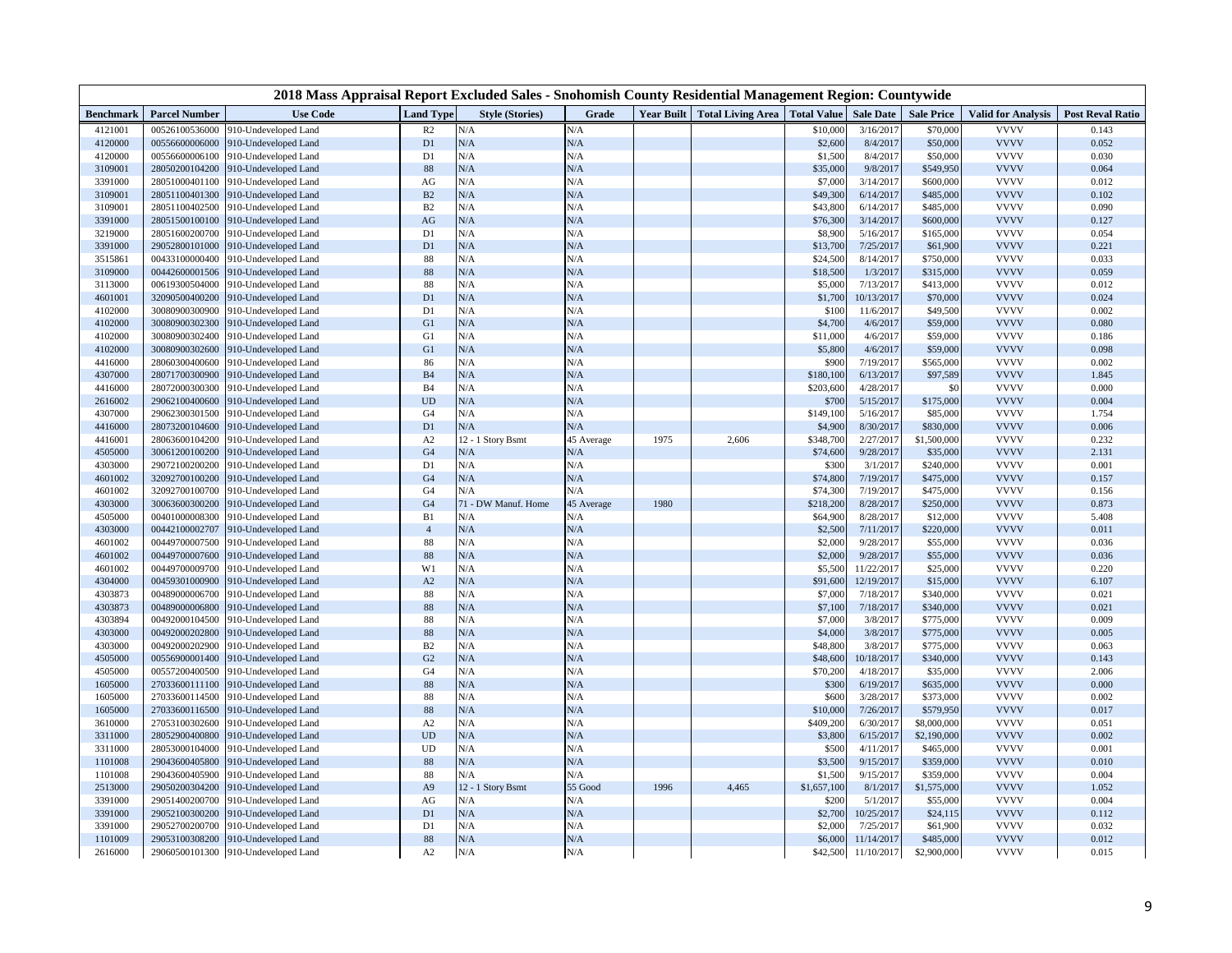|                    |                                  | 2018 Mass Appraisal Report Excluded Sales - Snohomish County Residential Management Region: Countywide |                      |                        |            |                   |                                 |                  |                        |                         |                            |                         |
|--------------------|----------------------------------|--------------------------------------------------------------------------------------------------------|----------------------|------------------------|------------|-------------------|---------------------------------|------------------|------------------------|-------------------------|----------------------------|-------------------------|
| <b>Benchmark</b>   | <b>Parcel Number</b>             | <b>Use Code</b>                                                                                        | <b>Land Type</b>     | <b>Style (Stories)</b> | Grade      | <b>Year Built</b> | Total Living Area   Total Value |                  | <b>Sale Date</b>       | <b>Sale Price</b>       | <b>Valid for Analysis</b>  | <b>Post Reval Ratio</b> |
| 2616000            | 29060500102300                   | 010-Undeveloped Land                                                                                   | A2                   | N/A                    | N/A        |                   |                                 | \$65,600         | 11/10/2017             | \$2,900,000             | <b>VVVV</b>                | 0.023                   |
| 2616000            | 29060600301700                   | 910-Undeveloped Land                                                                                   | B <sub>5</sub>       | N/A                    | N/A        |                   |                                 | \$212,300        | 7/10/2017              | \$2,000,000             | <b>VVVV</b>                | 0.106                   |
| 2616000            | 29060600301800                   | 910-Undeveloped Land                                                                                   | G <sub>4</sub>       | N/A                    | N/A        |                   |                                 | \$97,900         | 7/10/2017              | \$2,000,000             | <b>VVVV</b>                | 0.049                   |
| 2616000            | 29060600302500                   | 910-Undeveloped Land                                                                                   | G <sub>4</sub>       | N/A                    | N/A        |                   |                                 | \$97,900         | 7/10/2017              | \$2,000,000             | <b>VVVV</b>                | 0.049                   |
| 2616000            | 29060700402600                   | 910-Undeveloped Land                                                                                   | 88                   | N/A                    | N/A        |                   |                                 | \$2,000          | 5/17/2017              | \$420,000               | <b>VVVV</b>                | 0.005                   |
| 2314000            | 30040600300700                   | 910-Undeveloped Land                                                                                   | D1                   | N/A                    | N/A        |                   |                                 | \$300            | 6/16/2017              | \$680,000               | <b>VVVV</b>                | 0.000                   |
| 2307000            | 30050600300900                   | 910-Undeveloped Land                                                                                   | G <sub>4</sub>       | N/A                    | N/A        |                   |                                 | \$18,000         | 1/18/2017              | \$410,000               | <b>VVVV</b>                | 0.044                   |
| 4509000            | 30063000301700                   | 910-Undeveloped Land                                                                                   | G <sub>4</sub>       | N/A                    | N/A        |                   |                                 | \$61,600         | 4/12/2017              | \$25,000                | <b>VVVV</b>                | 2.464                   |
| 2291000            | 31040300200900                   | 910-Undeveloped Land                                                                                   | AG                   | N/A                    | N/A        |                   |                                 | \$9,500          | 9/20/2017              | \$463,000               | <b>VVVV</b>                | 0.021                   |
| 2207000            | 31042000200100                   | 910-Undeveloped Land                                                                                   | D1                   | N/A                    | N/A        |                   |                                 | \$3,700          | 11/28/2017             | \$516,000               | <b>VVVV</b>                | 0.007                   |
| 2207000            | 31043500403300                   | 910-Undeveloped Land                                                                                   | B <sub>4</sub>       | N/A                    | N/A        |                   |                                 | \$134,800        | 7/5/2017               | \$561,403               | <b>VVVV</b>                | 0.240                   |
| 2207000            | 31043600300200                   | 910-Undeveloped Land                                                                                   | <b>B4</b>            | N/A                    | N/A        |                   |                                 | \$138,000        | 7/5/2017               | \$561,403               | <b>VVVV</b>                | 0.246                   |
| 2207000            | 31043600300400                   | 910-Undeveloped Land                                                                                   | <b>B4</b>            | N/A                    | N/A        |                   |                                 | \$134,800        | 7/5/2017               | \$561,403               | <b>VVVV</b>                | 0.240                   |
| 2291000            | 31050600400600                   | 910-Undeveloped Land                                                                                   | AG                   | N/A                    | N/A        |                   |                                 | \$9,700          | 7/12/2017              | \$85,000                | <b>VVVV</b>                | 0.114                   |
| 2413001            | 31052500300200                   | 910-Undeveloped Land                                                                                   | <b>UD</b>            | N/A                    | N/A        |                   |                                 | \$1,800          | 2/6/2017               | \$240,000               | <b>VVVV</b>                | 0.008                   |
| 2413001            | 31052600202100                   | 910-Undeveloped Land                                                                                   | G <sub>4</sub>       | N/A                    | N/A        |                   |                                 | \$130,000        | 8/18/2017              | \$585,200               | <b>VVVV</b>                | 0.222                   |
| 4610000            | 31060600101400                   | 910-Undeveloped Land                                                                                   | G4                   | N/A                    | N/A        |                   |                                 | \$92,200         | 8/14/2017              | \$580,000               | <b>VVVV</b>                | 0.159                   |
| 4509000            | 31061800100900                   | 910-Undeveloped Land                                                                                   | D1                   | N/A                    | N/A        |                   |                                 | \$200            | 7/18/2017              | \$15,000                | <b>VVVV</b>                | 0.013                   |
| 4509000            | 31061800400500                   | 910-Undeveloped Land                                                                                   | G <sub>4</sub>       | N/A                    | N/A        |                   |                                 | \$40,600         | 7/18/2017              | \$15,000                | <b>VVVV</b>                | 2.707                   |
| 2105000            | 32040600300200                   | 910-Undeveloped Land                                                                                   | UD                   | N/A                    | N/A        |                   |                                 | \$100            | 5/9/2017               | \$265,000               | <b>VVVV</b>                | 0.000                   |
| 2601000            | 32051400300900                   | 910-Undeveloped Land                                                                                   | G4                   | 11 - 1 Story           | 35 Fair    | 1960              | 1,056                           | \$242,900        | 6/7/2017               | \$220,000               | <b>VVVV</b>                | 1.104                   |
| 2104000            | 32053500300300                   | 910-Undeveloped Land                                                                                   | G <sub>4</sub>       | N/A                    | N/A        |                   |                                 | \$131,000        | 6/30/2017              | \$2,000,000             | <b>VVVV</b>                | 0.066                   |
| 2104000            | 32053500300900                   | 910-Undeveloped Land                                                                                   | G4                   | N/A                    | N/A        |                   |                                 | \$119,200        | 6/30/2017              | \$2,000,000             | <b>VVVV</b>                | 0.060                   |
| 2104000            | 32053500301400                   | 910-Undeveloped Land                                                                                   | G <sub>4</sub>       | N/A                    | N/A        |                   |                                 | \$119,300        | 6/30/2017              | \$2,000,000             | <b>VVVV</b>                | 0.060                   |
| 2104000            | 32053500301600                   | 910-Undeveloped Land                                                                                   | G <sub>4</sub>       | N/A                    | N/A        |                   |                                 | \$119,100        | 6/30/2017              | \$2,000,000             | <b>VVVV</b>                | 0.060                   |
| 4610000            | 32053600100100                   | 910-Undeveloped Land                                                                                   | G4                   | N/A                    | N/A        |                   |                                 | \$147,000        | 7/7/2017               | \$750,000               | <b>VVVV</b>                | 0.196                   |
| 2104000            | 32053600300300                   | 910-Undeveloped Land                                                                                   | D <sub>1</sub>       | N/A                    | N/A        |                   |                                 | \$23,000         | 6/30/2017              | \$2,000,000             | <b>VVVV</b><br><b>VVVV</b> | 0.012                   |
| 4691000            | 32061100401100                   | 910-Undeveloped Land                                                                                   | UD                   | N/A<br>$\rm N/A$       | N/A<br>N/A |                   |                                 | \$100            | 6/26/2017              | \$5,000                 | <b>VVVV</b>                | 0.020                   |
| 4610000            | 32062000401900                   | 910-Undeveloped Land                                                                                   | G <sub>4</sub>       |                        |            |                   |                                 | \$3,100          | 1/4/2017               | \$299,600               | <b>VVVV</b>                | 0.010                   |
| 4602000<br>4610000 | 32062500301000<br>32062900102500 | 910-Undeveloped Land                                                                                   | D1<br>D <sub>1</sub> | N/A<br>N/A             | N/A<br>N/A |                   |                                 | \$5,000<br>\$800 | 11/28/2017<br>3/3/2017 | \$50,000<br>\$1,655,000 | <b>VVVV</b>                | 0.100<br>0.000          |
| 4602000            |                                  | 910-Undeveloped Land                                                                                   | UD                   | N/A                    |            |                   |                                 | \$500            | 11/14/2017             |                         | <b>VVVV</b>                |                         |
| 3401000            | 32063400401700<br>00373000301805 | 910-Undeveloped Land<br>910-Undeveloped Land                                                           | 88                   | $\rm N/A$              | N/A<br>N/A |                   |                                 | \$8,000          | 10/11/2017             | \$467,000<br>\$400,000  | <b>VVVV</b>                | 0.001<br>0.020          |
| 3401000            | 00373002100103                   | 910-Undeveloped Land                                                                                   | B2                   | N/A                    | N/A        |                   |                                 | \$225,000        | 9/1/2017               | \$1,410,000             | <b>VVVV</b>                | 0.160                   |
| 3602000            | 00373101500110                   | 910-Undeveloped Land                                                                                   | <b>UD</b>            | $\rm N/A$              | N/A        |                   |                                 | \$100            | 10/27/2017             | \$669,950               | <b>VVVV</b>                | 0.000                   |
| 3401000            | 00373701001601                   | 910-Undeveloped Land                                                                                   | A2                   | 11 - 1 Story           | 35 Fair    | 1960              | 1,025                           | \$899,600        | 3/16/2017              | \$856,800               | <b>VVVV</b>                | 1.050                   |
| 1201010            | 00377500002201                   | 910-Undeveloped Land                                                                                   | 88                   | $\rm N/A$              | N/A        |                   |                                 | \$3,500          | 11/15/2017             | \$375,000               | <b>VVVV</b>                | 0.009                   |
| 1101012            | 00392000003603                   | 910-Undeveloped Land                                                                                   | A2                   | N/A                    | N/A        |                   |                                 | \$837,900        | 9/22/2017              | \$420,000               | <b>VVVV</b>                | 1.995                   |
| 1201013            | 00392900603802                   | 910-Undeveloped Land                                                                                   | 88                   | N/A                    | N/A        |                   |                                 | \$200            | 10/9/2017              | \$345,000               | <b>VVVV</b>                | 0.001                   |
| 1101012            | 00393500000702                   | 910-Undeveloped Land                                                                                   | 88                   | N/A                    | N/A        |                   |                                 | \$6,000          | 12/6/2017              | \$415,000               | <b>VVVV</b>                | 0.014                   |
| 1201013            | 00393900700700                   | 910-Undeveloped Land                                                                                   | 88                   | N/A                    | N/A        |                   |                                 | \$7,500          | 10/24/2017             | \$374,950               | <b>VVVV</b>                | 0.020                   |
| 1201013            | 00394000001503                   | 910-Undeveloped Land                                                                                   | 88                   | N/A                    | N/A        |                   |                                 | \$3,000          | 11/22/2017             | \$220,000               | <b>VVVV</b>                | 0.014                   |
| 1201013            | 00394100201600                   | 910-Undeveloped Land                                                                                   | 88                   | N/A                    | N/A        |                   |                                 | \$500            | 1/26/2017              | \$361,000               | <b>VVVV</b>                | 0.001                   |
| 2207000            | 00394401601000                   | 910-Undeveloped Land                                                                                   | 88                   | N/A                    | N/A        |                   |                                 | \$4,000          | 4/10/2017              | \$75,000                | <b>VVVV</b>                | 0.053                   |
| 2207000            | 00394401902800                   | 910-Undeveloped Land                                                                                   | B2                   | N/A                    | N/A        |                   |                                 | \$76,000         | 3/1/2017               | \$40,000                | <b>VVVV</b>                | 1.900                   |
| 2207000            | 00394402800100                   | 910-Undeveloped Land                                                                                   | G <sub>4</sub>       | N/A                    | N/A        |                   |                                 | \$53,500         | 11/28/2017             | \$516,000               | <b>VVVV</b>                | 0.104                   |
| 2207000            | 00394402800600                   | 910-Undeveloped Land                                                                                   | G4                   | N/A                    | N/A        |                   |                                 | \$51,400         | 11/28/2017             | \$516,000               | <b>VVVV</b>                | 0.100                   |
| 1403000            | 00404600001000                   | 910-Undeveloped Land                                                                                   | 88                   | N/A                    | N/A        |                   |                                 | \$100            | 8/19/2017              | \$475,000               | <b>VVVV</b>                | 0.000                   |
| 3511861            | 00414400104702                   | 910-Undeveloped Land                                                                                   | 88                   | N/A                    | N/A        |                   |                                 | \$2,100          | 8/21/2017              | \$925,000               | <b>VVVV</b>                | 0.002                   |
| 1101006            | 00417100000603                   | 910-Undeveloped Land                                                                                   | A2                   | N/A                    | N/A        |                   |                                 | \$139,800        | 6/2/2017               | \$659,500               | <b>VVVV</b>                | 0.212                   |
| 1101006            | 00417400001602                   | 910-Undeveloped Land                                                                                   | D2                   | N/A                    | N/A        |                   |                                 | \$400            | 1/19/2017              | \$499,950               | <b>VVVV</b>                | 0.001                   |
| 3610000            | 00424500004900                   | 910-Undeveloped Land                                                                                   | 88                   | N/A                    | N/A        |                   |                                 | \$8,000          | 7/6/2017               | \$525,000               | <b>VVVV</b>                | 0.015                   |
| 1504002            | 00425500001001                   | 910-Undeveloped Land                                                                                   | 88                   | N/A                    | N/A        |                   |                                 | \$1,000          | 8/17/2017              | \$550,000               | <b>VVVV</b>                | 0.002                   |
| 2616000            | 00431400300602                   | 910-Undeveloped Land                                                                                   | B <sub>5</sub>       | 17 - 2 Story           | 45 Average | 1989              | 2,151                           | \$143,800        | 1/5/2017               | \$450,000               | <b>VVVV</b>                | 0.320                   |
| 2616000            | 00431400300604                   | 910-Undeveloped Land                                                                                   | $\rm N/A$            | 71 - DW Manuf. Home    | 35 Fair    | 1971              |                                 | \$5,400          | 4/24/2017              | \$650,000               | <b>VVVV</b>                | 0.008                   |
| 2616000            | 00431400300700                   | 910-Undeveloped Land                                                                                   | A2                   | 71 - DW Manuf. Home    | 45 Average | 1980              |                                 | \$601,900        | 8/8/2017               | \$415,000               | <b>VVVV</b>                | 1.450                   |
| 2616000            |                                  | 00431400300800 910-Undeveloped Land                                                                    | A2                   | 12 - 1 Story Bsmt      | 45 Average | 1932              | 1,044                           | \$851,300        | 8/1/2017               | \$1,000,000             | <b>VVVV</b>                | 0.851                   |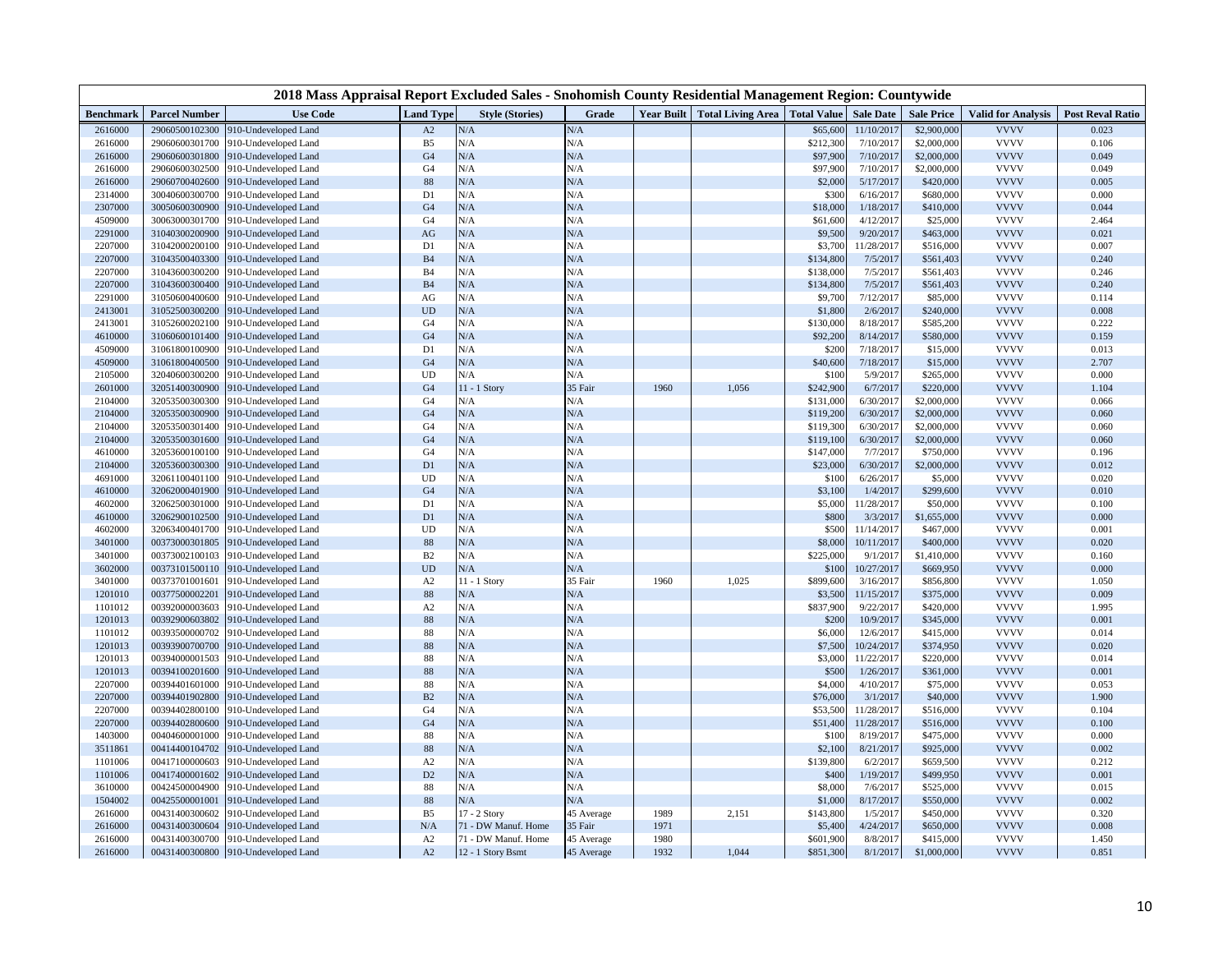|                    |                                  | 2018 Mass Appraisal Report Excluded Sales - Snohomish County Residential Management Region: Countywide |                                  |                        |            |      |                                                          |                        |                       |                            |                            |                         |
|--------------------|----------------------------------|--------------------------------------------------------------------------------------------------------|----------------------------------|------------------------|------------|------|----------------------------------------------------------|------------------------|-----------------------|----------------------------|----------------------------|-------------------------|
| <b>Benchmark</b>   | <b>Parcel Number</b>             | <b>Use Code</b>                                                                                        | <b>Land Type</b>                 | <b>Style (Stories)</b> | Grade      |      | Year Built   Total Living Area   Total Value   Sale Date |                        |                       | <b>Sale Price</b>          | <b>Valid for Analysis</b>  | <b>Post Reval Ratio</b> |
| 2616000            | 00431400600500                   | 910-Undeveloped Land                                                                                   | A2                               | 12 - 1 Story Bsmt      | 35 Fair    | 1909 | 900                                                      | \$1,493,300            | 11/17/2017            | \$1,500,000                | <b>VVVV</b>                | 0.996                   |
| 2616000            | 00431400800403                   | 910-Undeveloped Land                                                                                   | $\mathbf{D}2$                    | N/A                    | N/A        |      |                                                          | \$16,000               | 11/17/2017            | \$1,500,000                | <b>VVVV</b>                | 0.011                   |
| 1605001            | 00434206701200                   | 910-Undeveloped Land                                                                                   | UD                               | N/A                    | N/A        |      |                                                          | \$5,000                | 3/10/2017             | \$40,000                   | <b>VVVV</b>                | 0.125                   |
| 1605001            | 00434206701400                   | 910-Undeveloped Land                                                                                   | UD                               | N/A                    | N/A        |      |                                                          | \$7,500                | 3/10/2017             | \$40,000                   | <b>VVVV</b>                | 0.188                   |
| 1504000            | 00434600004704                   | 910-Undeveloped Land                                                                                   | 88                               | N/A                    | N/A        |      |                                                          | \$200                  | 6/23/2017             | \$837,500                  | <b>VVVV</b>                | 0.000                   |
| 1101008            | 00443100004504                   | 910-Undeveloped Land                                                                                   | 88                               | N/A                    | N/A        |      |                                                          | \$1,000                | 1/3/2017              | \$155,000                  | <b>VVVV</b>                | 0.006                   |
| 1409000            | 00455000200502                   | 910-Undeveloped Land                                                                                   | A2                               | 23 - Split Entry       | 45 Average | 1992 | 2,160                                                    | \$514,500              | 6/13/2017             | \$578,000                  | <b>VVVV</b>                | 0.890                   |
| 2616002            | 00456200000102                   | 910-Undeveloped Land                                                                                   | 88                               | N/A                    | N/A        |      |                                                          | \$8,800                | 6/27/2017             | \$345,000                  | <b>VVVV</b>                | 0.026                   |
| 1605000            | 00461100500500                   | 910-Undeveloped Land                                                                                   | 88                               | N/A                    | N/A        |      |                                                          | \$10,000               | 6/20/2017             | \$302,000                  | <b>VVVV</b>                | 0.033                   |
| 2413000            | 00471200200400                   | 910-Undeveloped Land                                                                                   | $\mathbf{B}2$                    | N/A                    | N/A        |      |                                                          | \$73,200               | 7/12/2017             | \$360,000                  | <b>VVVV</b>                | 0.203                   |
| 1101008            | 00471700000602                   | 910-Undeveloped Land                                                                                   | 88                               | N/A                    | N/A        |      |                                                          | \$1,000                | 10/23/2017            | \$350,000                  | <b>VVVV</b>                | 0.003                   |
| 1201004            | 00483557703100                   | 910-Undeveloped Land                                                                                   | 88                               | N/A                    | N/A        |      |                                                          | \$8,000                | 2/24/2017             | \$285,000                  | <b>VVVV</b>                | 0.028                   |
| 1201004            | 00483559502200                   | 910-Undeveloped Land                                                                                   | 88                               | N/A                    | N/A        |      |                                                          | \$8,000                | 8/4/2017              | \$270,000                  | <b>VVVV</b>                | 0.030                   |
| 1408000            | 00488800200409                   | 910-Undeveloped Land                                                                                   | 88                               | N/A                    | N/A        |      |                                                          | \$200                  | 12/4/2017             | \$350,000                  | <b>VVVV</b>                | 0.001                   |
| 1605000            | 00491400100306                   | 910-Undeveloped Land                                                                                   | 88                               | N/A                    | N/A        |      |                                                          | \$22,000               | 2/28/2017             | \$840,000                  | <b>VVVV</b>                | 0.026                   |
| 2616000            | 00493401800202                   | 910-Undeveloped Land                                                                                   | A <sub>3</sub>                   | 11 - 1 Story           | 35 Fair    | 1978 | 1,200                                                    | \$328,700              | 12/15/2017            | \$350,000                  | <b>VVVV</b>                | 0.939                   |
| 2616000            | 00493401800203                   | 910-Undeveloped Land                                                                                   | B2                               | 71 - DW Manuf. Home    | 55 Good    | 1978 |                                                          | \$222,600              | 12/18/2017            | \$255,000                  | <b>VVVV</b>                | 0.873                   |
| 2207000            | 00494511301201                   | 910-Undeveloped Land                                                                                   | B <sub>4</sub>                   | N/A                    | N/A        |      |                                                          | \$37,900               | 8/21/2017             | \$175,000                  | <b>VVVV</b>                | 0.217                   |
| 1107001            | 00497400300400                   | 910-Undeveloped Land                                                                                   | 88                               | N/A                    | N/A        |      |                                                          | \$3,000                | 1/18/2017             | \$525,000                  | <b>VVVV</b>                | 0.006                   |
| 1107001            | 00497400300500                   | 910-Undeveloped Land                                                                                   | 88                               | N/A                    | N/A        |      |                                                          | \$3,000                | 1/18/2017             | \$525,000                  | <b>VVVV</b>                | 0.006                   |
| 1201006            | 00500302600101                   | 910-Undeveloped Land                                                                                   | 88                               | N/A                    | N/A        |      |                                                          | \$7,000                | 12/22/2017            | \$372,000                  | <b>VVVV</b>                | 0.019                   |
| 1605000            | 00501100000801                   | 910-Undeveloped Land                                                                                   | 88                               | N/A                    | N/A        |      |                                                          | \$32,000               | 7/27/2017             | \$650,000                  | <b>VVVV</b>                | 0.049                   |
| 3401831            | 00509200100900                   | 910-Undeveloped Land                                                                                   | L2                               | N/A                    | N/A        |      |                                                          | \$184,300              | 12/1/2017             | \$85,000                   | <b>VVVV</b>                | 2.168                   |
| 3401000            | 00509500000600                   | 910-Undeveloped Land                                                                                   | A <sub>9</sub>                   | 12 - 1 Story Bsmt      | 45 Average | 1965 | 2,484                                                    | \$1,683,600            | 2/17/2017             | \$795,000                  | <b>VVVV</b>                | 2.118                   |
| 3401000            | 00509500005901                   | 910-Undeveloped Land                                                                                   | 88                               | N/A                    | N/A        |      |                                                          | \$21,300               | 8/2/201               | \$499,950                  | <b>VVVV</b>                | 0.043                   |
| 1201004            | 00516853200600                   | 910-Undeveloped Land                                                                                   | 88                               | N/A                    | N/A        |      |                                                          | \$3,000                | 4/25/2017             | \$210,000                  | <b>VVVV</b>                | 0.014                   |
| 1201004            | 00516859301600                   | 910-Undeveloped Land                                                                                   | A1                               | N/A                    | N/A        |      |                                                          | \$150,000              | 3/29/2017             | \$75,000                   | <b>VVVV</b>                | 2.000                   |
| 1302000            | 00517000003300                   | 910-Undeveloped Land                                                                                   | <b>UD</b>                        | N/A                    | N/A        |      |                                                          | \$20,000               | 2/3/2017              | \$475,000                  | <b>VVVV</b>                | 0.042                   |
| 1107001            | 00527502300100                   | 910-Undeveloped Land                                                                                   | UD                               | N/A                    | N/A        |      |                                                          | \$35,600               | 11/28/2017            | \$200,000                  | <b>VVVV</b>                | 0.178                   |
| 1107001            | 00527502300900                   | 910-Undeveloped Land                                                                                   | <b>UD</b>                        | N/A                    | N/A        |      |                                                          | \$35,600               | 11/28/2017            | \$200,000                  | <b>VVVV</b>                | 0.178                   |
| 1107001            | 00527502301700                   | 910-Undeveloped Land                                                                                   | UD                               | N/A                    | N/A        |      |                                                          | \$26,800               | 11/28/2017            | \$200,000                  | <b>VVVV</b>                | 0.134                   |
| 1504000            | 00531904101800                   | 910-Undeveloped Land                                                                                   | 88                               | N/A                    | N/A        |      |                                                          | \$2,000                | 11/2/2017             | \$560,000                  | <b>VVVV</b>                | 0.004                   |
| 1107001            | 00536900001403                   | 910-Undeveloped Land                                                                                   | CA                               | N/A                    | N/A        |      |                                                          | \$200                  | 8/9/2017              | \$280,000                  | <b>VVVV</b>                | 0.001                   |
| 1209000            | 00542900007000                   | 910-Undeveloped Land                                                                                   | 88                               | N/A                    | N/A        |      |                                                          | \$5,000                | 11/16/2017            | \$2,025,000                | <b>VVVV</b>                | 0.002                   |
| 1201013            | 00544701200400                   | 910-Undeveloped Land                                                                                   | 88                               | N/A                    | N/A        |      |                                                          | \$6,000                | 11/29/2017            | \$285,000                  | <b>VVVV</b>                | 0.021                   |
| 3391000            | 00556400002200                   | 910-Undeveloped Land                                                                                   | UD                               | N/A                    | N/A        |      |                                                          | \$200                  | 10/25/2017            | \$24,115                   | <b>VVVV</b>                | 0.008                   |
| 3391000            | 00556400002300                   | 910-Undeveloped Land                                                                                   | UD                               | N/A                    | N/A        |      |                                                          | \$500                  | 10/25/2017            | \$24,115                   | <b>VVVV</b>                | 0.021                   |
| 3391000            | 00556400002400                   | 910-Undeveloped Land                                                                                   | <b>UD</b>                        | N/A                    | N/A        |      |                                                          | \$200                  | 10/25/2017            | \$24,115                   | <b>VVVV</b>                | 0.008                   |
| 3391000            | 00556400007500                   | 910-Undeveloped Land                                                                                   | UD                               | N/A                    | N/A        |      |                                                          | \$100                  | 10/25/2017            | \$24,115                   | <b>VVVV</b>                | 0.004                   |
| 3311000            | 00562800000300                   | 010-Undeveloped Land                                                                                   | A2                               | $11 - 1$ Story         | 25 Low     | 1950 | 744                                                      | \$247,400              | 10/16/2017            | \$200,000                  | <b>VVVV</b>                | 1.237                   |
| 1409000            | 00566300001204                   | 010-Undeveloped Land                                                                                   | 88                               | N/A<br>N/A             | N/A        |      |                                                          | \$500                  | 5/8/2017              | \$371,000                  | <b>VVVV</b>                | 0.001                   |
| 3602000            | 00569900010202                   | 010-Undeveloped Land                                                                                   | 88                               | N/A                    | N/A        |      |                                                          | \$2,000                | 9/8/2017              | \$605,000                  | <b>VVVV</b><br><b>VVVV</b> | 0.003                   |
| 1217000            | 00570300102600                   | 910-Undeveloped Land                                                                                   | 88                               | N/A                    | N/A        |      |                                                          | \$7,000                | 9/12/2017             | \$600,000                  | <b>VVVV</b>                | 0.012<br>0.013          |
| 3311001<br>3311842 | 00574100009100<br>00574900000302 | 010-Undeveloped Land                                                                                   | 88<br>88                         | N/A                    | N/A<br>N/A |      |                                                          | \$2,000<br>\$2,300     | 6/16/2017<br>6/26/201 | \$150,000                  | <b>VVVV</b>                | 0.005                   |
|                    |                                  | 010-Undeveloped Land                                                                                   |                                  | N/A                    | N/A        |      |                                                          |                        |                       | \$440,000                  | <b>VVVV</b>                | 0.000                   |
| 2314016<br>2513000 | 00579800001601<br>00590700024100 | 010-Undeveloped Land                                                                                   | U <sub>9</sub><br>A <sub>9</sub> | N/A                    | N/A        |      |                                                          | \$500<br>\$280,000     | 9/15/2017<br>6/6/201  | \$1,137,500<br>\$1,280,000 | <b>VVVV</b>                | 0.219                   |
| 2513000            | 00590700025001                   | 910-Undeveloped Land<br>010-Undeveloped Land                                                           | A <sub>9</sub>                   | N/A                    | N/A        |      |                                                          | \$319,000              | 6/6/2017              | \$1,280,000                | <b>VVVV</b>                | 0.249                   |
| 2513000            |                                  |                                                                                                        |                                  | N/A                    | N/A        |      |                                                          | \$937,500              | 6/1/2017              |                            | <b>VVVV</b>                | 0.202                   |
| 2513000            | 00590700030200<br>00590700030700 | 010-Undeveloped Land                                                                                   | A <sub>9</sub><br>A <sub>9</sub> | N/A                    | N/A        |      |                                                          | \$721,500              | 6/1/201               | \$4,648,000<br>\$4,648,000 | <b>VVVV</b>                | 0.155                   |
| 1201004            | 00591000102500                   | 010-Undeveloped Land<br>910-Undeveloped Land                                                           | 88                               | N/A                    | N/A        |      |                                                          | \$4,000                | 11/14/2017            | \$329,500                  | <b>VVVV</b>                | 0.012                   |
| 1504000            | 00594400008702                   | 910-Undeveloped Land                                                                                   | 88                               | N/A                    | N/A        |      |                                                          | \$1,000                | 8/9/2017              | \$600,000                  | <b>VVVV</b>                | 0.002                   |
| 1101009            | 00596200800102                   |                                                                                                        |                                  | N/A                    | N/A        |      |                                                          | \$1,000                | 8/30/2017             |                            | <b>VVVV</b>                | 0.002                   |
|                    |                                  | 010-Undeveloped Land                                                                                   | 88                               | N/A                    | N/A        |      |                                                          |                        | 9/28/2017             | \$405,000<br>\$870,000     | <b>VVVV</b>                | 0.122                   |
| 2314000<br>2314000 | 00600900200600<br>00600900200601 | 010-Undeveloped Land                                                                                   | B2<br>B2                         | N/A                    | N/A        |      |                                                          | \$106,300<br>\$106,300 | 9/28/2017             | \$870,000                  | <b>VVVV</b>                | 0.122                   |
| 1101008            | 00606100002000                   | 910-Undeveloped Land<br>910-Undeveloped Land                                                           | D2                               | N/A                    | N/A        |      |                                                          | \$17,200               | 6/30/2017             | \$250,000                  | <b>VVVV</b>                | 0.069                   |
| 1101008            | 00606300002901                   |                                                                                                        | 88                               | N/A                    | N/A        |      |                                                          |                        | 9/15/2017             |                            | <b>VVVV</b>                |                         |
|                    |                                  | 910-Undeveloped Land                                                                                   |                                  |                        |            |      |                                                          | \$6,000                |                       | \$359,000                  |                            | 0.017                   |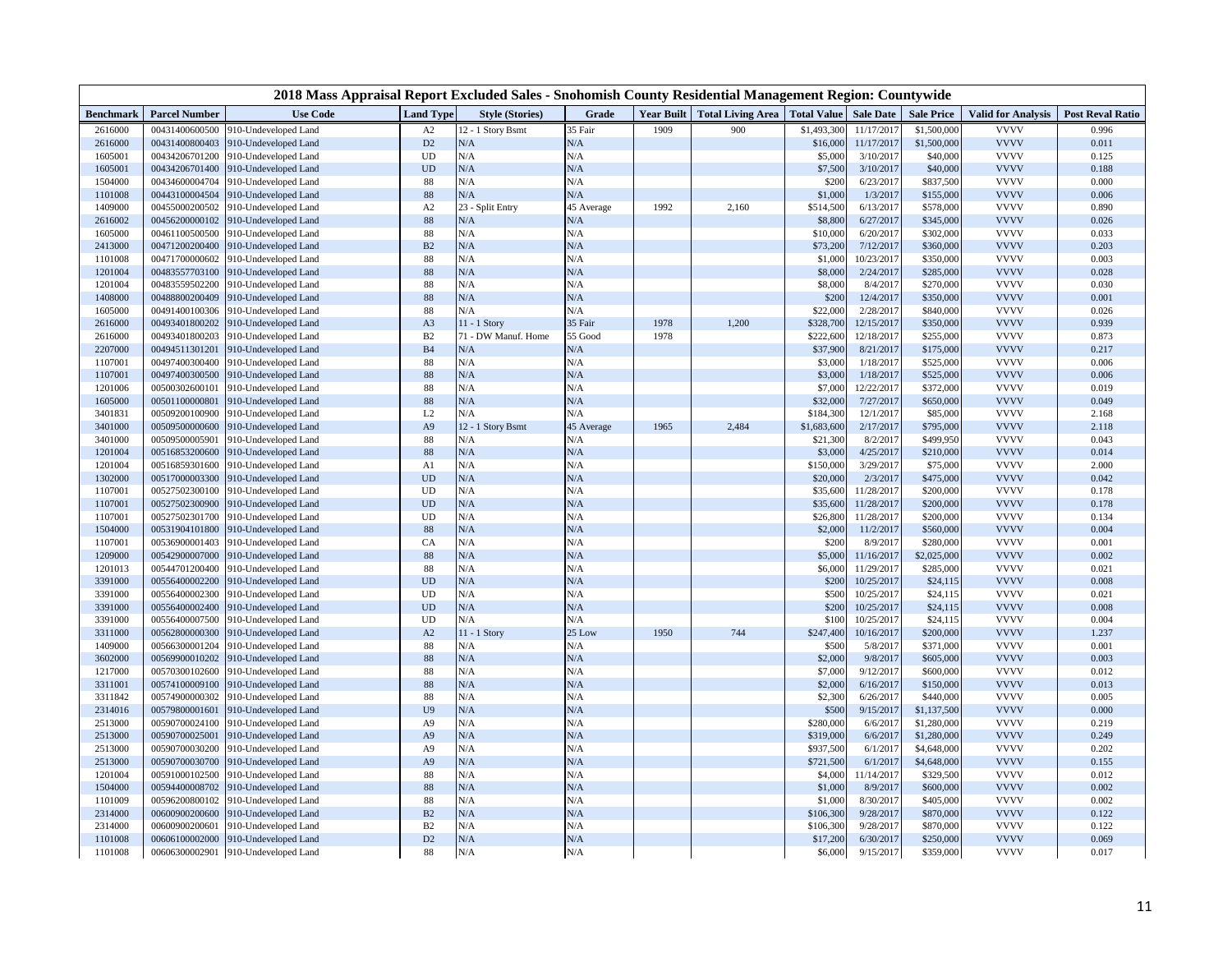|                    |                                  | 2018 Mass Appraisal Report Excluded Sales - Snohomish County Residential Management Region: Countywide |                            |                         |                |                   |                                      |                        |                         |                        |                            |                         |
|--------------------|----------------------------------|--------------------------------------------------------------------------------------------------------|----------------------------|-------------------------|----------------|-------------------|--------------------------------------|------------------------|-------------------------|------------------------|----------------------------|-------------------------|
| Benchmark          | <b>Parcel Number</b>             | <b>Use Code</b>                                                                                        | <b>Land Type</b>           | <b>Style (Stories)</b>  | Grade          | <b>Year Built</b> | <b>Total Living Area</b> Total Value |                        | <b>Sale Date</b>        | <b>Sale Price</b>      | <b>Valid for Analysis</b>  | <b>Post Reval Ratio</b> |
| 2616000            | 00607100001902                   | 10-Undeveloped Land                                                                                    | 88                         | N/A                     | N/A            |                   |                                      | \$500                  | 7/28/2017               | \$374,250              | <b>VVVV</b>                | 0.001                   |
| 2207000            | 00607300000602                   | 910-Undeveloped Land                                                                                   | <b>UD</b>                  | N/A                     | N/A            |                   |                                      | \$200                  | 10/5/2017               | \$635,000              | <b>VVVV</b>                | 0.000                   |
| 1107001            | 00611600006601                   | 910-Undeveloped Land                                                                                   | $\ensuremath{\mathrm{UD}}$ | N/A                     | N/A            |                   |                                      | \$100                  | 7/11/2017               | \$398,995              | <b>VVVV</b>                | 0.000                   |
| 1209000            | 00614700600700                   | 910-Undeveloped Land                                                                                   | B <sub>6</sub>             | N/A                     | N/A            |                   |                                      | \$172,200              | 12/4/2017               | \$1,400,000            | <b>VVVV</b>                | 0.123                   |
| 1209000            | 00614700600800                   | 910-Undeveloped Land                                                                                   | <b>B6</b>                  | N/A                     | N/A            |                   |                                      | \$172,200              | 12/4/2017               | \$1,400,000            | <b>VVVV</b>                | 0.123                   |
| 1209000            | 00614700700300                   | 910-Undeveloped Land                                                                                   | D1                         | N/A                     | N/A            |                   |                                      | \$3,200                | 1/4/201                 | \$14,500               | <b>VVVV</b>                | 0.221                   |
| 1209000            | 00614700702400                   | 910-Undeveloped Land                                                                                   | B <sub>6</sub>             | N/A                     | N/A            |                   |                                      | \$45,800               | 3/27/2017               | \$975,000              | <b>VVVV</b>                | 0.047                   |
| 1209000            | 00614800006300                   | 010-Undeveloped Land                                                                                   | D1                         | N/A                     | N/A            |                   |                                      | \$4,100                | 6/7/201                 | \$1,200,000            | <b>VVVV</b>                | 0.003                   |
| 1209000            | 00614800007300                   | 910-Undeveloped Land                                                                                   | D1                         | N/A                     | N/A            |                   |                                      | \$4,200                | 12/4/2017               | \$1,400,000            | <b>VVVV</b>                | 0.003                   |
| 1209000            | 00614800008100                   | 910-Undeveloped Land                                                                                   | B <sub>6</sub>             | N/A                     | N/A            |                   |                                      | \$143,200              | 12/4/201                | \$1,400,000            | <b>VVVV</b>                | 0.102                   |
| 2207000            | 00621500004700                   | 910-Undeveloped Land                                                                                   | 88                         | N/A                     | N/A            |                   |                                      | \$8,000                | 10/9/2017               | \$450,000              | <b>VVVV</b>                | 0.018                   |
| 2616000            | 00688100001101                   | 910-Undeveloped Land                                                                                   | 88                         | N/A                     | N/A            |                   |                                      | \$2,000                | 8/11/2017               | \$370,000              | <b>VVVV</b>                | 0.005                   |
| 1101007            | 00742000002001                   | 010-Undeveloped Land                                                                                   | D <sub>2</sub>             | N/A                     | N/A            |                   |                                      | \$2,500                | 11/22/2017              | \$437,000              | <b>VVVV</b>                | 0.006                   |
| 4691000            | 32071500100800                   | 910-Undeveloped Land                                                                                   | 86                         | N/A                     | N/A            |                   |                                      | \$1,600                | 12/11/2017              | \$75,000               | <b>VVVV</b>                | 0.021                   |
| 3109001            | 28050200105700                   | 910-Undeveloped Land                                                                                   | <b>UD</b>                  | N/A                     | N/A            |                   |                                      | \$1,000                | 4/12/2017               | \$471,000              | <b>VVVV</b>                | 0.002                   |
| 2207000            | 00394402800200                   | 910-Undeveloped Land                                                                                   | G <sub>4</sub>             | N/A                     | N/A            |                   |                                      | \$54,600               | 11/28/2017              | \$516,000              | <b>VVVV</b>                | 0.106                   |
| 1504001            | 00513100015012                   | 010-Undeveloped Land                                                                                   | 88                         | N/A                     | N/A            |                   |                                      | \$1,000                | 6/13/2017               | \$469,000              | <b>VVVV</b>                | 0.002                   |
| 3413000            | 00685700004501                   | 910-Undeveloped Land                                                                                   | D <sub>2</sub>             | N/A                     | N/A            |                   |                                      | \$5,000                | 6/29/201'               | \$1,179,000            | <b>VVVV</b>                | 0.004                   |
| 1107000            | 28040300202700                   | 910-Undeveloped Land                                                                                   | D2                         | N/A                     | N/A            |                   |                                      | \$400                  | 7/28/2017               | \$688,000              | <b>VVVV</b>                | 0.001                   |
| 2105000            | 00589600008201                   | 910-Undeveloped Land                                                                                   | UD                         | N/A                     | N/A            |                   |                                      | \$100                  | 6/2/201                 | \$327,000              | <b>VVVV</b>                | 0.000                   |
| 3514000            | 01143500099000                   | 910-Undeveloped Land                                                                                   | <b>B4</b>                  | N/A                     | N/A            |                   |                                      | \$319,600              | 6/7/201                 | \$1,800,000            | <b>VVVV</b>                | 0.178                   |
| 3413000            | 27051800108300                   | 910-Undeveloped Land                                                                                   | UD                         | N/A                     | N/A            |                   |                                      | \$0                    | 8/23/2017               | \$495,000              | <b>VVVV</b>                | 0.000                   |
| 1504000            | 27041800108900                   | 910-Undeveloped Land                                                                                   | A <sub>6</sub>             | N/A                     | N/A            |                   |                                      | \$440,100              | 1/24/2017               | \$225,000              | <b>VVVV</b><br><b>VVVV</b> | 1.956                   |
| 2105000            | 01160600000100                   | 910-Undeveloped Land                                                                                   | G <sub>4</sub>             | N/A<br>14 - 1 1/2 Story | N/A<br>55 Good | 2016              |                                      | \$227,100              | 4/12/2017<br>12/14/2017 | \$223,500              | <b>VVVV</b>                | 1.016<br>0.932          |
| 3515001            | 01161500000900<br>28060200403400 | 910-Undeveloped Land                                                                                   | <b>B6</b><br>B2            | N/A                     | N/A            |                   | 3,423                                | \$815,200              |                         | \$874,570              | <b>VVVV</b>                | 0.166                   |
| 4307000<br>3511000 | 01163500001900                   | 910-Undeveloped Land                                                                                   |                            | 17 - 2 Story            | 55 Good        | 2018              | 3,063                                | \$116,100<br>\$852,300 | 1/9/2017<br>11/13/2017  | \$700,000<br>\$864,950 | <b>VVVV</b>                | 0.985                   |
| 3511000            | 01163500002000                   | 910-Undeveloped Land<br>910-Undeveloped Land                                                           | A <sub>6</sub>             | 17 - 2 Story            | 55 Good        | 2018              | 3,674                                | \$934,500              | 11/13/2017              | \$950,000              | <b>VVVV</b>                | 0.984                   |
| 3514000            | 01163600000300                   | 910-Undeveloped Land                                                                                   | A6<br>B7                   | 17 - 2 Story            | 45 Average     | 2018              | 4,692                                | \$727,900              | 10/25/2017              | \$270,000              | <b>VVVV</b>                | 2.696                   |
| 4416000            | 01168300000100                   | 910-Undeveloped Land                                                                                   | B <sub>6</sub>             | N/A                     | N/A            |                   |                                      | \$11,700               | 8/8/2017                | \$4,041,429            | <b>VVVV</b>                | 0.003                   |
| 2207000            | 31042000102300                   | 910-Undeveloped Land                                                                                   | B <sub>4</sub>             | N/A                     | N/A            |                   |                                      | \$21,800               | 10/13/2017              | \$553,000              | <b>VVVV</b>                | 0.039                   |
| 2291000            | 31040100201000                   | 910-Undeveloped Land                                                                                   | O <sub>3</sub>             | N/A                     | N/A            |                   |                                      | \$122,600              | 5/2/201                 | \$400,000              | <b>VVVV</b>                | 0.306                   |
| 2291000            | 31040100201200                   | 910-Undeveloped Land                                                                                   | O <sub>3</sub>             | N/A                     | N/A            |                   |                                      | \$99,000               | 5/2/2017                | \$266,500              | <b>VVVV</b>                | 0.371                   |
| 4307000            | 28061200203600                   | 910-Undeveloped Land                                                                                   | <b>B4</b>                  | N/A                     | N/A            |                   |                                      | \$625,300              | 5/23/2017               | \$600,000              | <b>VVVV</b>                | 1.042                   |
| 4307000            | 28061200203700                   | 910-Undeveloped Land                                                                                   | <b>B4</b>                  | N/A                     | N/A            |                   |                                      | \$150,000              | 5/23/2017               | \$600,000              | <b>VVVV</b>                | 0.250                   |
| 4307000            | 28061200203800                   | 910-Undeveloped Land                                                                                   | B <sub>4</sub>             | N/A                     | N/A            |                   |                                      | \$149,300              | 5/23/2017               | \$600,000              | <b>VVVV</b>                | 0.249                   |
| 4307000            | 28061200203900                   | 910-Undeveloped Land                                                                                   | <b>B4</b>                  | N/A                     | N/A            |                   |                                      | \$150,000              | 5/23/2017               | \$600,000              | <b>VVVV</b>                | 0.250                   |
| 1310000            | 00442900102903                   | 910-Undeveloped Land                                                                                   | A2                         | N/A                     | N/A            |                   |                                      | \$1,440,000            | 3/27/2017               | \$920,000              | <b>VVVV</b>                | 1.565                   |
| 4416000            | 28073000304200                   | 910-Undeveloped Land                                                                                   | B <sub>4</sub>             | N/A                     | N/A            |                   |                                      | \$208,900              | 7/17/2017               | \$210,000              | <b>VVVV</b>                | 0.995                   |
| 1315000            | 00493900006804                   | 010-Undeveloped Land                                                                                   | A <sub>2</sub>             | N/A                     | N/A            |                   |                                      | \$207,000              | 9/26/2017               | \$196,000              | <b>VVVV</b>                | 1.056                   |
| 3602000            | 00374500200201                   | 010-Undeveloped Land                                                                                   | A <sub>6</sub>             | 17 - 2 Story            | 55 Good        | 2017              | 3,147                                | \$741,700              | 7/28/2017               | \$790,000              | <b>VVVV</b>                | 0.939                   |
| 1403000            | 01169400000100                   | 910-Undeveloped Land                                                                                   | A <sub>6</sub>             | N/A                     | N/A            |                   |                                      | \$221,000              | 10/30/201               | \$2,586,566            | <b>VVVV</b>                | 0.085                   |
| 2408001            | 00538300200401                   | 910-Undeveloped Land                                                                                   | A2                         | N/A                     | N/A            |                   |                                      | \$81,200               | 10/11/2017              | \$94,000               | <b>VVVV</b>                | 0.864                   |
| 1403000            | 01169400000200                   | 010-Undeveloped Land                                                                                   | A6                         | N/A                     | N/A            |                   |                                      | \$221,000              | 10/30/2017              | \$2,586,566            | <b>VVVV</b>                | 0.085                   |
| 1403000            | 01169400000300                   | 910-Undeveloped Land                                                                                   | A <sub>6</sub>             | N/A                     | N/A            |                   |                                      | \$226,000              | 10/30/2017              | \$2,586,566            | <b>VVVV</b>                | 0.087                   |
| 1403000            | 01169400000400                   | 910-Undeveloped Land                                                                                   | A6                         | N/A                     | N/A            |                   |                                      | \$221,000              | 10/30/201               | \$2,586,566            | <b>VVVV</b>                | 0.085                   |
| 1403000            | 01169400000500                   | 910-Undeveloped Land                                                                                   | A <sub>6</sub>             | N/A                     | N/A            |                   |                                      | \$214,000              | 10/30/201               | \$2,586,566            | <b>VVVV</b>                | 0.083                   |
| 1403000            | 01169400000600                   | 910-Undeveloped Land                                                                                   | A6                         | N/A                     | N/A            |                   |                                      | \$208,200              | 10/30/2017              | \$2,586,566            | <b>VVVV</b>                | 0.080                   |
| 1403000            | 01169400000700                   | 910-Undeveloped Land                                                                                   | A <sub>6</sub>             | N/A                     | N/A            |                   |                                      | \$226,000              | 10/30/2017              | \$2,586,566            | <b>VVVV</b>                | 0.087                   |
| 1403000            | 01169400000800                   | 910-Undeveloped Land                                                                                   | A <sub>6</sub>             | N/A                     | N/A            |                   |                                      | \$226,000              | 10/30/201               | \$2,586,566            | <b>VVVV</b>                | 0.087                   |
| 1403000            | 01169400000900                   | 910-Undeveloped Land                                                                                   | A <sub>6</sub>             | N/A                     | N/A            |                   |                                      | \$226,000              | 10/30/2017              | \$2,586,566            | <b>VVVV</b>                | 0.087                   |
| 1403000            | 01169400001000                   | 910-Undeveloped Land                                                                                   | A6                         | N/A                     | N/A            |                   |                                      | \$221,000              | 10/30/2017              | \$2,586,566            | <b>VVVV</b>                | 0.085                   |
| 1403000            | 01169400001100                   | 910-Undeveloped Land                                                                                   | C6                         | N/A                     | N/A            |                   |                                      | \$182,000              | 10/30/2017              | \$2,586,566            | <b>VVVV</b>                | 0.070                   |
| 1403000            | 01169400001200                   | 910-Undeveloped Land                                                                                   | A6                         | N/A                     | N/A            |                   |                                      | \$226,000              | 10/30/201               | \$2,586,566            | <b>VVVV</b>                | 0.087                   |
| 1403000            | 01169400001300                   | 910-Undeveloped Land                                                                                   | A <sub>6</sub>             | N/A                     | N/A            |                   |                                      | \$226,000              | 10/30/2017              | \$2,586,566            | <b>VVVV</b>                | 0.087                   |
| 1403000            | 01169400001400                   | 910-Undeveloped Land                                                                                   | A6                         | N/A                     | N/A            |                   |                                      | \$226,000              | 10/30/2017              | \$2,586,566            | <b>VVVV</b>                | 0.087                   |
| 1403000            | 01169400001500                   | 910-Undeveloped Land                                                                                   | A <sub>6</sub>             | N/A                     | N/A            |                   |                                      | \$233,000              | 10/30/2017              | \$2,586,566            | <b>VVVV</b>                | 0.090                   |